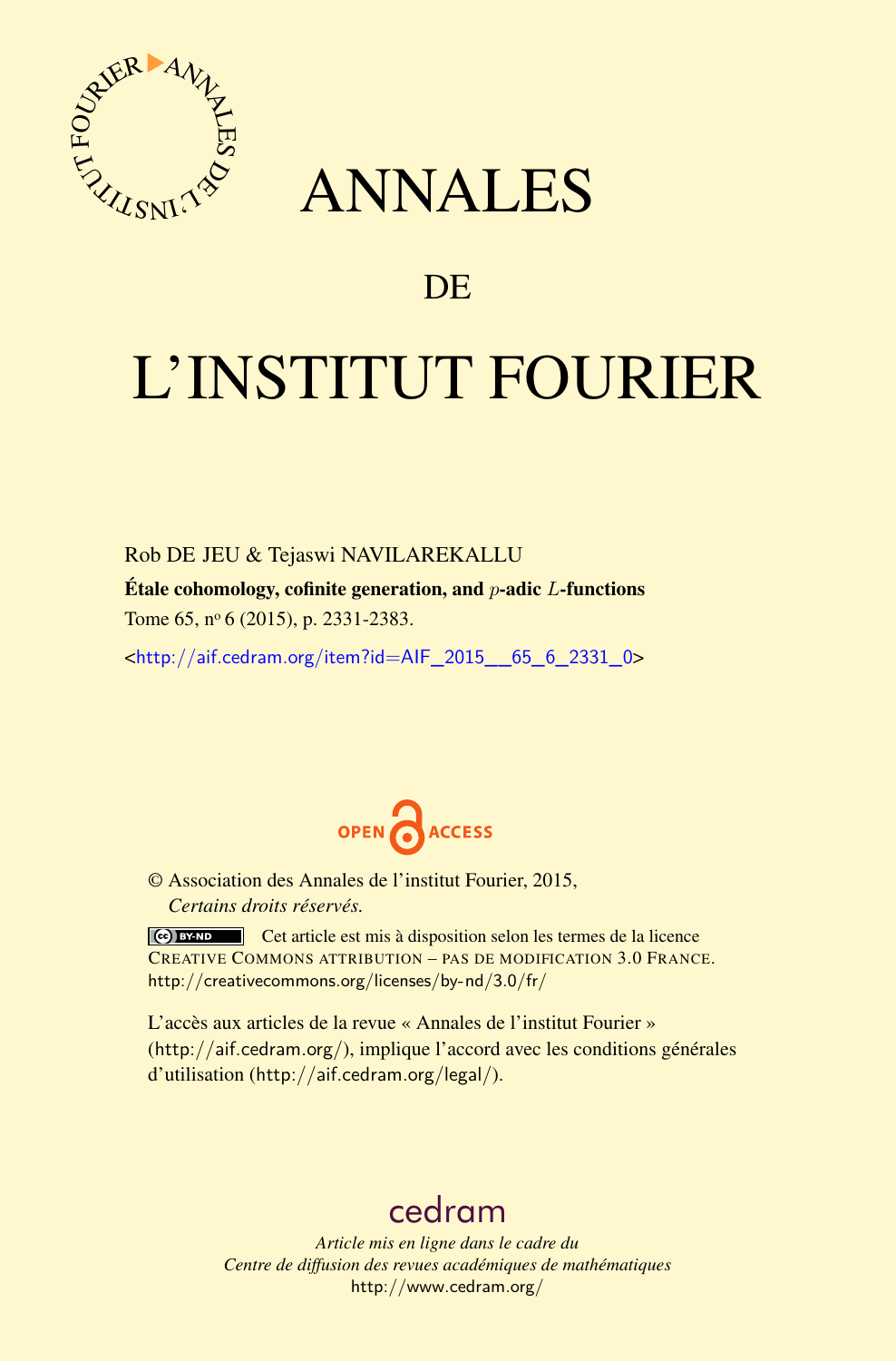#### ÉTALE COHOMOLOGY, COFINITE GENERATION, AND *p*-ADIC *L*-FUNCTIONS

#### **by Rob DE JEU & Tejaswi NAVILAREKALLU (\*)**

ABSTRACT. — Let *p* be a prime number. We study certain étale cohomology groups with coefficients associated to a *p*-adic Artin representation of the Galois group of a number field *k*. These coefficients are equipped with a modified Tate twist involving a *p*-adic index. The groups are cofinitely generated, and we determine the additive Euler characteristic. If *k* is totally real and the representation is even, we study the relation between the behaviour or the value of the *p*-adic *L*-function at the point *e* in its domain, and the cohomology groups with *p*-adic twist 1 − *e*. In certain cases this gives short proofs of a conjecture by Coates and Lichtenbaum, and the equivariant Tamagawa number conjecture for classical *L*-functions. For *p* = 2 our results involving *p*-adic *L*-functions depend on a conjecture in Iwasawa theory.

Résumé. — Soit *p* un nombre premier. Nous étudions certains groupes de cohomologie étale à coefficients associés à une représentation d'Artin *p*-adique de groupe de Galois d'un corps des nombres *k*. Ces coefficients sont munis d'un tordu à la Tate modifié avec un indice *p*-adique. Ces groupes sont de type cofini, et nous déterminons la caractéristique d'Euler additive. Si *k* est totalement réel et la représentation est paire, nous étudions la relation entre le comportement ou la valeur de la fonction *L p*-adique en le point *e* de ce domaine et les groupes de cohomologie avec torsion *p*-adique 1 − *e*. Dans certains cas, ceci donne une preuve courte d'une conjecture de Coates et Lichtenbaum, et de la conjecture équivariante des nombres de Tamagawa pour les fonctions *L* classiques. Pour *p* = 2 nos résultats impliquant des fonctions *L p*-adiques dépendent d'une conjecture de la théorie d'Iwasawa.

Keywords: number field, étale cohomology, cofinite generation, Euler characteristic, Artin *L*-function, *p*-adic *L*-function.

Math. classification: 11G40, 14F20, 11M41, 11S40, 14G10.

<sup>(\*)</sup> It is a pleasure to thank Denis Benois, Spencer Bloch, David Burns, John Coates, Matthias Flach, Ralph Greenberg, Steve Lichtenbaum, Thong Nguyen Quang Do, Bernadette Perrin-Riou, Xavier-François Roblot, Alexander Schmidt, Michael Spiess, and Sujatha for helpful discussions and correspondence. We also wish to thank Xavier-François Roblot for performing the calculations for the examples in Section 6. Finally, we want to thank the referees for the detailed comments.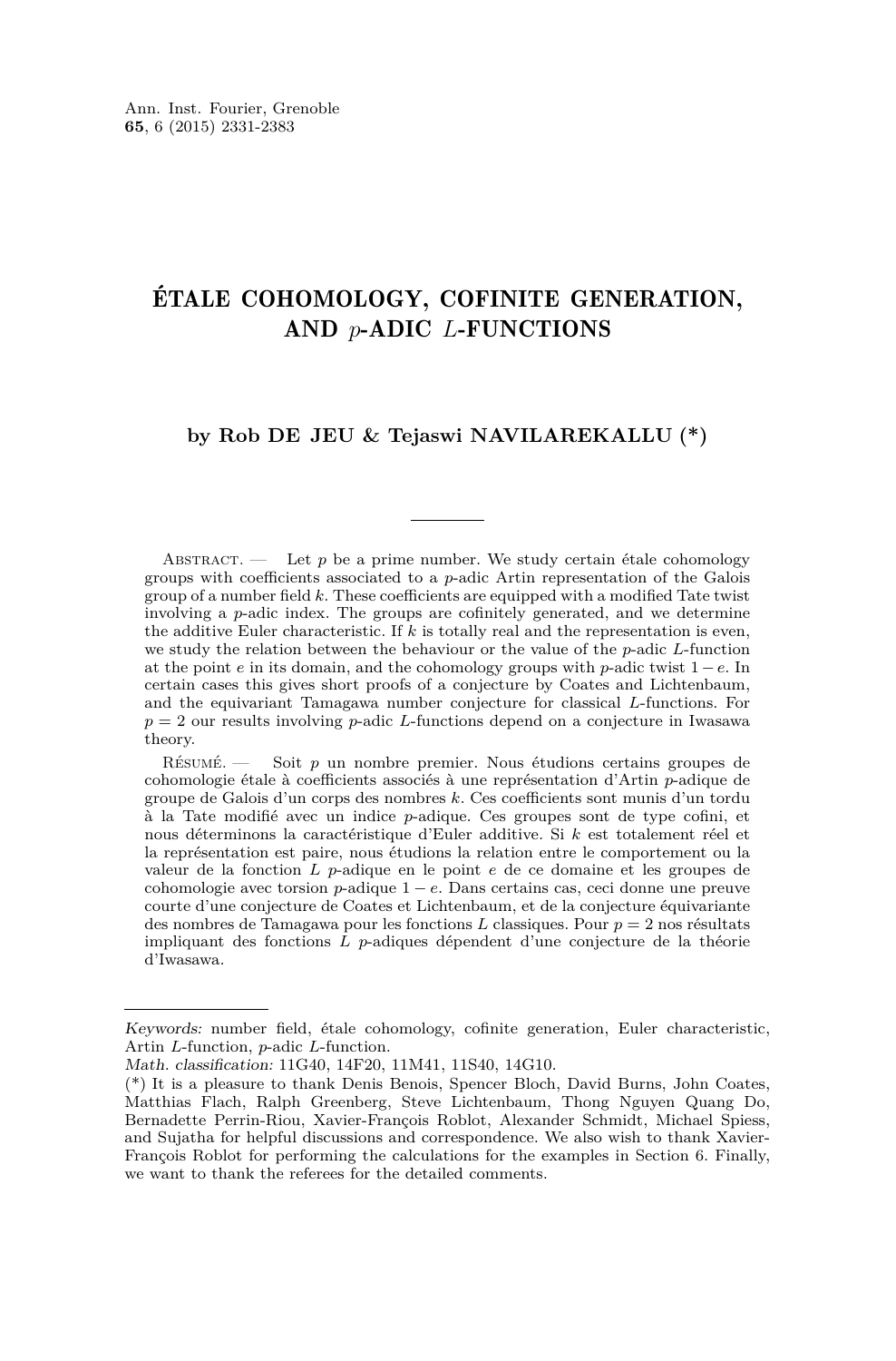#### **1. Introduction**

<span id="page-2-0"></span>Let *k* be a number field, *p* a prime number, *E* a finite extension of  $\mathbb{Q}_p$  with valuation ring  $\mathcal{O}_E$ , and  $\eta: G_k \to E$  an Artin character with dual character *η*<sup> $\vee$ </sup>, that is, the character of an Artin representation of  $G_k = \text{Gal}(\overline{k}/k)$ . If *S* is a finite set of finite primes of *k*,  $m \leq 0$  an integer, and  $\sigma : E \to \mathbb{C}$  an embedding, then the value  $L_S(m, \sigma \circ \eta^\vee, k)$  of the classical truncated Artin *L*-function is in  $\sigma(E)$ , and if we let  $L_S^*(m, \eta^\vee, k) = \sigma^{-1}(L_S(m, \sigma \circ \eta^\vee, k))$ in *E* then this is independent of  $\sigma$  (see Section [3\)](#page-26-0).

We call *η* realizable over *E* if the corresponding representation can be defined over *E*. This representation can then be obtained as  $M(E, \eta) \otimes_{\mathcal{O}_E}$  $E \simeq M(E, \eta) \otimes_{\mathbb{Z}_p} \mathbb{Q}_p$  for some finitely generated torsion-free  $\mathcal{O}_E$ -module  $M(E, \eta)$  on which  $G_k$  acts (we shall call  $M(E, \eta)$  an  $\mathcal{O}_E$ -lattice for  $\eta$ ). If *S* includes all the finite primes of k at which  $\eta$  is ramified, and  $\mathcal{O}_{k,S}$  is obtained from the ring of algebraic integers  $\mathcal{O}_k$  of k by inverting all primes in *S*, then we may view  $M(E, \eta)$  and  $M(E, \eta) \otimes_{\mathcal{O}_E} E/\mathcal{O}_E \simeq M(E, \eta) \otimes_{\mathbb{Z}_p} \mathbb{Q}_p/\mathbb{Z}_p$  as sheaves for the étale topology on the open subscheme  $Spec \mathcal{O}_{k,S}$  of  $Spec \mathcal{O}_{k}$ . We let  $\alpha$ : Spec  $\mathcal{O}_{k,S} \to \text{Spec } \mathcal{O}_k$  be the inclusion, but in étale cohomology groups we shall write  $\mathcal{O}_k$  instead of Spec  $\mathcal{O}_k$  and similarly for  $\mathcal{O}_{k,S}$ .

In the special case that *p* is odd,  $E = \mathbb{Q}_p$ ,  $m < 0$ , and  $L_S^*(m, \eta^{\vee}, k) \neq 0$ , according to Conjecture 1 of [\[10\]](#page-51-0) we should have that the étale cohomology groups  $H^i(\mathcal{O}_k, \alpha_1(M(E, \eta) \otimes_{\mathbb{Z}_p} \mathbb{Q}_p/\mathbb{Z}_p(m)))$  are finite for all  $i \geqslant 0$ , trivial for  $i > 3$ , and that

$$
(1.1) \quad |L_S^*(m, \eta^{\vee}, k)|_p = \prod_{i=0}^3 \# H^i(\mathcal{O}_k, \alpha_1(M(E, \eta) \otimes_{\mathbb{Z}_p} \mathbb{Q}_p/\mathbb{Z}_p(m)))^{(-1)^i}.
$$

(Note that on page 502 of loc. cit. the inverse of the arithmetic Frobenius is used in the definition of the *L*-function for *η*, resulting in the standard *L*-function for  $\eta^{\vee}$ .) We observe here that by [\[26,](#page-52-0) VII Theorem 12.6] and the definition of the completed *L*-series, the non-vanishing of the *L*-value is equivalent with *k* being totally real, and  $\eta(c) = (-1)^{m-1}\eta(\mathrm{id}_{\overline{k}})$  for all complex conjugations *c* in *Gk*.

Báyer and Neukirch proved this conjecture for the trivial character [\[2,](#page-51-0) Theorem 6.1] assuming the main conjecture of Iwasawa theory for this character (later proved by Wiles in far greater generality; see [\[35,](#page-53-0) Theorems 1.2 and 1.3]). In this case the conjecture is, in fact, equivalent to an earlier conjecture of Lichtenbaum (see [\[23,](#page-52-0) Conjecture 9.1] and [\[10,](#page-51-0) Conjecture 3.1]) because  $H^i(\mathcal{O}_k, \alpha_1(M(E, \eta) \otimes_{\mathbb{Z}_p} \mathbb{Q}_p/\mathbb{Z}_p(m)))$  is dual to  $H^{2-i}(\mathcal{O}_{k,S}, M(E, \eta^{\vee}) \otimes_{\mathbb{Z}_p} \mathbb{Q}_p/\mathbb{Z}_p(1-m))$  for some lattice  $M(E, \eta^{\vee})$  (see Remark [1.5\)](#page-5-0). Using this duality the proof of Báyer-Neukirch relates the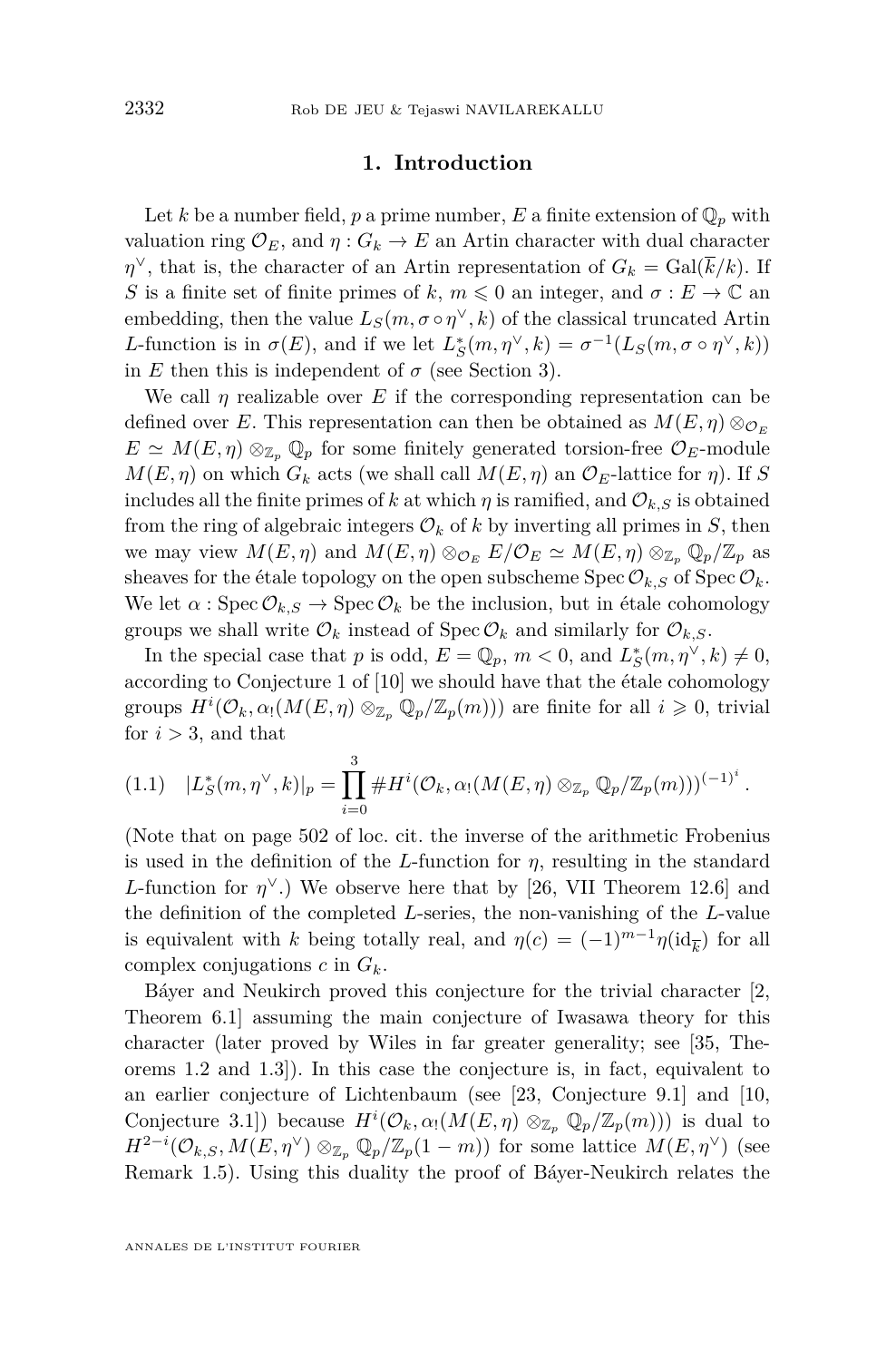<span id="page-3-0"></span>right-hand side of [\(1.1\)](#page-2-0) to the *p*-adic absolute value of the value of a certain *p*-adic *L*-function at *m*, which equals the left-hand side of  $(1.1)$  by an interpolation formula (see [\(1.7\)](#page-6-0)).

Again letting *p* be any prime number, one may therefore expect the *p*-adic absolute value of the value of a *p*-adic *L*-function at an integer *m* to be related to the multiplicative Euler characteristic of certain étale cohomology groups with an *m*-th Tate twist. In order to generalize this interpretation from integers *m* to (almost) every point in the much larger *p*-adic domain of definition of the *p*-adic *L*-function, we now introduce modified Tate twists indexed by suitable *p*-adic numbers. If *k* is any number field and *A* any  $\mathbb{Z}_p[G_k]$ -module, then  $A(m)$  is obtained from A by multiplying the action of  $G_k$  by the *m*-th power of the *p*-cyclotomic character  $\psi_p: G_k \to \mathbb{Z}_p^{\times}$ . For *g* in *G<sup>k</sup>* write

(1.2) 
$$
\psi_p(g) = \omega_p(g)\psi_p^{\langle\rangle}(g)
$$

with  $\psi_p^{\langle \rangle}(g)$  in  $1 + 2p\mathbb{Z}_p$  and  $\omega_p = \omega_{p,k} : G_k \to \mu_{\phi(2p)} \subset \mathbb{Z}_p^{\times}$  the Teichmüller character of  $G_k$  for *p*. Let  $k_{\infty}/k$  be the cyclotomic  $\mathbb{Z}_p$ -extension of  $k$ , and  $\tilde{\gamma}_0$ in  $G_k$  a lift of a topological generator  $\gamma_0$  of  $Gal(k_\infty/k)$ . Let  $q_k = \psi_p(\tilde{\gamma}_0)$  $\psi_p^{\langle \rangle}(\widetilde{\gamma}_0)$ , and for a finite extension *E* of  $\mathbb{Q}_p$  (always with *p*-adic absolute value  $|\cdot|_p$  normalized by  $|p|_p = 1/p$ , put

(1.3) 
$$
\mathfrak{B}_k(E) = \{ e \text{ in } E \text{ with } |e|_p < |q_k - 1|_p^{-1} p^{-1/(p-1)} \},
$$

i.e., those *e* in *E* where  $q_k^e$  and  $\psi_p^{\langle \rangle}(g)^e$  for *g* in  $G_k$  converge. Then  $\mathfrak{B}_k(E)$ contains  $\mathcal{O}_E$  but it can be much larger. For any  $\mathcal{O}_E[G_k]$ -module *A* and *e* in  $\mathfrak{B}_k(E)$ , we let  $A\langle e \rangle$  be *A* with the action of  $G_k$  multiplied by  $(\psi_p^{\langle \rangle})^e$ . Note that for an integer *m*,  $A(m)$  can be obtained from  $A(m)$  by twisting the action of  $G_k$  with  $\omega_p^m$ . Since  $\psi_p^{\langle \rangle}(g)$  is often denoted as  $\langle \psi_p(g) \rangle$ , we think of this as a 'diamond' twist and use notation and terminology accordingly. Using this twist systematically leads to a more general result and simpler proofs: it removes the need to adjoin the 2*p*-th roots of unity (thus avoiding many technical complications when  $p = 2$ ).

With  $W(E, \eta) = M(E, \eta) \otimes_{\mathbb{Z}_p} \mathbb{Q}_p/\mathbb{Z}_p$  as before, Theorem [1.4](#page-4-0) concerns the structure of the étale cohomology groups  $H^{i}(\mathcal{O}_{k,S}, W(E, \eta)(1-e))$ . (We state our results for étale cohomology groups with torsion coefficients. For some reasons why we prefer these over alternatives we refer to Remark [1.5](#page-5-0) below.) For  $i \geq 3$ , it is well-known that this group is trivial if  $p \neq 2$ , and is finite and easily computed if  $p = 2$  (see Remark [2.8\)](#page-13-0), so we only consider  $i = 0, 1, 2$ . For its statement, let us call an  $\mathcal{O}_E$ -module A cofinitely generated if its Pontryagin dual  $A^{\vee} = \text{Hom}_{\mathbb{Z}_p}(A, \mathbb{Q}_p/\mathbb{Z}_p)$ , on which  $\mathcal{O}_E$  acts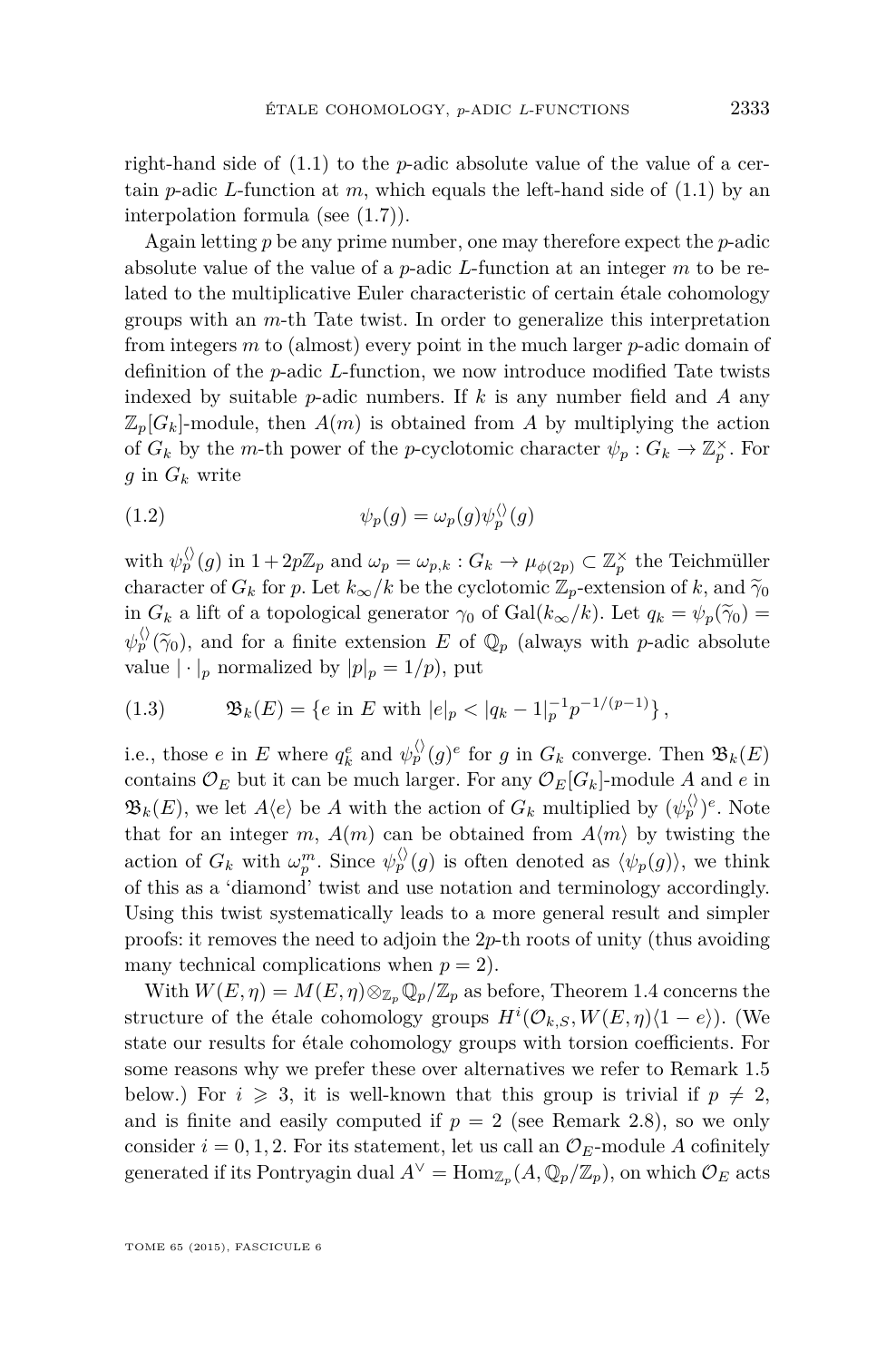<span id="page-4-0"></span>through its action on  $A$ , is a finitely generated  $\mathcal{O}_E$ -module. In this case we define corank $_{\mathcal{O}_F} A = \text{rank}_{\mathcal{O}_F} A^{\vee}$ . We note that then also the natural map  $A \rightarrow (A^{\vee})^{\vee}$  is an isomorphism (see Remark [2.5\)](#page-12-0). We write  $\mathfrak{B}_{\eta}(E)$  for  $\mathfrak{B}_k(E)$  if *η* does not contain the trivial character, and for  $\mathfrak{B}_k(E) \setminus \{1\}$  if it does. Finally, if *k* is totally real then we call an Artin character  $\eta$  of  $G_k$ even if  $\eta(c) = \eta(\mathrm{id}_{\overline{k}})$  for every complex conjugation *c* in  $G_k$ .

We first extend results on cofinite generation that already have a long history. For example, the equivalent statement for Galois cohomology of the first part of Theorem  $1.4(1)$  below follows already by combining [\[32,](#page-53-0) Theorems 2.1 and 3.1] with the Corollary on page 260 of [\[33\]](#page-53-0); a succinct general overview is given in Appendix A.1 of [\[28\]](#page-52-0). (For the relation between those cohomology groups and the groups we consider, we refer to Remark [1.5](#page-5-0) or Remark [2.6.](#page-12-0)) However, the uniform bound across all *e* and  $E$  in the second part of Theorem 1.4(1) is new.

THEOREM 1.4. — Let  $k$  be a number field,  $p$  a prime number,  $E$  a finite extension of  $\mathbb{Q}_p$ , and  $\eta: G_k \to E$  an Artin character realizable over *E*. Let  $M(E, \eta)$  be an  $\mathcal{O}_E$ -lattice for  $\eta$  and let  $W(E, \eta) = M(E, \eta) \otimes_{\mathbb{Z}_p} \mathbb{Q}_p/\mathbb{Z}_p$ . Assume that *S* is a finite set of finite primes of *k* containing the primes above *p* as well as the finite primes at which *η* is ramified. Then for *e* in  $\mathfrak{B}_k(E)$  the following hold.

- (1)  $H^i(\mathcal{O}_{k,S}, W(E, \eta) \langle 1-e \rangle)$  for  $i \geq 0$  is cofinitely generated. There is a constant  $D = D(S, \eta, k)$  independent of *e*, *E* and the choice of  $M(E, \eta)$ , such that each of these groups can be cogenerated by at most *D* elements.
- (2) Let  $r_i = r_{i,S}(1 e, \eta) = \text{corank}_{\mathcal{O}_E} H^i(\mathcal{O}_{k,S}, W(E, \eta) \langle 1 e \rangle)$  for  $i = 0, 1, 2$ . Then  $r_i$  is independent of the choice of  $M(E, \eta)$ , and the Euler characteristic  $r_0 - r_1 + r_2$  equals

$$
-[k:\mathbb{Q}]\cdot\eta(\mathrm{id}_{\overline{k}})+\sum_{v\in\Sigma_{\infty}}\mathrm{corank}_{\mathcal{O}_E}H^0(\mathrm{Gal}(\overline{k_v}/k_v),W(E,\eta)),
$$

where  $\Sigma_{\infty}$  is the set of all infinite places of *k* and  $k_v$  the completion of *k* at *v*. This quantity is independent of *e*, non-positive, and is zero if and only if *k* is totally real and  $\eta$  is even. Moreover,  $r_i$  is independent of *S* for  $i = 0$ , and also for  $i = 1, 2$  if  $e \neq 0$ .

(3)  $r_{0,S}(1-e,\eta) = 0$  if  $e \neq 1$ , and  $r_{0,S}(0,\eta)$  equals the multiplicity of the trivial character in *η*. Moreover, the size of  $H^0(\mathcal{O}_{k,S}, W(E, \eta)\langle 1-e \rangle)$ is a locally constant function for *e* in  $\mathfrak{B}_\eta(E)$ .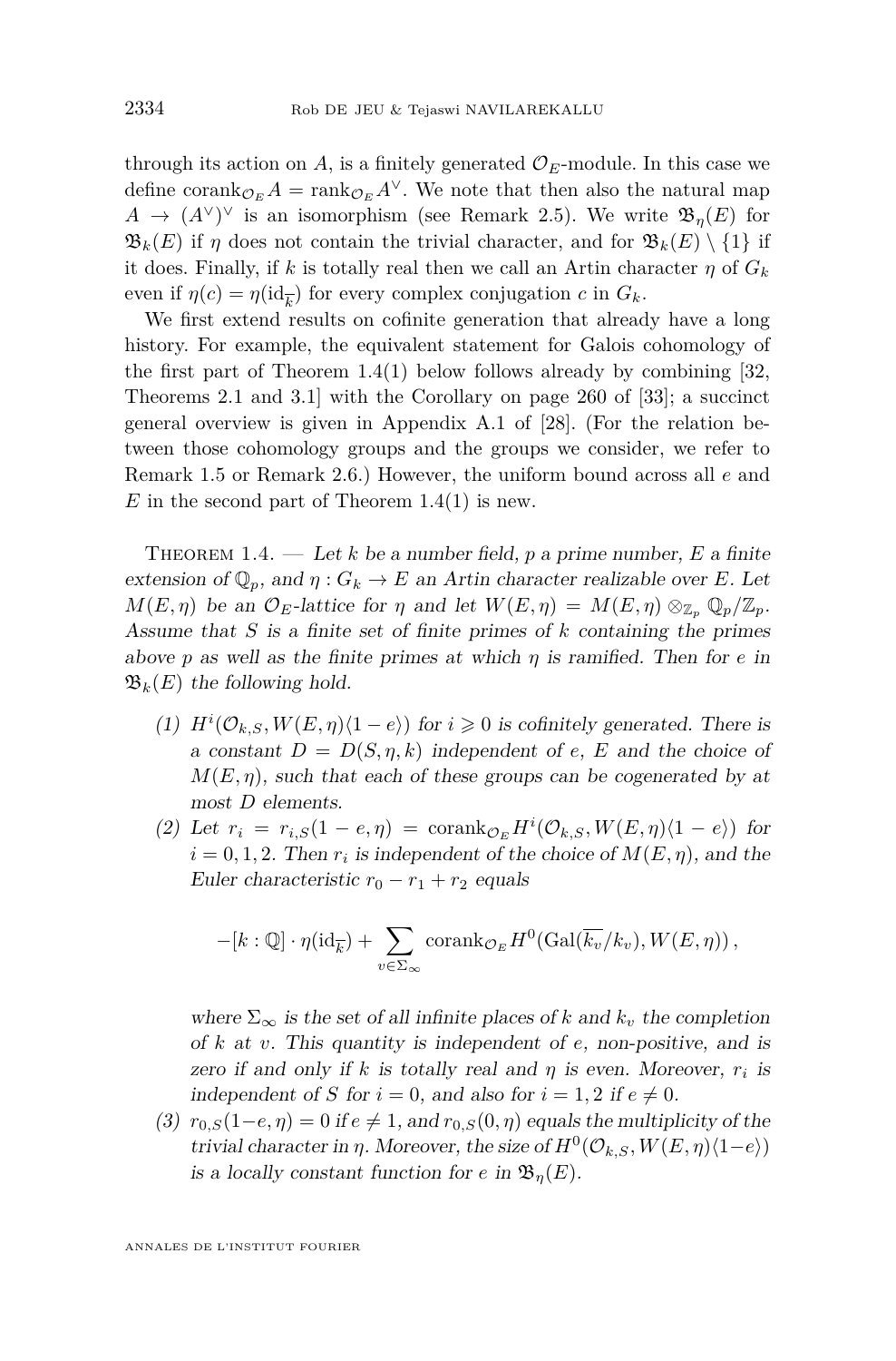<span id="page-5-0"></span>(4) If 
$$
p \neq 2
$$
 then  $H^2(\mathcal{O}_{k,S}, W(E, \eta)\langle 1 - e \rangle)$  is p-divisible. If  $p = 2$  then  
\n $H^2(\mathcal{O}_{k,S}, W(E, \eta)\langle 1 - e \rangle) \simeq$   
\n $2H^2(\mathcal{O}_{k,S}, W(E, \eta)\langle 1 - e \rangle) \bigoplus \oplus_{v \in \Sigma_{\infty}} H^0(\text{Gal}(\overline{k_v}/k_v), W(E, \eta))/2$ ,  
\nand  $2H^2(\mathcal{O}_{k,S}, W(E, \eta)\langle 1 - e \rangle)$  is 2-divisible.

We mention that if  $H^i(\mathcal{O}_{k,S}, W(E, \eta)\langle 1-e \rangle)$  is finite for  $i = 0$  or 1, then Proposition [2.29,](#page-23-0) Remark [2.32](#page-25-0) and Remarks [2.33](#page-25-0) express its size and structure using cohomology groups with finite coefficients. By Theorem  $1.4(2)$  $1.4(2)$ , this can happen for  $i = 1$  only when k is totally real and  $\eta$  is even, in which case this group is finite for  $i = 0$  and trivial for  $i = 2$  by that theorem. Of independent interest is that for such  $k$  and  $\eta$  a short exact sequence of coefficients gives rise to a nine term exact sequence involving only  $H^{i}(\mathcal{O}_{k,S},\cdot)$ for  $i = 0, 1, 2$  (see Lemma [2.25\)](#page-20-0).

Remark 1.5. — We formulated Theorem [1.4](#page-4-0) (and Theorem [1.8](#page-7-0) below) for the groups  $H^i(\mathcal{O}_{k,S}, W(E, \eta)(1-e))$  because this gives a uniform point of view for all primes and all modified Tate twists, unlike the groups  $H^i(\mathcal{O}_k, \alpha_! W(E, \eta)\langle e \rangle)$  and  $H^i_{cts}(\mathcal{O}_{k,S}, M(E, \eta)\langle 1-e \rangle)$  discussed below. On the other hand, the groups  $\lim_{n \to \infty} H_c^i(\mathcal{O}_k, \alpha_1(M(E, \eta)\langle e \rangle/p^n))$  below also provide a uniform approach but they are technically more difficult to handle. For example, in the proof of Theorem [5.5](#page-35-0) the only cohomology groups that we have to analyse in detail in our approach are of low degree, and those can be described fairly explicitly.

We refer to Remark [2.6](#page-12-0) and the proof of Proposition [2.12](#page-14-0) for details of the following discussion.

Let *k* be any number field and  $\eta: G_k \to E$  any Artin character. Fix a finite set *S* of finite primes of *k* containing all primes at which  $\eta$  is ramified as well as all primes of *k* lying above *p*, and let  $\alpha$ : Spec  $\mathcal{O}_{k,S} \to \text{Spec } \mathcal{O}_k$ be the natural inclusion. Then for an appropriate choice of lattices we have

$$
\varprojlim_{n} H_{c}^{i}(\mathcal{O}_{k}, \alpha_{1}(M(E, \eta)\langle e\rangle/p^{n})) \simeq \varprojlim_{n} H_{c}^{i}(\mathcal{O}_{k,S}, M(E, \eta)\langle e\rangle/p^{n})
$$

$$
\simeq (H^{3-i}(\mathcal{O}_{k,S}, W(E, \eta^{\vee}\omega_{p})(1-e)))^{\vee}
$$

for *e* in  $\mathfrak{B}_k(E)$  and  $i = 0, \ldots, 3$ , where  $H_c^i$  denotes cohomology with compact support. If  $p \neq 2$  and all  $H^{i}(\mathcal{O}_{k,S}, W(E, \eta^{\vee} \omega_p)(1-e))$  are finite then also

(1.6) 
$$
H^{i}(\mathcal{O}_{k}, \alpha_{!}W(E, \eta)\langle e\rangle) \simeq H^{2-i}(\mathcal{O}_{k,S}, W(E, \eta^{\vee}\omega_{p})\langle 1-e\rangle)
$$

for *e* in  $\mathfrak{B}_k(E)$ ,  $i = 0, 1, 2$ , the group on the left being trivial for  $i \geq 3$ .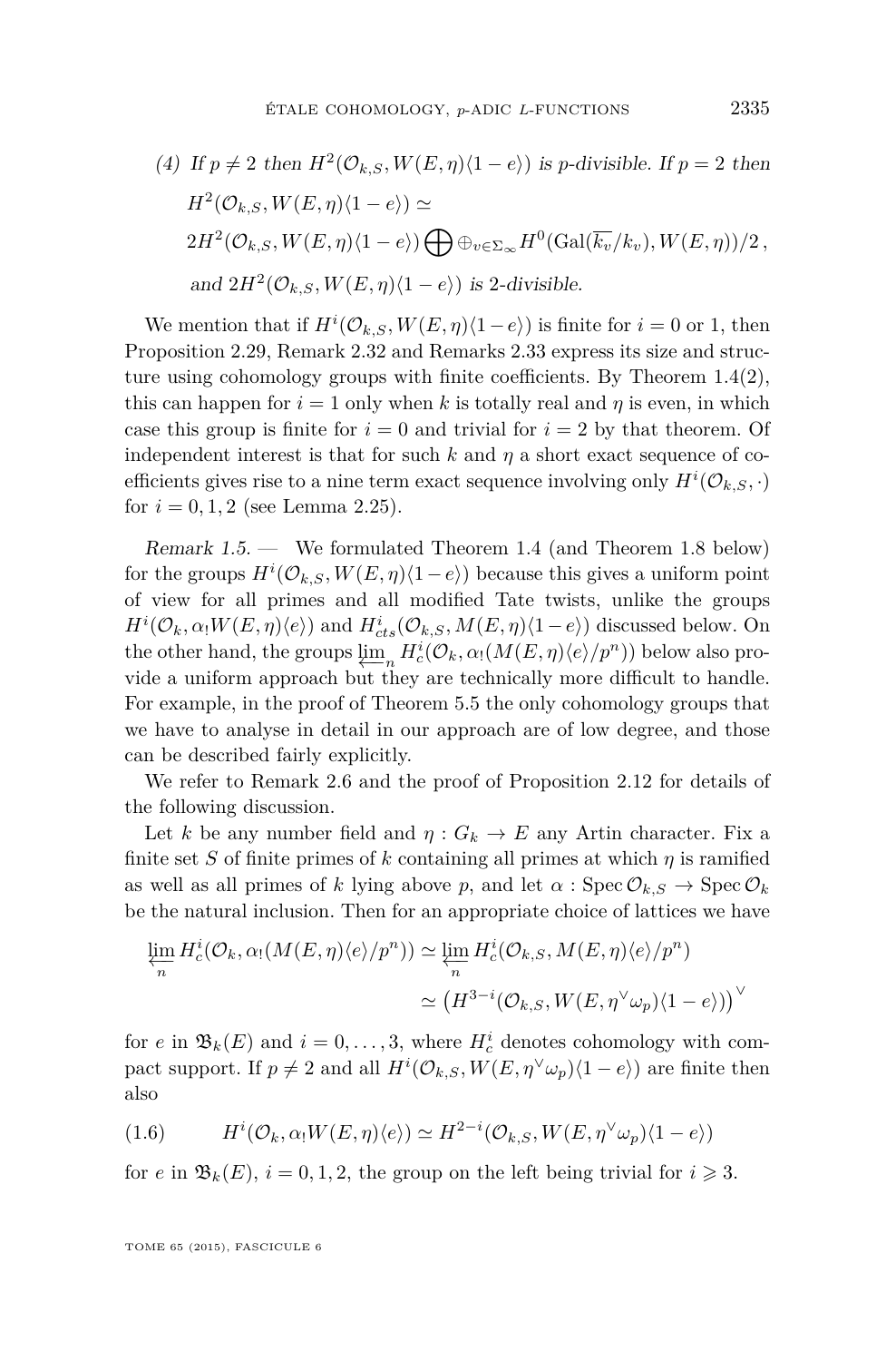<span id="page-6-0"></span>For *p* again an arbitrary prime, let  $\Omega_S$  be the maximal extension of *k* that is unramified outside of *S* and the infinite primes of *k*, and let  $G_S = \text{Gal}(\Omega_S/k)$ . Then  $H^i(\mathcal{O}_{k,S}, W(E, \eta) \langle 1-e \rangle) \simeq H^i(G_S, W(E, \eta) \langle 1-e \rangle)$ where the right-hand side denotes continuous group cohomology.

Finally, for continuous étale cohomology groups  $H_{cts}^i$  with as coefficients  $M(E, \eta)\langle 1 - e \rangle \simeq \underbrace{\lim_{n} M(E, \eta)} \langle 1 - e \rangle / p^{n}$ , we have a long exact sequence

$$
\cdots \to H_{cts}^{i}(\mathcal{O}_{k,S}, M(E, \eta)\langle 1-e \rangle) \to H_{cts}^{i}(\mathcal{O}_{k,S}, M(E, \eta)\langle 1-e \rangle) \otimes_{\mathbb{Z}_p} \mathbb{Q}_p
$$
  

$$
\to H^{i}(\mathcal{O}_{k,S}, W(E, \eta)\langle 1-e \rangle) \to H_{cts}^{i+1}(\mathcal{O}_{k,S}, M(E, \eta)\langle 1-e \rangle) \to \cdots,
$$

where  $H^i_{cts}(\mathcal{O}_{k,S}, M(E, \eta)\langle 1-e \rangle) \simeq \underbrace{\lim_{n} H^i(\mathcal{O}_{k,S}, M(E, \eta)\langle 1-e \rangle/p^n)}$  is a finitely generated  $\mathcal{O}_E$ -module. Hence  $\text{rank}_{\mathcal{O}_E} H_{cts}^i(\mathcal{O}_{k,S}, M(E, \eta) \langle 1-e \rangle)$  =  $\mathrm{corank}_{\mathcal{O}_E} H^i(\mathcal{O}_{k,S}, W(E, \eta) \langle 1-e \rangle)$ . If  $H^j(\mathcal{O}_{k,S}, W(E, \eta) \langle 1-e \rangle)$  is finite for  $j = i$  and  $i+1$ , then  $H^i(\mathcal{O}_{k,S}, W(E, \eta) \langle 1-e \rangle) \simeq H_{cts}^{i+1}(\mathcal{O}_{k,S}, M(E, \eta) \langle 1-e \rangle)$ as well.

Our second main result Theorem [1.8](#page-7-0) is a relation between the cohomology groups  $H^i(\mathcal{O}_{k,S}, W(E, \eta) \langle 1 - e \rangle)$  and a certain *p*-adic *L*-function  $L_{p,S}(e, \eta, k)$ . For such a *p*-adic *L*-function to be defined and non-trivial, we must have *k* totally real and *η* even. By Theorem [1.4\(](#page-4-0)2), this is also the only case where those cohomology groups can simultaneously be finite for  $i = 0, 1$  and 2. For the sake of clarity we write  $\chi$  for an even Artin character when *k* is a totally real number field, and  $\eta$  for an arbitrary Artin character when *k* is an arbitrary number field.

The conjecture of Coates and Lichtenbaum will be deduced from the purely *p*-adic result Theorem [1.8](#page-7-0) for  $\chi = \eta^{\vee} \omega_p^{1-m}$  and  $e = m$ , by using [\(1.6\)](#page-5-0) and two small miracles that occur only at integers. The first is the relation between  $A\langle m \rangle$  and  $A(m)$  for any integer *m*, so that we may assume  $W(E, \chi)\langle1 - m\rangle = W(E, \chi \omega_p^{m-1})(1 - m)$ . The other is the interpolation formula (1.7) for negative integers (and possibly 0). It is surely no coincidence that the exponent of  $\omega_p$  is the same in both miracles.

In order to state Theorem [1.8](#page-7-0) we now discuss *p*-adic *L*-functions (see Section [3](#page-26-0) for details). Let *k* be a totally real number field, *p* a prime number, *E* a finite extension of  $\mathbb{Q}_p$  with valuation ring  $\mathcal{O}_E$ , and  $\chi: G_k \to E$  an even Artin character realizable over *E*. If *S* is a finite set of finite primes of *k* containing the primes above p, then on  $\mathfrak{B}_k(E)$  there exists a meromorphic *E*-valued *p*-adic *L*-function  $L_{p,S}(s, \chi, k)$ , defined at all negative integers *m*, where it satisfies the interpolation formula

(1.7) 
$$
L_{p,S}(m,\chi,k) = L_S^*(m,\chi \omega_p^{m-1},k).
$$

ANNALES DE L'INSTITUT FOURIER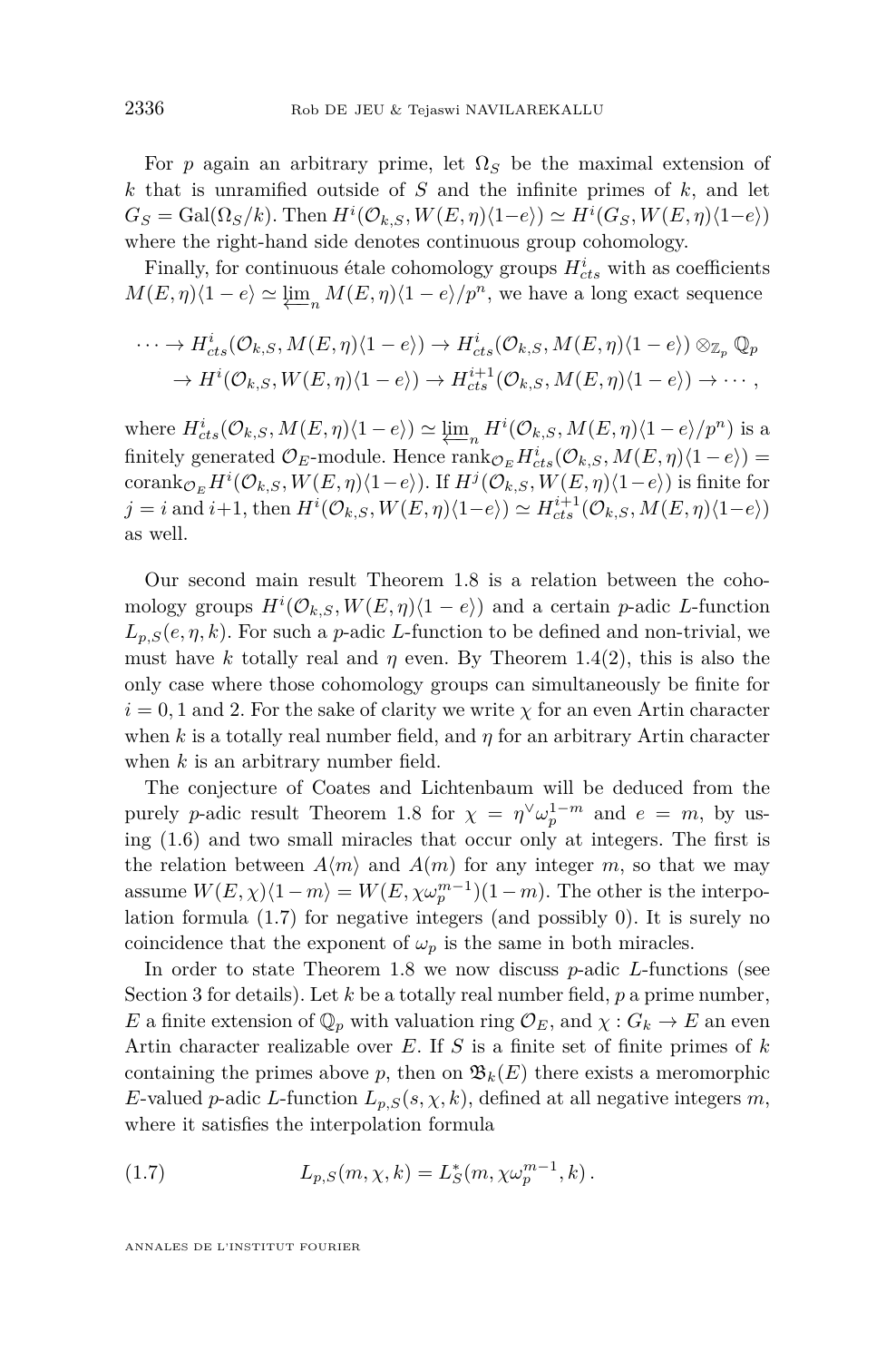<span id="page-7-0"></span>The same statement sometimes also holds when  $m = 0$ . The usual *p*-adic *L*-function  $L_p(m, \chi, k)$  is obtained when *S* consists only of the finite primes of *k* lying above *p*.

A consequence of [\[17,](#page-52-0) Proposition 5] is that the main conjecture of Iwasawa theory for  $p$  (i.e., the statements in Theorem [4.2](#page-31-0) and Remark [4.3](#page-31-0) for  $p$ ) implies that  $L_{p,S}(s, \chi, k)$  is analytic on  $\mathfrak{B}_k(E)$  if  $\chi$  does not contain the trivial character, and meromorphic on  $\mathfrak{B}_k(E)$  with at most a pole at  $s=1$ if it does. If  $p \neq 2$  we could use this by [\[35,](#page-53-0) Theorems 1.2 and 1.3], but our results imply this consequence of Greenberg's stronger result when *S* also contains the finite primes of  $k$  at which  $\chi$  is ramified, and we remove this restriction by proving a lower bound for the corank of  $H^1(\mathcal{O}_{k,S}, W(E, \chi)\langle 1 \rangle)$ in Proposition [2.18.](#page-18-0) In fact, working directly with Theorem [4.2](#page-31-0) if  $p \neq 2$  or Assumption [4.4](#page-31-0) if  $p = 2$ , i.e., working with a weaker version of the main conjecture of Iwasawa theory, we get a uniform approach for all *p*.

A zero of  $L_{p,S}(s,\chi,k)$  always lies in  $\mathfrak{B}_k(E')$  for some finite extension  $E'$  of  $E$  (see Remark [3.9\)](#page-28-0), so will be interpreted by Theorem 1.8. Note that  $\mathfrak{B}_{\chi}(E)$  is the expected domain for  $L_p(s, \chi, k)$  and  $L_{p,S}(s, \chi, k)$ , as the Leopoldt conjecture implies that  $L_{p,S}(s, \chi, k)$  should not be defined at 1 if *χ* contains the trivial character. By Theorem [1.4\(](#page-4-0)3) it is also the set for which  $H^0(\mathcal{O}_{k,S}, W(E,\chi)\langle 1-e \rangle)$  is finite, and where Theorem 1.8(3) gives a precise correspondence between non-vanishing of the *p*-adic *L*-function and the finiteness of the cohomology groups.

We can now state our second main result.

THEOREM 1.8. — If in Theorem [1.4](#page-4-0) *k* is totally real and  $\eta = \chi$  is even, then  $H^i(\mathcal{O}_{k,S}, W(E, \chi)\langle 1-e \rangle)$  for  $i \geq 0$  is finite for all but finitely many *e* in  $\mathfrak{B}_k(E)$ . Moreover, the following hold, where for  $p = 2$  we make Assumption [4.4.](#page-31-0)

- (1) Let  $\sum_{i=0}^{2}(-1)^{i}i \cdot r_{i} = r_{2} r_{0}$  be the secondary Euler characteristic and let  $\nu = \nu_S(1 - e, \chi) = \text{ord}_{s=e}L_{p,S}(e, \chi, k)$ . Then we have that  $\min(1 - r_0, \nu) \leq r_2 - r_0 \leq \nu$ .
- (2)  $L_{p,S}(s, \chi, k)$  and  $L_p(s, \chi, k)$  are meromorphic on  $\mathfrak{B}_k(E)$ ; the only possible pole is at  $s = 1$ , with order at most the multiplicity of the trivial character in *χ*.
- (3) For *e* in  $\mathfrak{B}_{\gamma}(E)$  the following are equivalent:
	- (a)  $L_{p,S}(e, \chi, k) \neq 0;$
	- (b)  $H^1(\mathcal{O}_{k,S}, W(E,\chi)\langle 1-e \rangle)$  is finite;
	- (c)  $H^2(\mathcal{O}_{k,S}, W(E,\chi)\langle 1-e \rangle)$  is finite;
	- (d)  $H^2(\mathcal{O}_{k,S}, W(E,\chi)\langle 1-e \rangle)$  is trivial.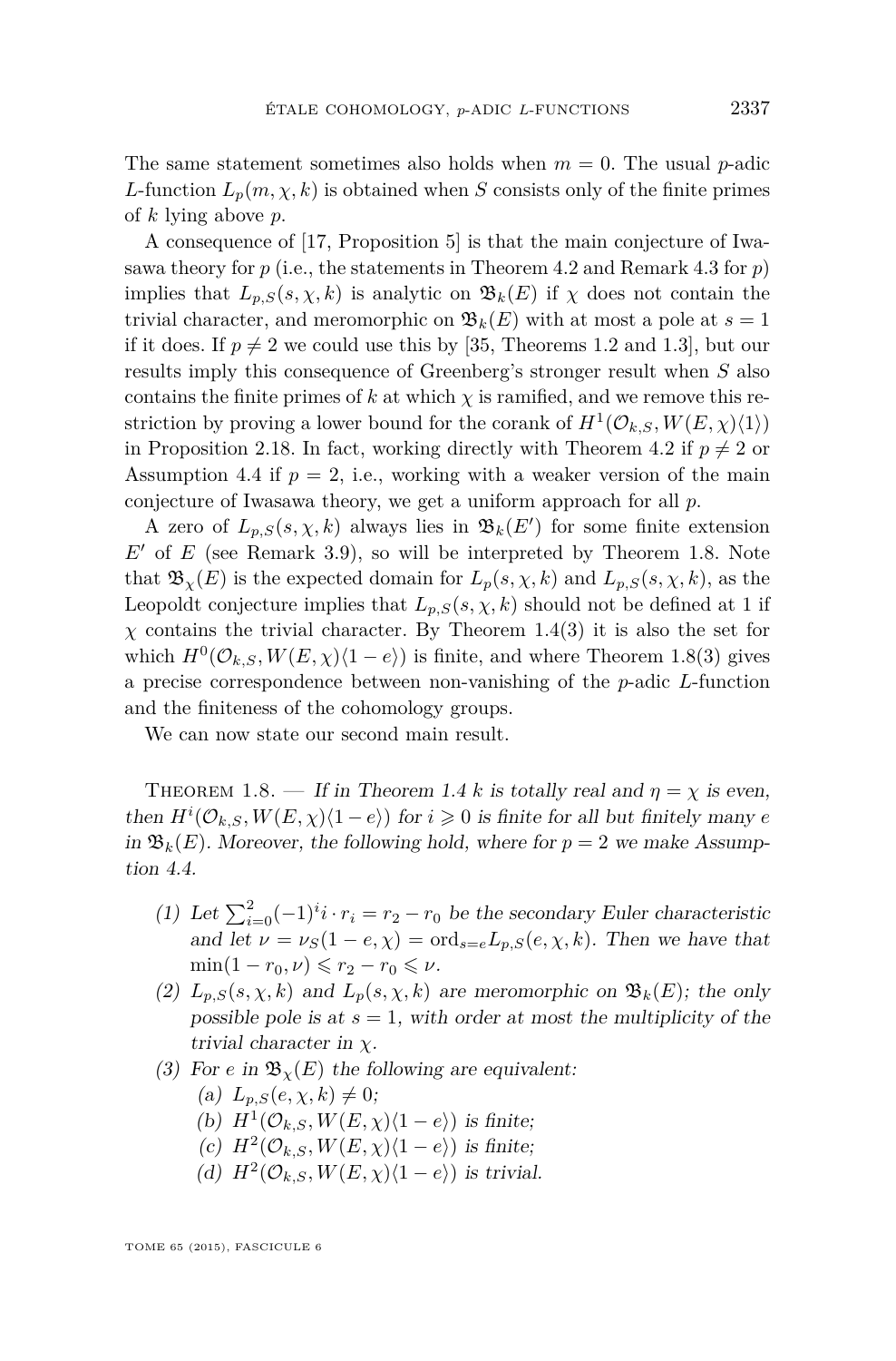<span id="page-8-0"></span>If this is the case, then

$$
|L_{p,S}(e,\chi,k)|_p = \left(\frac{\#H^0(\mathcal{O}_{k,S},W(E,\chi)\langle 1-e \rangle)}{\#H^1(\mathcal{O}_{k,S},W(E,\chi)\langle 1-e \rangle)}\right)^{1/[E:\mathbb{Q}_p]}
$$

*.*

The assumption for  $p = 2$  in Theorem [1.8](#page-7-0) is fulfilled if  $k = \mathbb{Q}$  and  $\chi$  is a multiple of the trivial character (see Remark [4.5\)](#page-32-0). We also remark that part of Theorem [1.8](#page-7-0) (for *p* odd,  $e \neq 1$  an odd integer, and  $\chi = \omega_p^{1-e}$ ) is contained in [\[2,](#page-51-0) Theorem 6.1], under an assumption in Iwasawa theory since proved by Wiles. A similar partial result (for *p* odd, *e* a negative odd integer, and *χ* an even Artin character) is outlined in the proof of [\[9,](#page-51-0) Proposition 6.15]. The case  $p = 2$  is not discussed in either paper.

Theorem [1.8](#page-7-0) would be even more complete if the upper bounds in part (1) and part (2) were sharp. The equality  $\nu_S(0, \chi) = -r_{0,S}(0, \chi)$  in part (2) for all *k* is equivalent with the Leopoldt conjecture for all *k* (see Remarks [5.20\)](#page-44-0). Equivalently, we always have  $min(r_0, S(0, \chi), r_2, S(0, \chi)) = 0$ . The other equality, in part (1), we formulate as a conjecture, which is itself implied by some folklore conjectures in Iwasawa theory (see Conjecture [5.19\)](#page-44-0).

CONJECTURE 1.9. — We have  $\nu_S(1-e, \chi) = r_{2,S}(1-e, \chi) - r_{0,S}(1-e, \chi)$ in Theorem  $1.8(1)$  $1.8(1)$ .

In this paper we give two applications of the *p*-adic statements in Theorem [1.8](#page-7-0) to classical *L*-functions. One of them is contained in Section [7.](#page-48-0) It consists of a short proof of the equivariant Tamagawa number conjecture at negative integers for Artin motives of the right parity over a totally real number field *k* with coefficients in a maximal order. (In this case the conjecture is equivalent with the Bloch-Kato conjecture [\[4,](#page-51-0) §5], and the corresponding result for a Dirichlet motive over Q with *p* odd and *p* <sup>2</sup> not dividing the conductor of the underlying Dirichlet character, was already stated in §10.1(b) of [\[15\]](#page-52-0).) For Dirichlet motives over Q with *p* odd, Huber and Kings proved this conjecture at all integers [\[18,](#page-52-0) Theorem 1.3.1], whereas in the same situation Burns and Greither proved the stronger statement where the maximal order is replaced by the group ring [\[8,](#page-51-0) Corollary 8.1]. (See Remark [7.6\(](#page-51-0)2) for those and other statements.)

The other application we give here, namely a proof of a generalization of the conjecture of Coates and Lichtenbaum discussed above. Let *m* be a negative integer,  $\eta: G_k \to E$  an Artin character that is realizable over *E* with  $L_S^*(m, \eta^\vee, k) \neq 0$ , where *E* is a finite extension of  $\mathbb{Q}_p$ . Then *k* is totally real and  $\eta \omega_p^{m-1}$  is even. As in the paragraph containing [\(1.1\)](#page-2-0), let *S* contain the finite primes of  $k$  at which  $\eta$  is ramified. Since the conjecture is independent of the choice of *S* by (the proof of) [\[10,](#page-51-0) Proposition 3.4],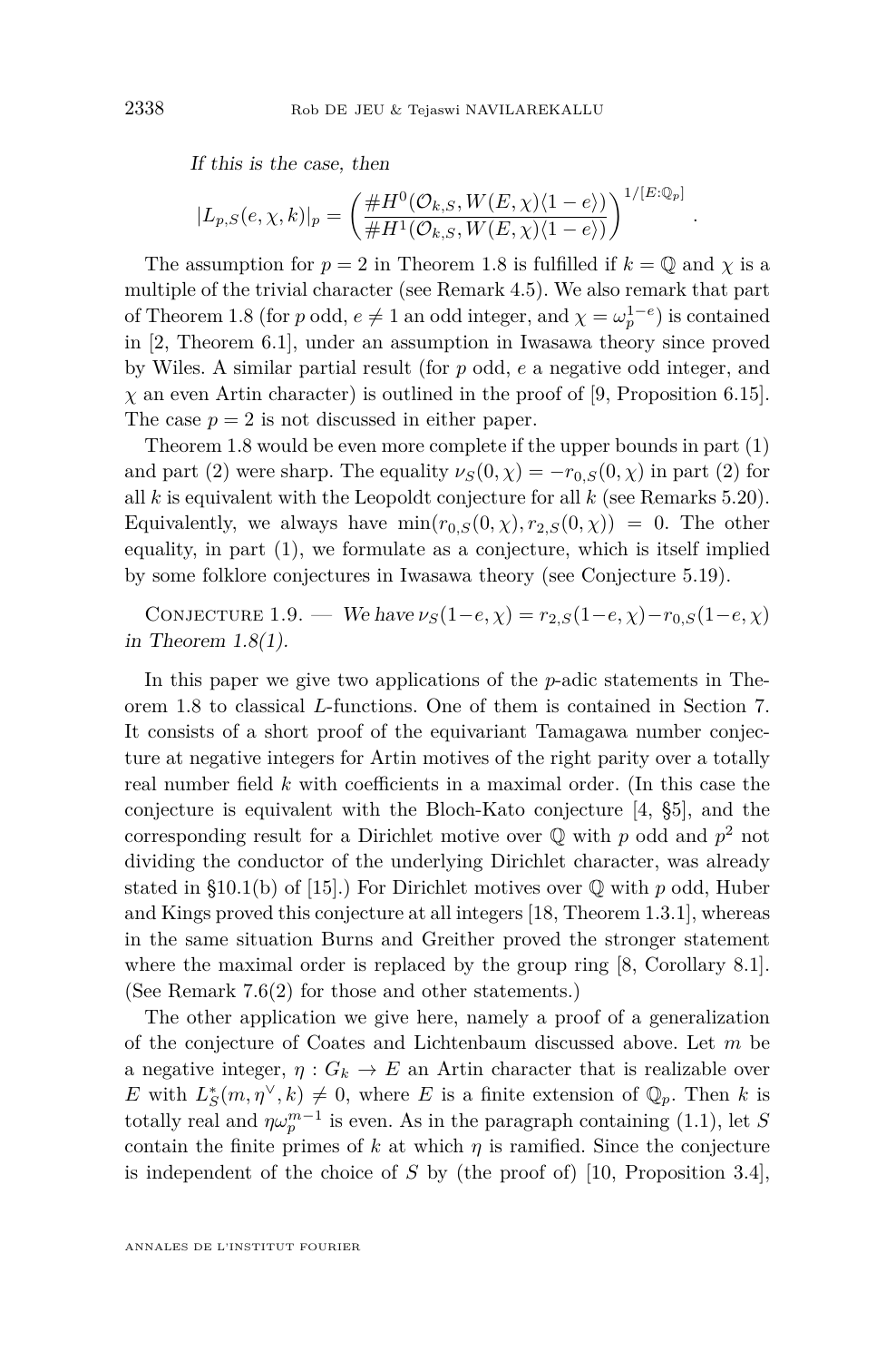we may assume *S* also contains the finite primes of *k* lying above *p*, hence all finite primes of *k* at which the even Artin character  $\chi = \eta^{\vee} \omega_p^{1-m}$  is ramified. We see from [\(1.7\)](#page-6-0) that  $|L_{p,S}(m,\chi,k)|_p = |L^*_S(m,\eta^\vee,k)|_p \neq 0$ , so by Theorem [1.8\(](#page-7-0)3) the groups  $H^i(\mathcal{O}_{k,S}, W(E, \chi)\langle 1 - m \rangle)$  are all finite. By Remark [1.5,](#page-5-0) with  $\eta$  replaced with  $\eta \omega_p^m$ , if  $p \neq 2$  then for  $i = 0, 1$  and 2,

$$
H^i(\mathcal{O}_k, \alpha_! W(E, \eta)(m)) = H^i(\mathcal{O}_k, \alpha_! W(E, \eta \omega_p^m) \langle m \rangle)
$$
  

$$
\simeq H^{2-i}(\mathcal{O}_{k,S}, W(E, \chi)(1-m))^\vee
$$

with appropriate choice of lattices (see Remark [2.6\)](#page-12-0), and for  $i = 3$  the left-hand side is trivial. Also, the left-hand side is trivial for  $i > 3$  by Theorem II.3.1 and Proposition II.2.3(d) of [\[25\]](#page-52-0). By Theorem [1.8\(](#page-7-0)3) it then follows that

$$
|L_{S}^{*}(m, \eta^{\vee}, k)|_{p}^{[E:\mathbb{Q}_{p}]} = |L_{p,S}(m, \chi, k)|_{p}^{[E:\mathbb{Q}_{p}]}
$$
  

$$
= \frac{\#H^{0}(\mathcal{O}_{k,S}, W(E, \chi)\langle 1 - m \rangle)}{\#H^{1}(\mathcal{O}_{k,S}, W(E, \chi)\langle 1 - m \rangle)}
$$
  

$$
= \frac{\#H^{2}(\mathcal{O}_{k}, \alpha_{1}W(E, \eta)(m))}{\#H^{1}(\mathcal{O}_{k}, \alpha_{1}W(E, \eta)(m))}.
$$

Similarly, if *k* is totally real,  $\eta^{\vee}\omega_p$  even, *S* contains the primes lying above  $p, L^*_S(0, \eta^{\vee}, k) \neq 0$ , and [\(1.7\)](#page-6-0) is true with  $m = 0$  and  $\chi = \eta^{\vee} \omega_p$ , then those equalities also hold for  $m = 0$ .

If  $p = 2$  then the first two equalities hold for  $m \leq 0$  under the same conditions, where for the second we make Assumption [4.4.](#page-31-0) The third equality holds for all primes *p* provided that we replace the last quotient with  $\# \overline{H}^3_c$  $\frac{3}{c}(\mathcal{O}_{k,S},M(E,\eta)(m))/\#\overline{H}^2_c$  $\sigma_c^2(\mathcal{O}_{k,S}, M(E,\eta)(m))$  for certain cohomology groups  $\overline{H}_c^j$  with compact support (see Section [7\)](#page-48-0). In fact, for  $m < 0$ , the resulting equality

$$
|L_{S}^{*}(m, \eta^{\vee}, k)|_{p}^{[E:\mathbb{Q}_{p}]} = \frac{\#\overline{H}_{c}^{3}(\mathcal{O}_{k,S}, M(E, \eta)(m))}{\#\overline{H}_{c}^{2}(\mathcal{O}_{k,S}, M(E, \eta)(m))}
$$

is part of the equivariant Tamagawa number conjecture, a generalization of the conjecture of Coates and Lichtenbaum.

The paper is organized as follows. In Section [2](#page-10-0) we prove Theorem [1.4](#page-4-0) and discuss how the cohomology groups depend on the choice of the lattice, the field *E*, and on the finite set of primes *S*. If the cohomology groups are finite then we describe them in terms of cohomology with finite coefficients. In Section [3](#page-26-0) we give the definition of the *p*-adic *L*-function and discuss the interpolation formula relating it to the classical *L*-function. In Section [4](#page-30-0) we discuss the main conjecture of Iwasawa theory, including the case  $p = 2$ .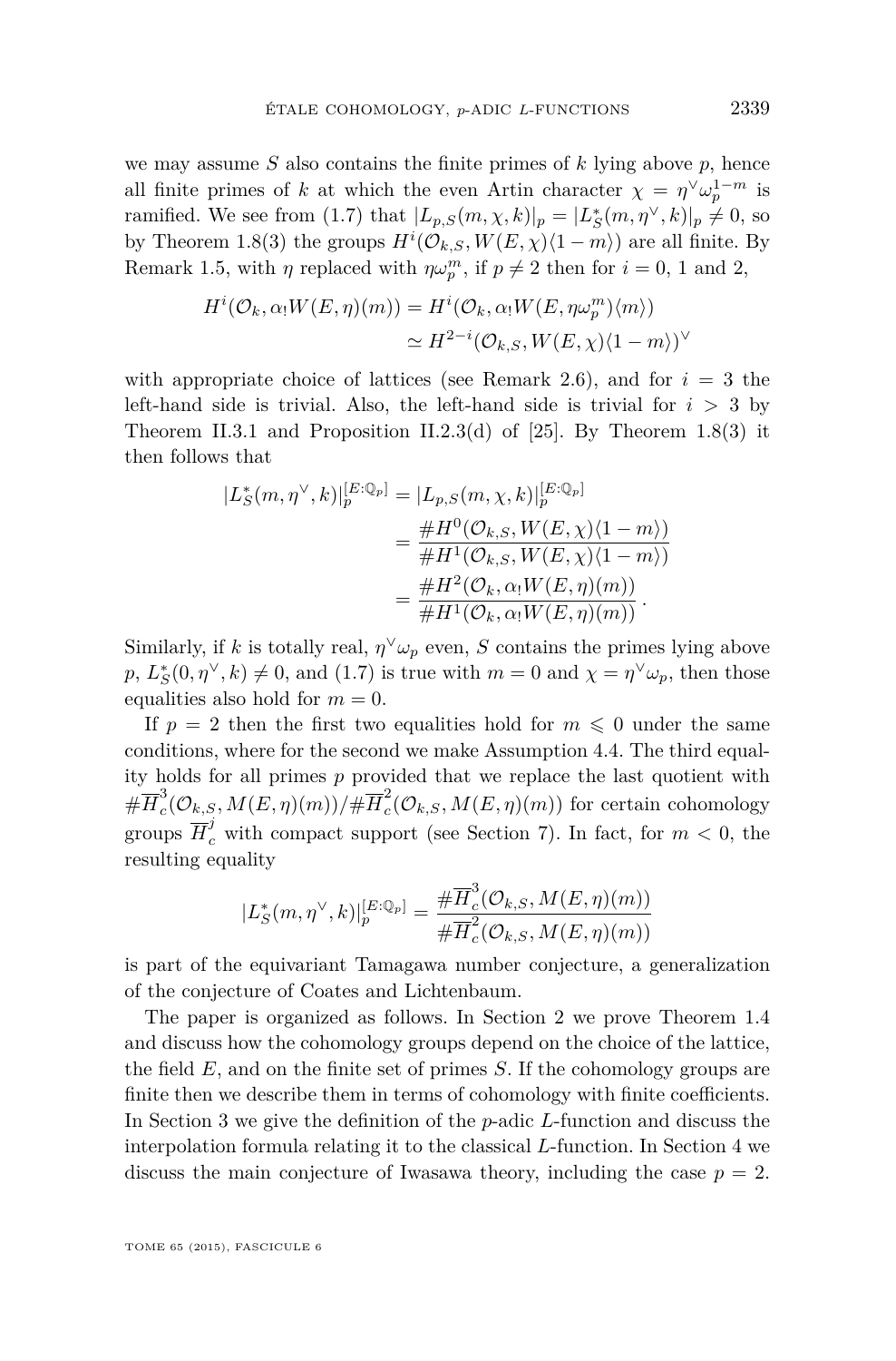<span id="page-10-0"></span>In Section [5](#page-33-0) we restrict ourselves to *k* totally real and *χ* even and prove Theorem [1.8](#page-7-0) in four steps. We first prove most of it for a 1-dimensional character of order not divisible by *p*, then for any 1-dimensional character, followed by the case of all characters. The fourth step then strengthens this to Theorem [1.8](#page-7-0) by varying the twist. In this section we also discuss some conjectures. In Section [6](#page-46-0) we discuss examples based on computations by X.-F. Roblot for certain Galois extensions of Q with dihedral group *G* of order 8 and cyclic subgroup *H* of order 4. They include the existence of two  $\left(\frac{1}{\sqrt{2}}\right)$  $(H \times (1+\mathbb{Z}_5)) \ltimes \mathbb{Z}_5$ -extensions of  $\mathbb{Q}(\sqrt{41})$  and two  $(H \times (1+\mathbb{Z}_5)) \ltimes \mathbb{Z}_5[\sqrt{5}]$ extensions of  $\mathbb{Q}(\sqrt{793})$ , which are inside a  $(G \times (1 + \mathbb{Z}_5)) \times \mathbb{Z}_5^2$ -extension of  $\mathbb{Q}$ and a  $(G \times (1 + \mathbb{Z}_5)) \ltimes \mathbb{Z}_5[\sqrt{5}]^2$ -extension of  $\mathbb{Q}$  respectively; see Remarks [6.3](#page-47-0) and [6.5.](#page-48-0) Finally, in Section [7,](#page-48-0) we give the first application mentioned after Conjecture [1.9,](#page-8-0) i.e., we show how the results from the preceding sections imply certain cases of the equivariant Tamagawa number conjecture.

#### **2. Cofinite generation and additive Euler characteristics**

In this section we prove Theorem [1.4.](#page-4-0) In the process, we also discuss some of the properties of the cohomology groups that we shall use in later sections. We note that the cohomology groups in the later sections have coefficients with modified Tate twist indexed by  $1 - e$  instead of  $e$ , hence use the twist  $1 - e$  also in this section for the sake of consistency.

Notation 2.1. — Unless stated otherwise, throughout this section *k* denotes a number field,  $p$  a prime number, and  $E$  a finite extension of  $\mathbb{Q}_p$ with valuation ring  $\mathcal{O}_E$ . For  $\eta: G_k \to E$  an Artin character realizable over *E* we let  $V(E, \eta)$  be an Artin representation of  $G_k$  over *E* with character  $\eta$ . Then there exists an  $\mathcal{O}_E$ -lattice for  $\eta$ , i.e., a finitely generated torsion-free  $\mathcal{O}_E$ -module  $M(E, \eta)$  with  $G_k$ -action such that  $M(E, \eta) \otimes_{\mathbb{Z}_p} \mathbb{Q}_p \simeq V(E, \eta)$ as  $E[G_k]$ -modules. Let  $W(E, \eta) = M(E, \eta) \otimes_{\mathbb{Z}_p} \mathbb{Q}_p/\mathbb{Z}_p$ .

For a number field *F* we write  $F_{\infty}$  for the cyclotomic  $\mathbb{Z}_p$ -extension. Fix a topological generator  $\gamma_0$  of  $\Gamma_0 = Gal(k_\infty/k)$ . Let  $\omega_p : G_k \to \mu_{2p}$  and  $\psi_p^{\langle \rangle}$ :  $G_k \to 1 + 2p\mathbb{Z}_p$  be as in [\(1.2\)](#page-3-0), and let  $q_k = \psi_p^{\langle \rangle}(\widetilde{\gamma}_0)$  in  $1 + 2p\mathbb{Z}_p$ , where  $\tilde{\gamma}_0$  is a lift of  $\gamma_0$  to  $G_k$ . As defined around [\(1.3\)](#page-3-0), for any  $\mathcal{O}_E$ -module *A* on which  $G_k$  acts and  $e$  in  $\mathfrak{B}_k(E) = \{ s \text{ in } E \text{ with } |s|_p < |q_k - 1|_p^{-1} p^{-1/(p-1)} \},$ we let  $A\langle e \rangle$  be *A* with the action of  $G_k$  multiplied by the character  $(\psi_p^{\langle \rangle})^e$ .

Let  $\Sigma_{\infty}$  be the set of infinite places of *k*, and *S* a finite set of finite primes of  $k$  containing the set  $P$  of primes above  $p$ , as well as all finite primes at which  $\eta$  is ramified. For any subfield  $k'$  of an algebraic closure  $\bar{k}$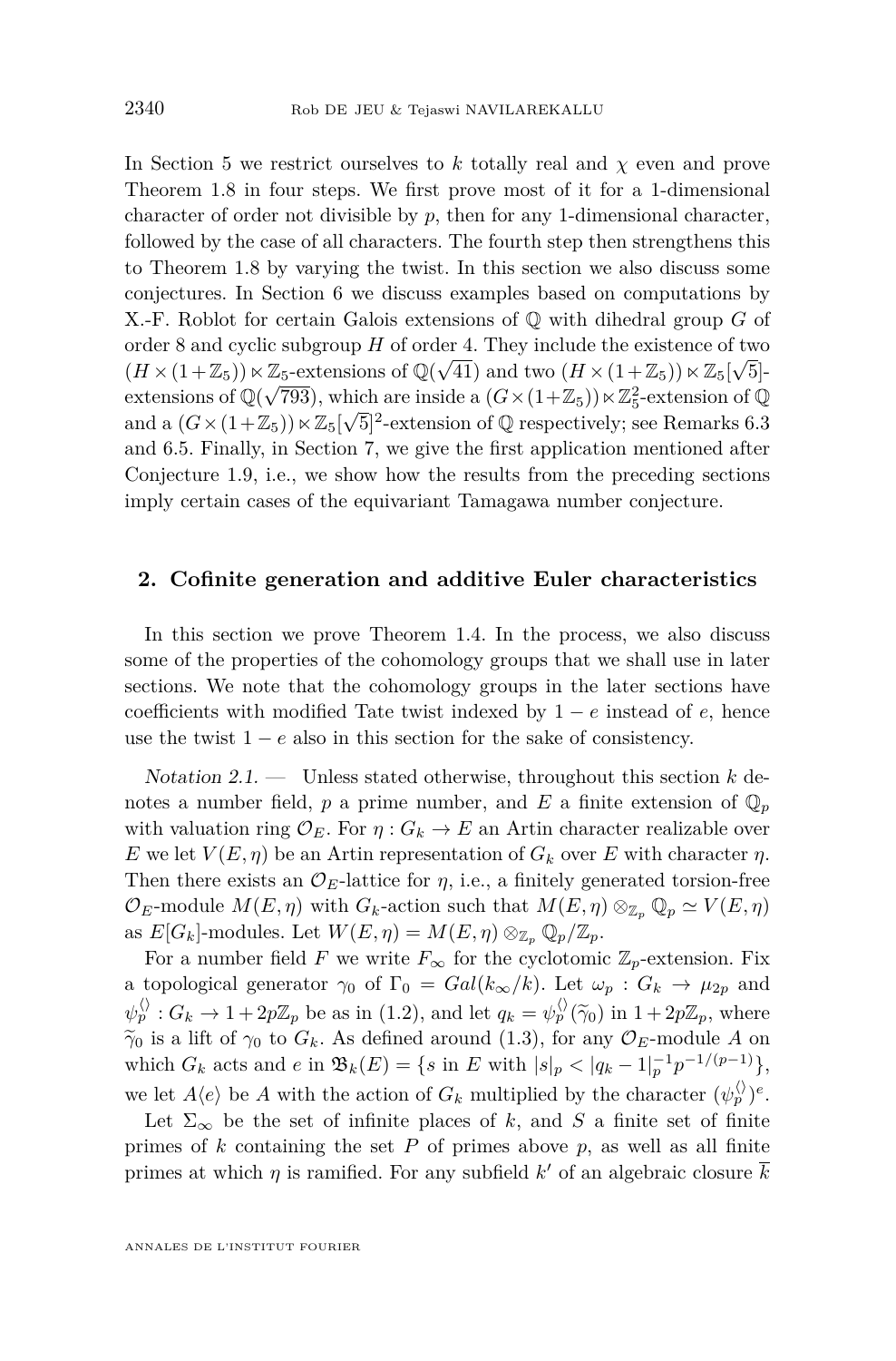<span id="page-11-0"></span>of *k* containing *k*, we denote by  $\mathcal{O}_{k',S}$  the ring of integers in  $\mathcal{O}_{k'}$  with all primes of  $\mathcal{O}_{k'}$  lying above primes in *S* inverted. For *e* in  $\mathfrak{B}_k(E)$  we view  $W(E, \eta)\langle e \rangle$  as a sheaf for the étale topology of  $\mathcal{O}_{k,S}$ . As in Remark [1.5,](#page-5-0) we let  $\Omega_S$  denote the maximal extension of k that is unramified outside of  $S \cup \Sigma_{\infty}$  and let  $G_S = \text{Gal}(\Omega_S/k)$ .

Finally, for any finite or infinite prime  $v$  of  $k$ , we let  $k_v$  denote the completion of *k* at *v*.

Remarks 2.2.

- (1) If  $\eta$  is 1-dimensional then any  $M(E, \eta)$  is isomorphic as  $\mathcal{O}_E[G_k]$ module to  $\mathcal{O}_E$  with *g* in  $G_k$  acting as multiplication by  $\eta(g)$ . Hence in this case  $W(E, \eta)$  is always isomorphic to  $\mathcal{O}_E \otimes_{\mathbb{Z}_p} \mathbb{Q}_p/\mathbb{Z}_p \simeq E/\mathcal{O}_E$ with this action of  $G_k$ .
- (2) Let  $K/k$  be a Galois extension with  $G = \text{Gal}(K/k) \simeq \mathbb{Z}/p\mathbb{Z}$ ,  $M =$  $\mathcal{O}_E[G], M_1 = \mathcal{O}_E \sum_{g \in G} g \subset M$ , and  $M_2 = M/M_1$ , so that  $M_1 \oplus M_2$ and *M* are lattices for the same Artin character of  $G_k$ . If  $K \cap k_{\infty} = k$ then  $W(1 - e)^{G_k}$  is isomorphic with  $\mathcal{O}_E/(q_k^{1-e} - 1)$  if  $e \neq 1$  and  $E/\mathcal{O}_E$  if  $e = 1$ ,  $W_1\langle 1 - e \rangle^{G_k} \simeq W\langle 1 - e \rangle^{G_k}$  under the natural map, and  $W_2(1 - e)^{G_k} \simeq \mathcal{O}_E/(p, q_k^{1-e} - 1)$ . This shows the coefficients *W* are not necessarily unique up to isomorphism for Abelian characters that are not 1-dimensional.
- (3) Assume  $p \neq 2$ , *E* contains a primitive *p*-th root of unity  $\xi_p$ , and fix *e* in  $\mathfrak{B}_k(E)$ . Let  $K/k$  be a Galois extension with  $G = \text{Gal}(K/k)$ isomorphic to the dihedral group of order 2*p*. Fix *r* and *s* in *G* with orders *p* and 2 respectively. Consider the two actions of *G* on  $M = \mathcal{O}_E^2$ by letting *r* act as either  $R_1 = \begin{pmatrix} \xi_p & 0 \\ 0 & \xi_p^{-1} \end{pmatrix}$  or  $R_2 = \begin{pmatrix} 0 \\ 1 \end{pmatrix}$ −1  $\left(\frac{-1}{\xi_p+\xi_p^{-1}}\right)$ , and *s* as  $\binom{0}{1}$ . Noting that  $K \cap k_{\infty} = k$ , one easily checks that  $W\langle 1 - e \rangle^{G_k} \simeq$  $\mathcal{O}_E/(\xi_p-1)$  for the first action but is trivial for the second. Therefore the coefficients *W* are not necessarily unique up to isomorphism for non-Abelian characters that are irreducible over  $\overline{\mathbb{Q}}_p$ .

Remark 2.3. — If  $\chi : G_k \to E$  is a 1-dimensional even Artin character of order prime to *p*, then we shall see in the proof of Theorem [5.5](#page-35-0) that  $H^1(\mathcal{O}_{k,S}, W(E,\chi)(1-e))$  is isomorphic to the Pontryagin dual of  $\bigoplus_j$ O<sub>E</sub>/(g<sub>j</sub>( $q_k^{1-e}$  − 1)) for some distinguished polynomials  $g_j(T)$  in O<sub>E</sub>[T]. We remark here that in general even  $H^0(\mathcal{O}_{k,S}, W(E,\chi)\langle 1-e \rangle)$  cannot be isomorphic to the Pontryagin dual of  $\bigoplus_j \mathcal{O}_E/(h_j(q_k^e))$  for non-zero polynomials  $h_j(T)$  in  $\mathcal{O}_E[T]$  because either  $h_j(q_k^e)$  is zero for some  $e$  in  $\mathfrak{B}_k(E)$ or  $|h_j(q_k^e)|_p$  is a constant function on  $\mathfrak{B}_k(E)$ . This would contradict the example  $W_2(1 - e)^{G_k} \simeq \mathcal{O}_E/(p, q_k^{1-e} - 1)$  in Remark 2.2(2).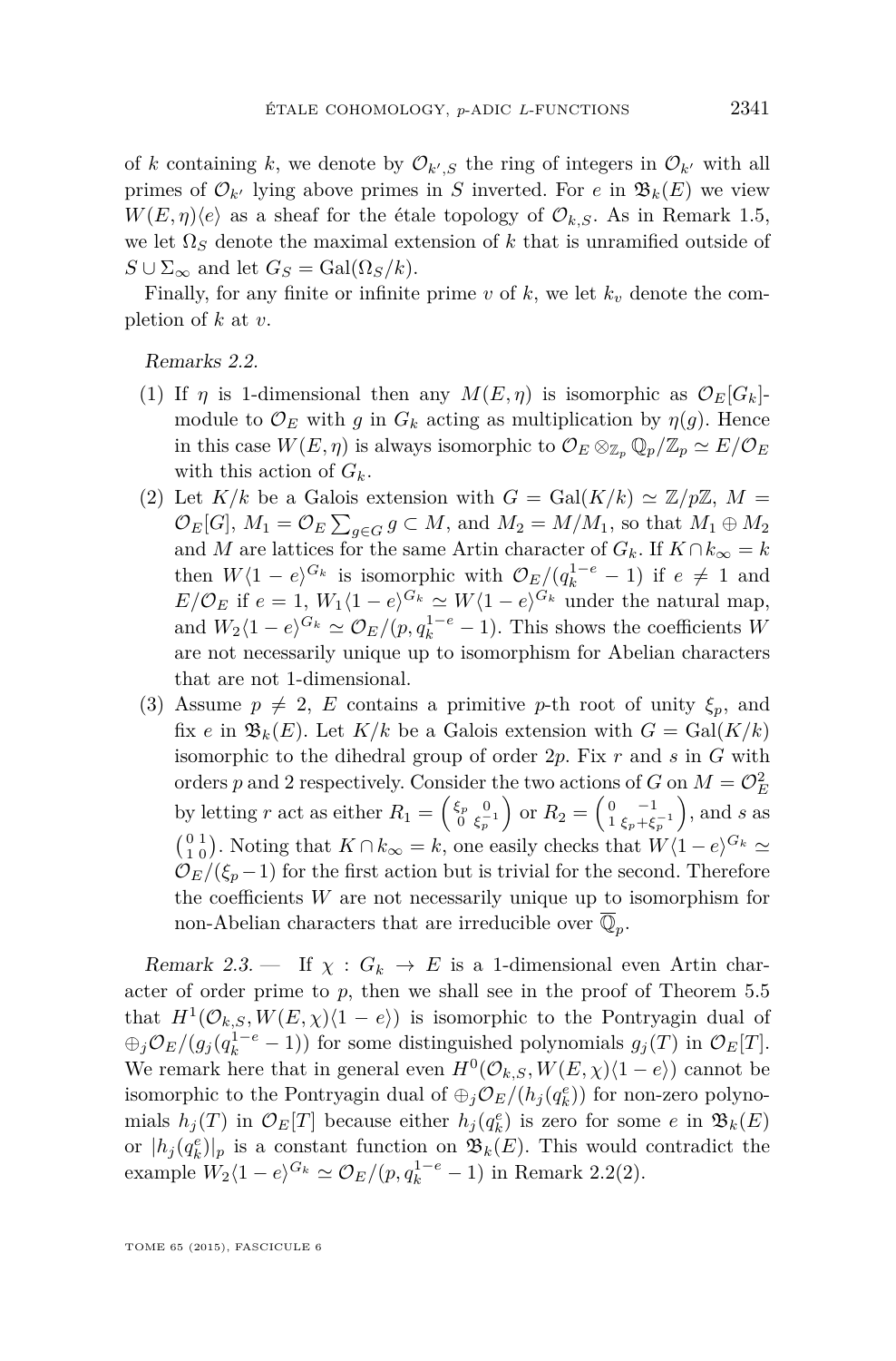<span id="page-12-0"></span>Recall that in the introduction we made the following definition to describe the structure of the cohomology groups  $H^{i}(\mathcal{O}_{k,S}, W(E, \eta)(1-e))$  for  $i = 0, 1, 2$ , which, in general are not even finitely generated.

DEFINITION 2.4. — Let  $\mathcal O$  be the valuation ring in a finite extension of  $\mathbb{Q}_p$ . For an  $\mathcal{O}\text{-module } A$  we denote its Pontryagin dual  $\text{Hom}_{\mathbb{Z}_p}(A, \mathbb{Q}_p/\mathbb{Z}_p)$ by  $A^{\vee}$ . Then  $\mathcal O$  acts on  $A^{\vee}$  via its action on *A*. We say that *A* is cofinitely generated if  $A^{\vee}$  is a finitely generated  $\mathcal{O}$ -module, and in this case we denote by corank<sub> $\mathcal{O}$ </sub>*A* the  $\mathcal{O}$ -rank of  $A^{\vee}$ .

Remark 2.5. — Note that  $\text{Hom}_{\mathbb{Z}_p}(\cdot,\mathbb{Q}_p/\mathbb{Z}_p)$  is an exact functor on  $\mathbb{Z}_p$ modules, hence submodules and quotients of cofinitely generated modules are cofinitely generated. In particular, if *A* is cofinitely generated then so is  $H^0(G_S, A)$ . Moreover, if *A* is finitely generated or cofinitely generated, then by Pontryagin duality [\[27,](#page-52-0) Theorem 1.1.11] the natural inclusion of *A* into  $(A^{\vee})^{\vee}$  is an isomorphism because the  $\mathbb{Q}_p/\mathbb{Z}_p$ -dual of its cokernel is trivial, hence the cokernel is trivial.

Remark 2.6. — Let  $e$  in  $\mathfrak{B}_k(E)$ . We shall mostly use the étale cohomology groups  $H^{i}(\mathcal{O}_{k,S}, W(E, \eta)(1-e))$ , but they are isomorphic to various other groups as we now discuss.

For *m* in Z, we may assume  $V(E, \eta) = V(E, \eta \omega_p^m)$  as E-vectorspaces but with different  $G_k$ -actions. Then choosing  $M(E, \eta \omega_p^m) = M(E, \eta)$  we get  $M(E, \eta)\langle e \rangle(m) = M(E, \eta \omega_p^m)\langle e + m \rangle$  and similarly for *W* instead of *M*. We let  $M(E, \eta^{\vee}) = \text{Hom}_{\mathbb{Z}_p}(M(E, \eta), \mathbb{Z}_p)$  on which  $G_k$  acts via the inverse of its action on  $M(E, \eta)$ , so that on  $M(E, \eta^{\vee}) \otimes_{\mathbb{Z}_p} \mathbb{Q}_p$  this gives an Artin representation of  $G_k$  with character  $\eta^{\vee}$ . We then have  $W(E, \eta^{\vee}) =$  $M(E, \eta^{\vee}) \otimes_{\mathbb{Z}_p} \mathbb{Q}_p/\mathbb{Z}_p \simeq \text{Hom}_{\mathbb{Z}_p}(M(E, \eta), \mathbb{Q}_p/\mathbb{Z}_p).$ 

By [\[25,](#page-52-0) Proposition II.2.9] we have an isomorphism between  $H^{i}(\mathcal{O}_{k,S}, X)$ and the continuous group cohomology group  $H^i(G_S, X)$  for any finite  $\mathbb{Z}_p$ module X with continuous  $G_S$ -action. This isomorphism is natural, so taking direct limits gives  $H^i(\mathcal{O}_{k,S}, W(E, \eta) \langle 1-e \rangle) \simeq H^i(G_S, W(E, \eta) \langle 1-e \rangle)$ . By [\[27,](#page-52-0) Theorem 8.3.20(i)] the  $H^i(G_S, X)$  are finite for any such X and *i* ≥ 0, so by [\[33,](#page-53-0) Corollary, p.261] we have  $H^i(G_S, M(E, \eta)(1 - e))$  ≃  $\lim_{n \to \infty} H^{i}(G_S, M(E, \eta)(1-e)/p^n)$  for  $i \geq 1$ , and for  $i = 0$  this is obvious. Sim-←−*<sup>n</sup>* ilarly  $\varprojlim_{n}^{1}$  $\lim_{n} H^{1}(\mathcal{O}_{k,S}, M(E, \eta)\langle 1-e \rangle / p^{n}) \simeq \underbrace{\lim_{n} \frac{1}{n}}$  $\frac{1}{n}$ *H*<sup>1</sup>(*G*<sub>*S*</sub></sub>*,M*(*E,n*) $\langle$ 1*−e* $\rangle$ */p*<sup>*n*</sup>) is trivial, so if  $H_{cts}^i$  denotes Jannsen's continuous étale cohomology [\[21\]](#page-52-0), then it follows from  $(3.1)$  in loc. cit., that for all  $i$ ,

$$
H_{cts}^{i}(\mathcal{O}_{k,S}, M(E, \eta)\langle 1-e \rangle) \simeq \varprojlim_{n} H^{i}(\mathcal{O}_{k,S}, M(E, \eta)\langle 1-e \rangle / p^{n})
$$

$$
\simeq H^{i}(G_{S}, M(E, \eta)\langle 1-e \rangle).
$$

ANNALES DE L'INSTITUT FOURIER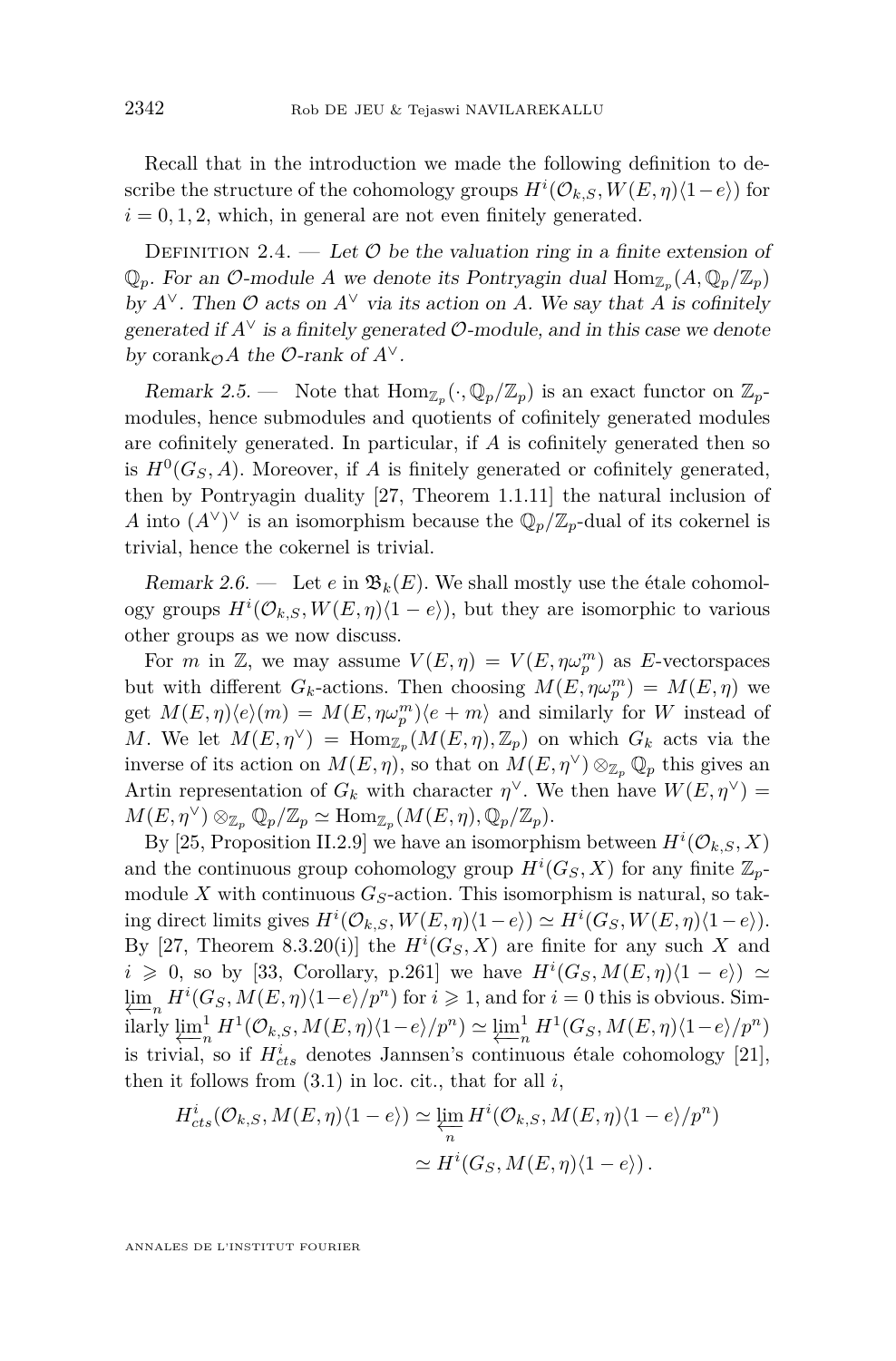<span id="page-13-0"></span>We shall see in Proposition [2.12](#page-14-0) that  $H^{3-i}(\mathcal{O}_{k,S}, W(E, \eta^{\vee} \omega_p)(1-e))$ is cofinitely generated. Let  $H_c^i(\mathcal{O}_{k,S},.)$  denote the *i*-th cohomology with compact support as in [\[25,](#page-52-0) Section II § 2, p.203], so that  $H_c^i(\mathcal{O}_{k,S},.) \simeq$  $H_{cts}^{i}(\mathcal{O}_{k,S},\cdot)$  when  $p \neq 2$ . Let  $\alpha$ : Spec  $\mathcal{O}_{k,S} \rightarrow \text{Spec } \mathcal{O}_k$  be the natural inclusion. Then by  $[25, II,$  $[25, II,$  Proposition  $2.3(d)$  and Corollary 3.3] and  $[33,$ Corollary, p.261], we have

$$
\lim_{n} H_c^i(\mathcal{O}_k, \alpha_1(M(E, \eta)\langle e \rangle/p^n))
$$
\n
$$
\approx \lim_{n} H_c^i(\mathcal{O}_{k,S}, M(E, \eta)\langle e \rangle/p^n)
$$
\n
$$
\approx \lim_{n} H^{3-i}(\mathcal{O}_{k,S}, \text{Hom}(M(E, \eta)\langle e \rangle/p^n, \mu_{p^{\infty}}))^{\vee}
$$
\n
$$
\approx H^{3-i}(\mathcal{O}_{k,S}, \lim_{n} \text{Hom}(M(E, \eta)\langle e \rangle/p^n, \mu_{p^{\infty}}))^{\vee}
$$
\n
$$
\approx H^{3-i}(\mathcal{O}_{k,S}, \text{Hom}(M(E, \eta)\langle e \rangle, \mu_{p^{\infty}}))^{\vee}
$$
\n
$$
\approx H^{3-i}(\mathcal{O}_{k,S}, W(E, \eta^{\vee}\omega_p)\langle 1 - e \rangle)^{\vee},
$$

for *e* in  $\mathfrak{B}_k(E)$ ,  $i = 0, 1, 2$  and 3.

If  $H^j(\mathcal{O}_{k,S}, W(E, \eta)(1-e))$  is finite for  $j = i, i + 1$ , then it will fol-low from the proof of Proposition [2.12](#page-14-0) that  $H^i(\mathcal{O}_{k,S}, W(E,\eta)(1-e)) \simeq$  $H_{cts}^{i+1}(\mathcal{O}_{k,S}, M(E, \eta)\langle 1-e \rangle)$ . So, if  $p \neq 2$  and all  $H^{i}(\mathcal{O}_{k,S}, W(E, \eta)\langle e \rangle)$  are finite, then  $H^{i}(\mathcal{O}_k, \alpha_! W(E, \eta) \langle e \rangle) \simeq H^{2-i}(\mathcal{O}_{k,S}, W(E, \eta^{\vee} \omega_p) \langle 1 - e \rangle)^{\vee}$  for  $i = 0, 1, 2$  and both sides are trivial for  $i \geq 3$  (cf. [\[10,](#page-51-0) Theorem 3.2]).

Remark 2.8.  $\blacksquare$  If  $p \neq 2$  then by [\[27,](#page-52-0) Proposition 8.3.18] we have  $H^{i}(\mathcal{O}_{k,S}, X) \simeq H^{i}(G_S, X) = 0$  for  $i \geqslant 3$  and any finite  $G_S$ -module X. By taking filtered direct limits it follows that  $H^{i}(\mathcal{O}_{k,S}, W(E, \eta)(1-e))$  is trivial for  $i \geq 3$ . But for  $p = 2$  and  $i \geq 3$  we have, by [\[27,](#page-52-0) 8.6.10(ii)] and a direct limit argument, that

$$
H^{i}(\mathcal{O}_{k,S}, W(E, \eta)(1-e)) \simeq H^{i}(G_{S}, W(E, \eta)(1-e))
$$
  

$$
\simeq \bigoplus_{v \in \Sigma_{\infty}} H^{i}(k_{v}, W(E, \eta)(1-e)).
$$

We now start the proof of Theorem [1.4.](#page-4-0) In the proof of Proposition [2.12](#page-14-0) below we shall use results by Tate [\[32\]](#page-53-0), [\[33\]](#page-53-0) and Jannsen [\[21\]](#page-52-0), although we shall use [\[27\]](#page-52-0) as a reference instead of [\[32\]](#page-53-0).

LEMMA 2.9. — Let  $\mathcal O$  be the valuation ring of a finite extension of  $\mathbb Q_p$ . If *A* is a (co)finitely generated O-module on which a finite group *G* acts, then each  $H^i(G, A)$  is (co)finitely generated and the number of (co)generators needed can be bounded in terms of  $#G$ , *i* and the number of (co)generators

TOME 65 (2015), FASCICULE 6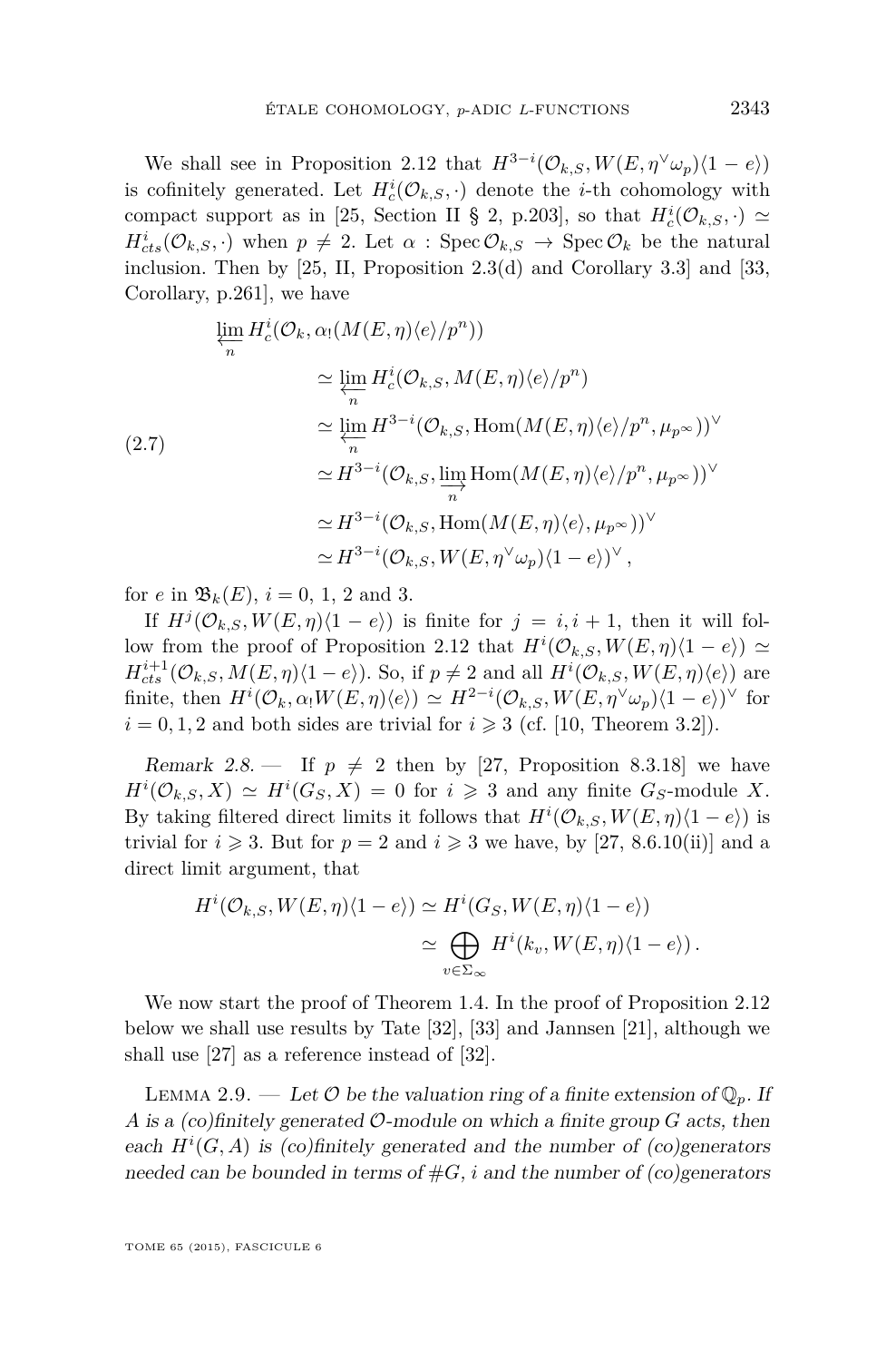<span id="page-14-0"></span>of *A*. In particular, if  $i > 0$  then  $#H^i(G, A)$  is bounded in terms of the same quantities.

Proof. — Since *A* is (co)finitely generated and *G* is finite it follows that each Hom<sub> $\mathcal{O}[G]$ </sub> $(\mathcal{O}[G^{i+1}], A)$  is (co)finitely generated with the number of (co)generators needed bounded by a constant depending only on  $#G$ , *i* and the number of (co)generators of *A*. The lemma now follows immediately from the definition of  $H^i(G, A)$  because  $\#G$  annihilates  $H^i(G, A)$  if  $i > 0$ .

DEFINITION 2.10. — For any  $a \neq 0$  in  $\mathcal{O}_E$  we let

$$
W(E, \eta)[a] = \ker(W(E, \eta) \stackrel{a}{\to} W(E, \eta)),
$$

so that for *e* in  $\mathfrak{B}_k(E)$  we have a short exact sequence

 $(2.11)$   $0 \rightarrow W(E, \eta)[a](1 - e) \rightarrow W(E, \eta)(1 - e) \stackrel{a}{\rightarrow} W(E, \eta)(1 - e) \rightarrow 0$ .

PROPOSITION 2.12. — Let *k* be a number field, *p* a prime number, *E* a finite extension of  $\mathbb{Q}_p$  with valuation ring  $\mathcal{O}_E$ ,  $\eta : G_k \to E$  an Artin character, and *e* in  $\mathfrak{B}_k(E)$ . Assume that *S* contains *P* as well as all the finite primes of  $k$  at which  $\eta$  is ramified. Then the following hold.

- (1) For  $i \geq 0$ ,  $H^i(\mathcal{O}_{k,S}, W(E, \eta)\langle 1-e \rangle)$  is a cofinitely generated  $\mathcal{O}_E$ module.
- (2) There is some constant  $D = D(S, \eta, k)$  depending only on *S*,  $\eta$  and *k*, but not on *e*, *E*, or the choice of the lattice  $M(E, \eta)$ , such that each  $H^i(\mathcal{O}_{k,S}, W(E, \eta)\langle 1-e \rangle)$  can be cogenerated by at most *D* elements.

Proof. — Write *M* and *W* for  $M(E, \eta)$  and  $W(E, \eta)$  respectively. From the long exact sequence associated to  $0 \rightarrow M(1 - e) \stackrel{p}{\rightarrow} M(1 - e) \rightarrow$  $M\langle 1 - e \rangle / pM\langle 1 - e \rangle \rightarrow 0$  we see that, for  $i \geq 0$ ,  $H^{i}(G_S, M\langle 1 - e \rangle)/p$  is finite since  $H^i(G_S, M\langle 1-e \rangle / pM\langle 1-e \rangle)$  is finite by [\[27,](#page-52-0) Theorem 8.3.20(i)]. Hence  $H_{cts}^{i}(\mathcal{O}_{k,S}, M\langle 1-e \rangle) \simeq H^{i}(G_{S}, M\langle 1-e \rangle)$  is finitely generated for  $i \geq 0$  by [\[33,](#page-53-0) Corollary, p.260]. From [\[21,](#page-52-0) Theorem 5.14(a)] we have an exact sequence

$$
\cdots \to H_{cts}^{i}(\mathcal{O}_{k,S}, M\langle 1-e \rangle) \to H_{cts}^{i}(\mathcal{O}_{k,S}, M\langle 1-e \rangle) \otimes_{\mathbb{Z}_p} \mathbb{Q}_p
$$
  

$$
\to H^{i}(\mathcal{O}_{k,S}, W\langle 1-e \rangle) \to H_{cts}^{i+1}(\mathcal{O}_{k,S}, M\langle 1-e \rangle) \to \cdots,
$$

so it follows that  $H^i(\mathcal{O}_{k,S}, W\langle 1-e \rangle)$  is cofinitely generated for  $i \geq 0$ . This proves part (1).

Consider the long exact sequence associated to  $(2.11)$  with  $a = p$ , so that  $H^{i}(\mathcal{O}_{k,S}, W\langle 1-e \rangle)[p]$  is a quotient of  $H^{i}(\mathcal{O}_{k,S}, W[p]\langle 1-e \rangle)$  for  $i \geq 0$ . Since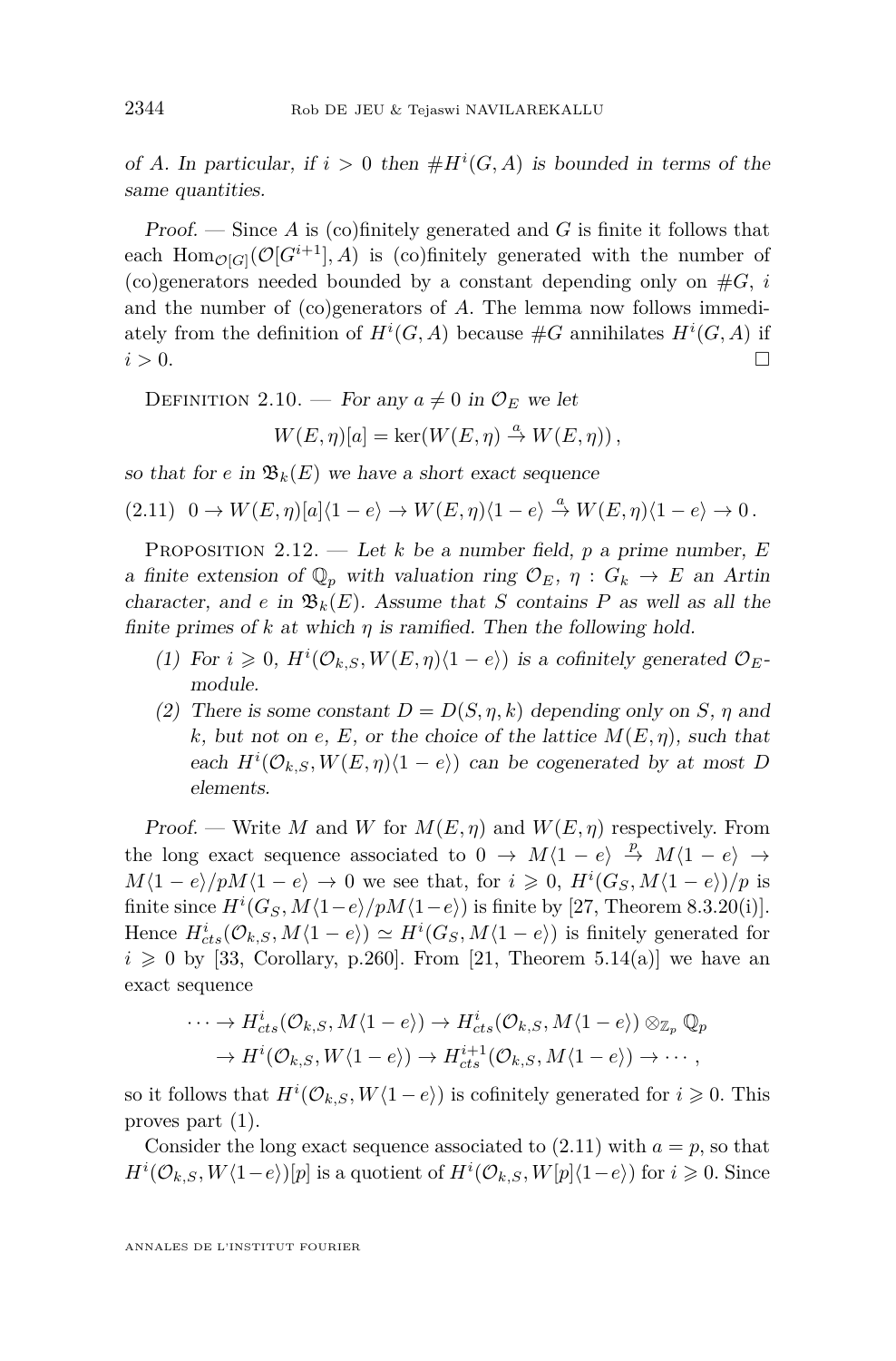<span id="page-15-0"></span>*p* kills  $W[p](1-e)$ , there exists an *m* depending only on *k* such that, with  $K = k_{\eta}(\mu_{p^m}) \subset \Omega_S$ ,  $W[p](1 - e) \simeq (\mathcal{O}_E/(p))^{\eta(\mathrm{id}_{\overline{k}})}$  as  $\mathrm{Gal}(\Omega_S/K)$ -modules for all  $e$  in  $\mathfrak{B}_k(E)$ . Note that this isomorphism is independent of the choice of *M*. By [\[27,](#page-52-0) Theorem 8.3.20(i)], each  $H^j(\text{Gal}(\Omega_S/K), (\mathcal{O}_E/(p)))^{\eta(\text{id}_{\overline{k}})}$  is finite and so the number of its generators can be bounded by a constant that depends only on *S*, *k* and  $\eta(\mathrm{id}_{\overline{k}})$  and not on *e* or *E*. By Lemma [2.9](#page-13-0) the number of generators of  $H^i(\text{Gal}(K/k), H^j(\text{Gal}(\Omega_S/K), W[p](1-e)))$ can be bounded by a constant that depends only on *S*, *η*, *i*, *j* and *k*. By the Hochschild-Serre spectral sequence and Remark [2.8](#page-13-0) it follows that the number of generators of  $H^i(\mathcal{O}_{k,S}, W[p](1-e)) \simeq H^i(G_S, W[p](1-e))$  can be bounded by a constant that depends only on  $S$ ,  $\eta$  and  $k$ . This shows that there is a constant  $D = D(S, \eta, k)$  depending only on *S*,  $\eta$  and *k* such that each  $H^{i}(\mathcal{O}_{k,S}, W\langle 1-e \rangle)[p]$ , and hence each  $H^{i}(\mathcal{O}_{k,S}, W\langle 1-e \rangle)$  can be cogenerated by at most  $D$  elements.  $\square$ 

This proves part (1) of Theorem [1.4.](#page-4-0) We now start the proof of the remaining parts, obtaining various results for later use along the way.

Remarks 2.13.

(1) If *M* and *M'* are  $\mathcal{O}_E$ -lattices for *η*, then we can find an injection from *M* to *M'* with finite cokernel. Tensoring with  $\mathbb{Q}_p/\mathbb{Z}_p$ , we get a short exact sequence

$$
(2.14) \t 0 \to X_E \to M \otimes_{\mathbb{Z}_p} \mathbb{Q}_p/\mathbb{Z}_p \to M' \otimes_{\mathbb{Z}_p} \mathbb{Q}_p/\mathbb{Z}_p \to 0
$$

of sheaves for the étale topology on  $Spec(\mathcal{O}_{k,S})$  with  $X_E$  finite. Each  $H^{i}(\mathcal{O}_{k,S}, X_{E}\langle 1-e \rangle)$  is finite by [\[27,](#page-52-0) Theorem 8.3.20(i)], so the groups  $H^{i}(\mathcal{O}_{k,S}, M \otimes_{\mathbb{Z}_p} \mathbb{Q}_p/\mathbb{Z}_p\langle 1-e \rangle)$  and  $H^{i}(\mathcal{O}_{k,S}, M' \otimes_{\mathbb{Z}_p} \mathbb{Q}_p/\mathbb{Z}_p\langle 1-e \rangle)$ have the same corank.

(2) Suppose that  $E'/E$  is a finite extension and let  $\mathcal{O}_{E'}$  denote the valuation ring of E'. Then  $M' = M \otimes_{\mathcal{O}_E} \mathcal{O}_{E'}$  is an  $\mathcal{O}_{E'}$ -module of finite  $\mathcal{O}_{E'}$ -rank on which  $G_k$  acts such that  $M' \otimes_{\mathcal{O}_{E'}} E' \simeq V \otimes_E E'$ . Because  $M' \simeq M^{[E':E]}$  as  $\mathcal{O}_E[G]$ -modules, we have, with  $W = M \otimes_{\mathbb{Z}_p} \mathbb{Q}_p/\mathbb{Z}_p$ and  $W' = M' \otimes_{\mathbb{Z}_p} \mathbb{Q}_p / \mathbb{Z}_p \simeq W^{[E':E]},$ 

$$
H^{i}(\mathcal{O}_{k,S}, W' \langle 1-e \rangle) \simeq H^{i}(\mathcal{O}_{k,S}, W \langle 1-e \rangle)^{[E':E]}
$$

for all *e* in  $\mathfrak{B}_k(E)$ .

(3) Consider two Artin characters  $\eta_1, \eta_2 : G_k \to E$  that are realizable over *E*, and let  $M_j$  for  $j = 1, 2$  be corresponding torsion-free  $\mathcal{O}_E$ lattices. Then  $M_1 \oplus M_2$  corresponds to the character  $\eta_1 + \eta_2$ , and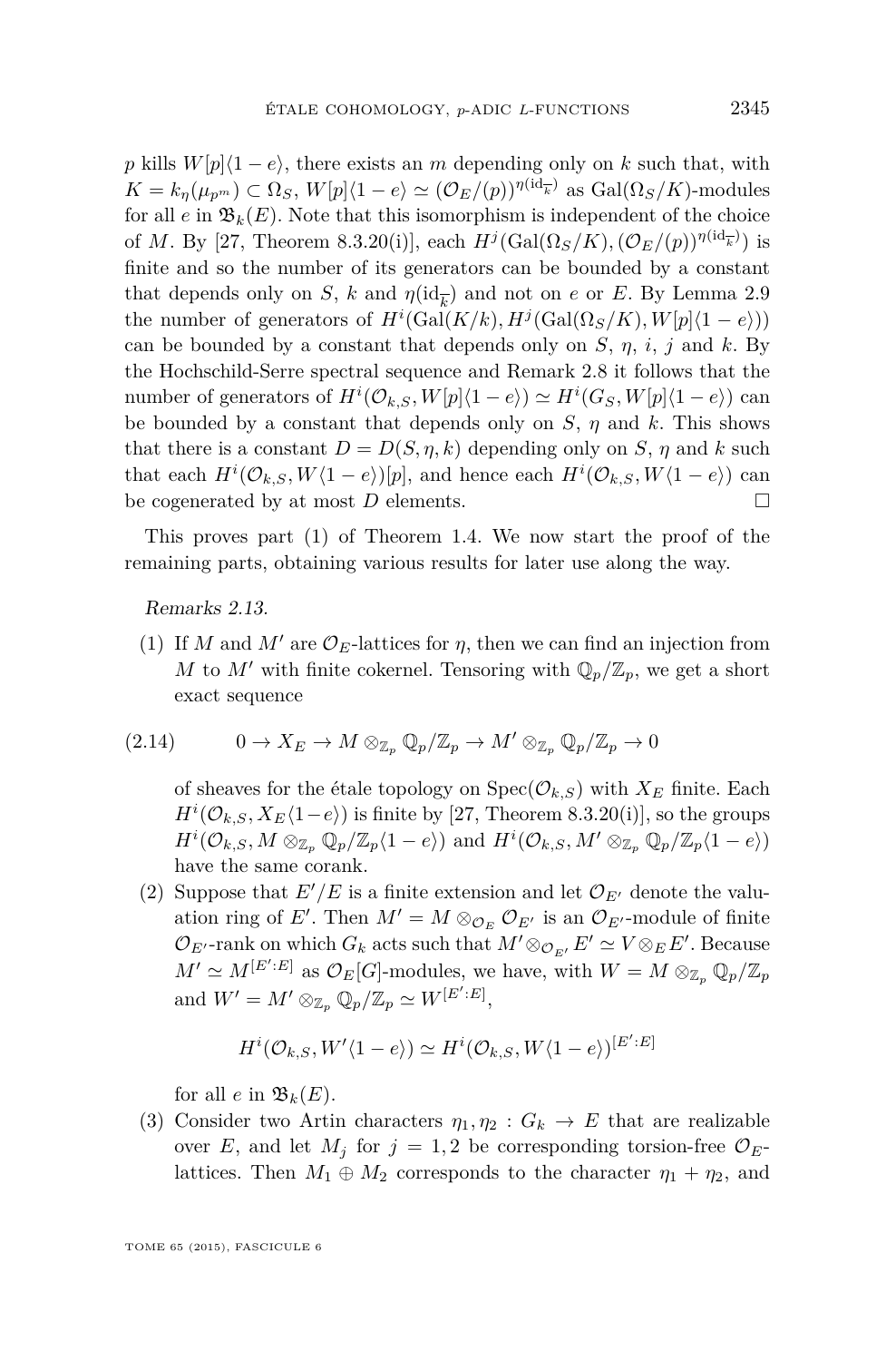<span id="page-16-0"></span>with 
$$
W_j = M_j \otimes_{\mathbb{Z}_p} \mathbb{Q}_p/\mathbb{Z}_p
$$
 for  $j = 1, 2$ , we have  
\n
$$
H^i(\mathcal{O}_{k,S}, (W_1 \oplus W_2)\langle 1 - e \rangle)
$$
\n
$$
\simeq H^i(\mathcal{O}_{k,S}, W_1\langle 1 - e \rangle) \times H^i(\mathcal{O}_{k,S}, W_2\langle 1 - e \rangle).
$$

- (4) Let  $k'/k$  be a finite extension,  $\eta'$  an Artin character of  $G_{k'}$  realizable  $\text{over } E$ , and  $M'$  an  $\mathcal{O}_E$ -lattice for  $\eta'$ . Then  $M = \mathcal{O}_E[G_k] \otimes_{\mathcal{O}_E[G_{k'}]} M'$ is an  $\mathcal{O}_E$ -lattice for the Artin character  $\eta = \text{Ind}_{k'}^k(\eta')$  of  $G_k$ . If *S* is such that  $\eta$  (and hence  $\eta'$ ) is unramified outside of *S*, then by [\[27,](#page-52-0) Proposition 1.6.4] we have that  $H^i(\mathcal{O}_{k,S}, M \otimes_{\mathbb{Z}_p} \mathbb{Q}_p/\mathbb{Z}_p\langle 1-e \rangle) \simeq$  $H^i(\mathcal{O}_{k',S}, M' \otimes_{\mathbb{Z}_p} \mathbb{Q}_p/\mathbb{Z}_p\langle 1-e \rangle).$
- (5) Suppose that  $S'$  is a finite set of primes of  $k$  containing  $S$ . Tak- $\log M(E, \eta \omega_p^{-1}) = M(E, \eta)$  as  $\mathcal{O}_E$ -modules but with different  $G_k$ action, localization with respect to  $Z = \text{Spec}(\mathcal{O}_{k,S}) \setminus \text{Spec}(\mathcal{O}_{k,S'})$ gives an exact Gysin sequence (cf. the proof of VI Corollary 5.3, VI Remark 5.4(b) of [\[24\]](#page-52-0), and [\[19,](#page-52-0) Exposé I, Theorem 5.1]), giving an isomorphism  $H^0(\mathcal{O}_{k,S}, W(E, \eta)(1-e)) \simeq H^0(\mathcal{O}_{k,S'}, W(E, \eta)(1-e))$ and an exact sequence

$$
0 \to H^1(\mathcal{O}_{k,S}, W(E, \eta)\langle 1 - e \rangle) \to H^1(\mathcal{O}_{k,S'}, W(E, \eta)\langle 1 - e \rangle)
$$
  
(2.15) 
$$
\to H^0(Z, W(E, \eta \omega_p^{-1})\langle -e \rangle) \to H^2(\mathcal{O}_{k,S}, W(E, \eta)\langle 1 - e \rangle)
$$

$$
\to H^2(\mathcal{O}_{k,S'}, W(E, \eta)\langle 1 - e \rangle) \to H^1(Z, W(E, \eta \omega_p^{-1})\langle -e \rangle) \to 0.
$$

Note that  $H^3(\mathcal{O}_{k,S}, W(E, \eta)\langle 1-e \rangle) \to H^3(\mathcal{O}_{k,S'}, W(E, \eta)\langle 1-e \rangle)$  is an isomorphism by Remark [2.8.](#page-13-0)

We observe that

$$
H^i(Z,W(E,\eta\omega_p^{-1})\langle -e \rangle) \simeq \bigoplus_{v \in S' \backslash S} H^i(\mathrm{Gal}(\overline{\mathbb{F}}_v/\mathbb{F}_v),W(E,\eta\omega_p^{-1})\langle -e \rangle)\,,
$$

where  $\mathbb{F}_v$  is the residue field at *v*. Because  $Gal(\overline{\mathbb{F}}_v/\mathbb{F}_v)$  is topologically generated by the Frobenius  $Fr_v$ , we have

$$
H^{0}(\text{Gal}(\overline{\mathbb{F}}_{v}/\mathbb{F}_{v}), W(E, \eta \omega_{p}^{-1})\langle -e \rangle) \simeq \ker(1 - \text{Fr}_{v}|W(E, \eta \omega_{p}^{-1})\langle -e \rangle)
$$

and

$$
H^1(\text{Gal}(\overline{\mathbb{F}}_v/\mathbb{F}_v), W(E, \eta \omega_p^{-1})\langle -e \rangle) \simeq \text{coker}(1 - \text{Fr}_v|W(E, \eta \omega_p^{-1})\langle -e \rangle).
$$

But ker(1-Fr<sub>*v*</sub>| $V(E, \eta \omega_p^{-1})\langle -e \rangle) \simeq \text{ker}(1-\langle \text{Nm}(v) \rangle^{-e} \text{Fr}_v | V(E, \eta \omega_p^{-1})$ ) because  $\eta \omega_p^{-1}$  is unramified at all *v* in *Z* and  $\psi_p(\text{Fr}_v) = \text{Nm}(v)$  in  $\mathbb{Z}_p^{\times}$ , with  $\psi_p$  as in [\(1.2\)](#page-3-0). This group is trivial if  $e \neq 0$  because all the eigenvalues of  $\text{Fr}_v$  are roots of unity and  $\langle \text{Nm}(v) \rangle^e$  is a root of unity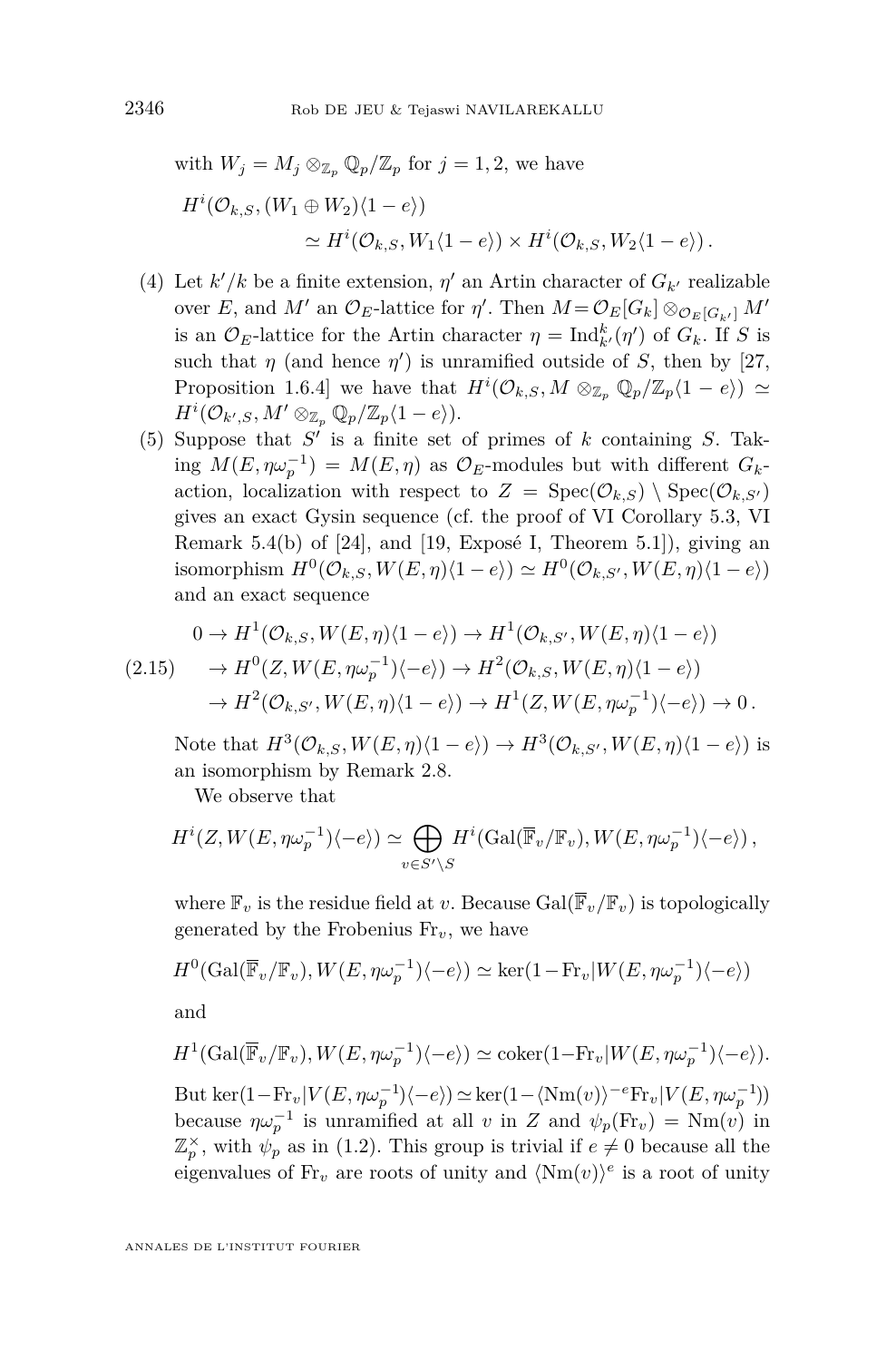<span id="page-17-0"></span>only when  $e = 0$ . Applying the snake lemma to  $1 - Fr_v$  acting on the short exact sequence

$$
0 \to M(E, \eta \omega_p^{-1})\langle -e \rangle \to V(E, \eta \omega_p^{-1})\langle -e \rangle \to W(E, \eta \omega_p^{-1})\langle -e \rangle \to 0,
$$
  
we find that  $\operatorname{corank}_{\mathcal{O}_E} H^i(\operatorname{Gal}(\overline{\mathbb{F}}_v/\mathbb{F}_v), W(E, \eta \omega_p^{-1})\langle -e \rangle)$ , for  $i = 0, 1$ ,  
is trivial when  $e \neq 0$ , and equals  $\dim_E V(E, \eta \omega_p^{-1})^{\operatorname{Fr}_v=1}$  otherwise. If  
this corank is trivial then  $1-\operatorname{Fr}_v$  is an isomorphism on  $V(E, \eta \omega_p^{-1})\langle -e \rangle$ ,  
so  $H^1(\operatorname{Gal}(\overline{\mathbb{F}}_v/\mathbb{F}_v), W(E, \eta \omega_p^{-1})\langle -e \rangle)$  is trivial and

$$
\#H^0(\text{Gal}(\overline{\mathbb{F}}_v/\mathbb{F}_v), W(E, \eta \omega_p^{-1})\langle -e \rangle)
$$
  
=  $|\det(1 - \langle \text{Nm}(v) \rangle^{-e} \text{Fr}_v |V(E, \eta \omega_p^{-1}))|_p^{-[E:\mathbb{Q}_p]}.$ 

In Section [5](#page-33-0) we shall use the following proposition for Conjecture [5.19.](#page-44-0) Here we let  $r_{i,S}(1 - e, \eta) = \text{corank}_{\mathcal{O}_E} H^i(\mathcal{O}_{k,S}, W(E, \eta) \langle 1 - e \rangle)$ , just as in Theorem [1.8.](#page-7-0)

Proposition 2.17. — Let *k* be a number field, *η* an Artin character, *S* and *S*<sup> $\prime$ </sup> finite set of primes of *k* such that  $S \subseteq S'$ , and *e* in  $\mathfrak{B}_k(E)$ . Then

- (1) the map  $H^2(\mathcal{O}_{k,S}, W(E, \eta)(1-e)) \to H^2(\mathcal{O}_{k,S'}, W(E, \eta)(1-e))$ in [\(2.15\)](#page-16-0) has finite kernel;
- (2)  $r_{1,S'}(1-e,\eta) r_{1,S}(1-e,\eta) = r_{2,S'}(1-e,\eta) r_{2,S}(1-e,\eta)$ , which is equal to  $\sum_{v \in S' \setminus S} \dim_E V(E, \eta \omega_p^{-1})^{\text{Fr}_v=1}$  if  $e = 0$  and to 0 if  $e \neq 0$ .

Proof. – From Remark [2.13\(](#page-15-0)5) we see this holds for  $e \neq 0$ , and that for  $e = 0$  it is sufficient to prove part (1). We may assume  $W(E, \eta)\langle 1 \rangle =$  $W(E, \eta \omega_p^{-1})(1)$ , therefore we only need to show that the kernel of the map  $H^2(\mathcal{O}_{k,S}, W(E, \eta \omega_p^{-1})(1)) \to H^2(G_k, W(E, \eta \omega_p^{-1})(1))$  is finite. We let K be a Galois extension of *k* such that the restriction of  $\eta \omega_p^{-1}$  to  $G_K$  is a multiple of the trivial character, and let  $G = \text{Gal}(K/k)$ . Because the  $H^{i}(\mathcal{O}_{K,S}, W(E, \eta \omega_p^{-1})(1))$  are cofinitely generated by Theorem [1.4\(](#page-4-0)1), we see from Lemma [2.9](#page-13-0) and the spectral sequence

$$
H^p(G, H^q(\mathcal{O}_{K,S}, W(E, \eta \omega_p^{-1})(1))) \Longrightarrow H^{p+q}(\mathcal{O}_{k,S}, W(E, \eta \omega_p^{-1})(1))
$$

that it suffices to show that the map

$$
H^2(\mathcal{O}_{K,S}, W(E, \eta \omega_p^{-1})(1))^G \to H^2(G_K, W(E, \eta \omega_p^{-1})(1))^G
$$

has finite kernel. By our choice of  $K$  and Remark [2.13\(](#page-15-0)1) this follows if  $H^2(\mathcal{O}_{K,S}, \mathbb{Q}_p/\mathbb{Z}_p(1)) \to H^2(G_K, \mathbb{Q}_p/\mathbb{Z}_p(1))$  has finite kernel.

Consider the boundary map  $H^1(G_K, \mathbb{Q}_p/\mathbb{Z}_p(1)) \to H^0(Z, \mathbb{Q}_p/\mathbb{Z}_p)$  where  $Z = \text{Spec}(\mathcal{O}_K) \setminus S$  (cf. [\(2.15\)](#page-16-0)). This is obtained by taking the direct limit of the maps  $H^1(G_K, \mathbb{Z}/p^n\mathbb{Z}(1)) \to H^0(\mathbb{Z}, \mathbb{Z}/p^n\mathbb{Z})$ . The size of the cokernel of this last map is bounded by the class number of *K*. Taking the direct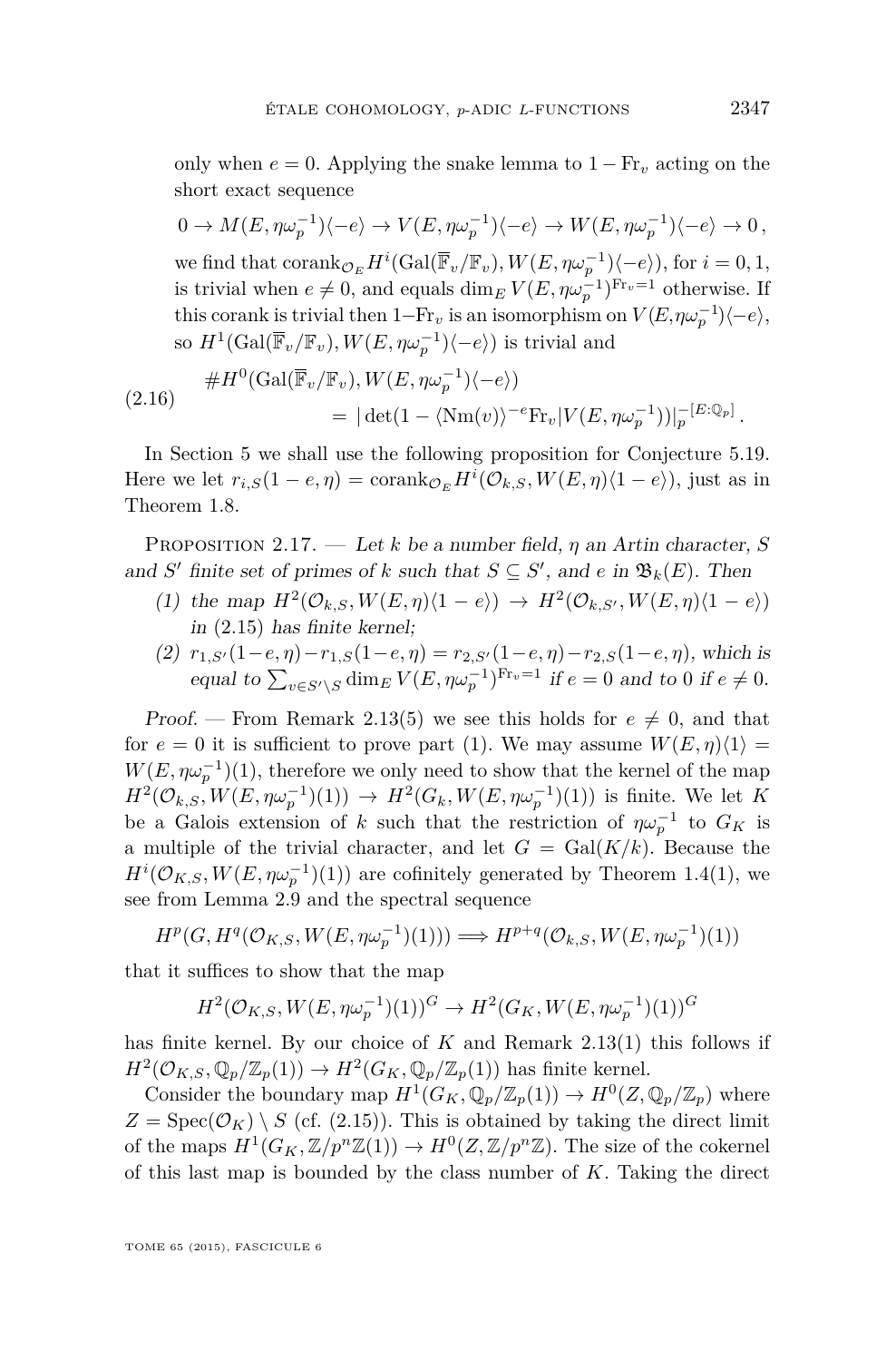<span id="page-18-0"></span>limit over *n*, it follows that  $H^1(G_K, \mathbb{Q}_p/\mathbb{Z}_p(1)) \to H^0(Z, \mathbb{Q}_p/\mathbb{Z}_p)$  has finite cokernel, so  $H^2(\mathcal{O}_{K,S}, \mathbb{Q}_p/\mathbb{Z}_p(1)) \to H^2(G_K, \mathbb{Q}_p/\mathbb{Z}_p(1))$  has finite kernel.  $\Box$ 

We also prove the following result, which provides a lower bound for the corank of  $H^1(\mathcal{O}_{k,S}, W(E, \eta)\langle 1 \rangle)$ .

Proposition 2.18. — Let *k* be a number field, *p* a prime number, *E* a finite extension of  $\mathbb{Q}_p$ ,  $\eta$  :  $G_k \to E$  an Artin character realizable over *E*,  $M(E, \eta)$  an  $\mathcal{O}_E$ -lattice for  $\eta$ , and  $W(E, \eta) = M(E, \eta) \otimes_{\mathbb{Z}_p} \mathbb{Q}_p/\mathbb{Z}_p$ . Write  $\alpha$ : Spec  $k \to \text{Spec } \mathcal{O}_{k,P}$  for the natural map. Then  $H^i(\mathcal{O}_P, \alpha_* W(E, \eta)\langle 1 \rangle)$ is cofinitely generated for  $i \geq 0$ , and its corank is independent of the choice of  $M(E, \eta)$ . Moreover,

$$
\begin{aligned} \operatorname{corank}_{\mathcal{O}_E} H^1(\mathcal{O}_{k,S}, W(E, \eta)\langle 1 \rangle) \\ &= \operatorname{corank}_{\mathcal{O}_E} H^1(\mathcal{O}_P, \alpha_* W(E, \eta)\langle 1 \rangle) + \sum_{v \in S \backslash P} \dim_E V(E, \eta \omega_p^{-1})^{G_{w_v}}, \end{aligned}
$$

where  $w_v$  is a prime of *k* above *v* with decomposition group  $G_{w_v}$ .

Proof. — Write *W* for  $W(E, \eta)\langle 1 \rangle$  and *Z* for Spec  $\mathcal{O}_{k,P} \setminus \text{Spec } \mathcal{O}_{k,S}$ . Let  $\beta$  : Spec  $\mathcal{O}_{k,S} \to \text{Spec } \mathcal{O}_{k,P}$  be the natural map. For  $i \geq 0$ , by [\[25,](#page-52-0) II. Lemma 2.4] we have an exact sequence

$$
(2.20) \qquad \qquad \cdots \to \oplus_{v \in Z} H^{i-1}(\text{Gal}(\overline{k}_v/k_v), W) \to H^i(\mathcal{O}_{k,P}, \beta_!W) \qquad \to H^i(\mathcal{O}_{k,S}, W) \to \oplus_{v \in Z} H^i(\text{Gal}(\overline{k}_v/k_v), W) \to \cdots.
$$

For any finite prime *v* of *k* and a finite Galois extension  $K$  of  $k_v$  such that  $Gal(\overline{k}_v/K)$  acts trivially on  $W(E, \eta \omega_p^{-1}),$  [\[27,](#page-52-0) Theorem 7.1.8(i) and Proposition 7.3.10] imply that  $H^i(\text{Gal}(\overline{k}_v/K), W)$  is cofinitely generated, and us-ing Lemma [2.9](#page-13-0) one sees that the same holds for  $\bigoplus_{v \in Z} H^i(\text{Gal}(\overline{k}_v/k_v), W)$ . From Proposition [2.12\(](#page-14-0)1) and (2.20) it then follows that  $H^{i}(\mathcal{O}_{k,P}, \beta_!W)$  is cofinitely generated. Since  $H^i(\text{Gal}(\overline{k}_v/k_v), X)$  is finite for finite X by [\[27,](#page-52-0) Theorem 7.1.8(iii)], it also follows from the long exact sequence associated to [\(2.14\)](#page-15-0) that the corank of  $H^i(\text{Gal}(\overline{k}_v/k_v, W)$  does not depend on the choice of  $M(E, \eta)$ . Hence the same holds for the corank of  $H^{i}(\mathcal{O}_{k,P}, \beta, W)$ by Remark [2.13\(](#page-15-0)1) and (2.20).

On the other hand, with  $\gamma : Z \to \text{Spec } \mathcal{O}_{k,P}$  the natural map, by [\[24,](#page-52-0) p.76] we have a short exact sequence

(2.21) 
$$
0 \to \beta_!\beta^*\alpha_*W \to \alpha_*W \to \gamma_*\gamma^*\alpha_*W \to 0
$$

of sheaves for the étale topology on  $\mathcal{O}_{k,P}$ , which gives a long exact sequence of cohomology groups. We note that

(2.22) 
$$
H^{i}(\mathcal{O}_{k,P},\gamma_*\gamma^*\alpha_*W)\simeq \oplus_{v\in Z}H^{i}(\text{Gal}(\overline{\mathbb{F}}_v/\mathbb{F}_v),W^{I_{w_v}}),
$$

ANNALES DE L'INSTITUT FOURIER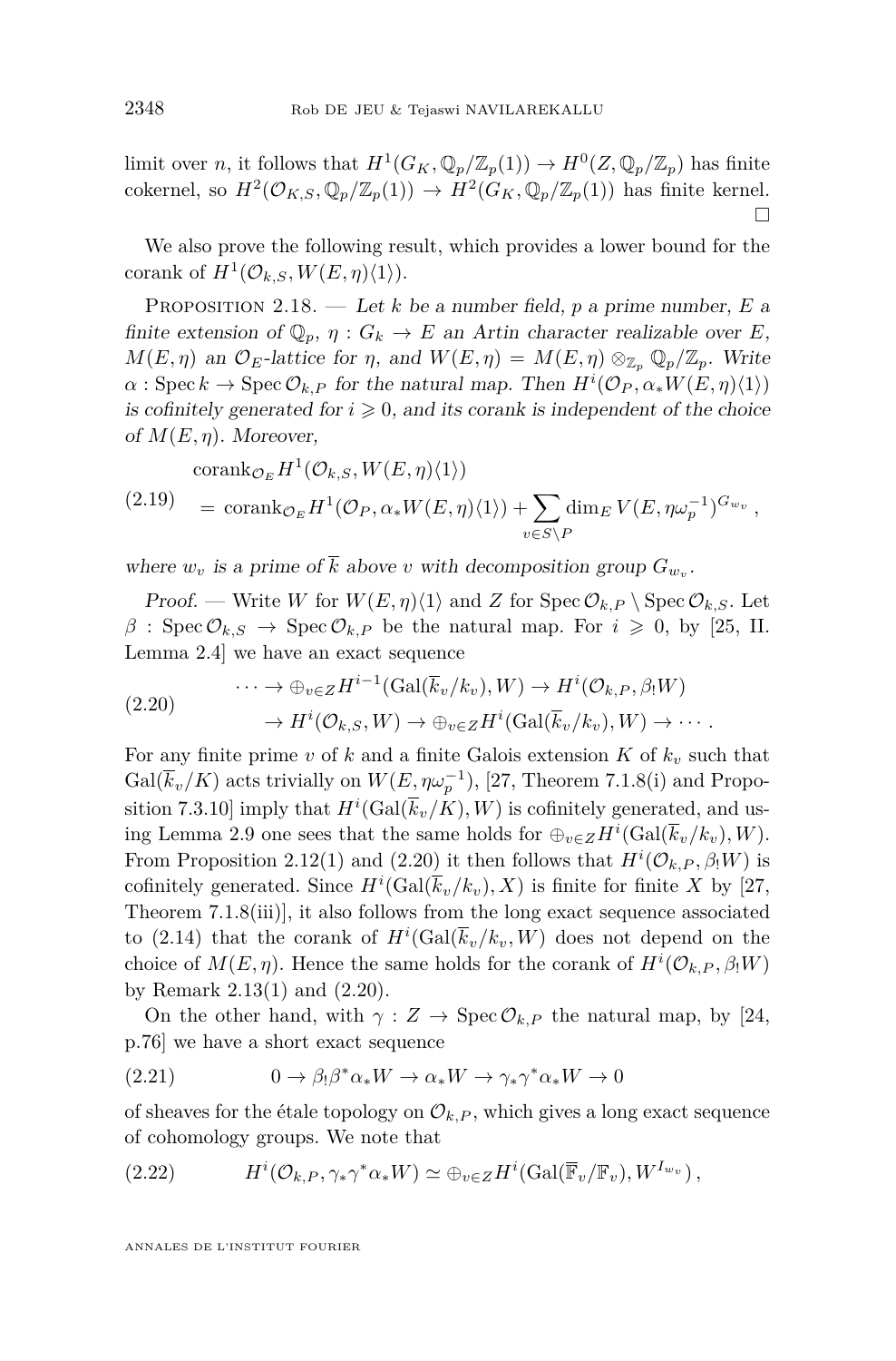<span id="page-19-0"></span>where  $I_{w_i}$  denotes the decomposition group of a prime  $w_v$  in  $\overline{k}$  lying above *v*. These groups are cofinitely generated and using [\(2.14\)](#page-15-0) their coranks are independent of the choice of  $M(E, \eta)$  because  $H^i(\text{Gal}(\overline{\mathbb{F}}_v/\mathbb{F}_v), X)$  is finite if *X* is finite. Since  $H^i(\mathcal{O}_{k,P}, \beta_!\beta^*\alpha_*W) = H^i(\mathcal{O}_{k,P}, \beta_!W)$  it follows from the long exact sequence associated to  $(2.21)$  that  $H^{i}(\mathcal{O}_{k,P}, \alpha_* W)$  is cofinitely generated and that its corank is independent of the choice of  $M(E, \eta)$ . Moreover,  $H^i(\mathcal{O}_{k,P}, \alpha_* W)$  behaves well under extending  $E$ , as well as under induction and addition of characters. Combining Brauer induction with parts (3) and (4) of Remarks [2.13,](#page-15-0) one sees that it is enough to prove [\(2.19\)](#page-18-0) for 1-dimensional characters  $\eta$ . With this *S*, if  $\eta$  is unramified at a prime *v* of *k*, then  $V(E, \eta \omega_p^{-1})^{G_{w_v}} = V(E, \eta \omega_p^{-1})^{\text{Fr}_v=1}$ , so by Proposition [2.17,](#page-17-0) it is enough to prove the result for  $S = S_{min}$ , the smallest set of primes containing the finite primes of  $k$  lying above  $p$  and the primes at which  $q$  is ramified. In this case, if *v* is in *Z* then  $V(E, \eta \omega_p^{-1})^{G_{w_v}}$  is trivial since  $\eta \omega_p^{-1}$  is ramified at *v*. Therefore, we need to show that  $\text{corank}_{\mathcal{O}_E} H^1(\mathcal{O}_{k,S_{min}}, W) =$  $\operatorname{corank}_{\mathcal{O}_E} H^1(\mathcal{O}_{k,P}, \alpha_* W)$  for 1-dimensional  $\eta$ .

The first term of [\(2.20\)](#page-18-0), with  $i = 1$  and  $S = S_{min}$ , is finite since  $Gal(k_v/k_v)$  acts non-trivially on W. On the other hand, for any finite Abelian extension *K* of  $k_v$ , the coranks of  $H^1(\text{Gal}(\overline{K}/K), E/\mathcal{O}_E(1))$  and  $\bigoplus_{\psi} H^1(\text{Gal}(\overline{k}_v/k_v), W(E, \psi)(1))$  are the same, where the sum runs over all characters  $\psi$ : Gal $(\overline{k}_v/k_v) \to E$  that are irreducible over *E* and factor through  $Gal(K/k_v)$ . Since

$$
H^1(\text{Gal}(\overline{K}/K), E/\mathcal{O}_E(1)) \simeq E/\mathcal{O}_E \simeq H^1(\text{Gal}(\overline{k}_v/k), E/\mathcal{O}_E(1))
$$

by [\[27,](#page-52-0) Theorem 7.3.10(ii)],  $W \simeq W(E, \eta \omega_p^{-1})(1)$  by Remark [2.2\(](#page-11-0)1) and  $\eta \omega_p^{-1}$  is non-trivial on  $Gal(\bar{k}_v/k_v)$  for *v* in *Z*, we see that  $H^1({\rm Gal}(\bar{k}_v/k_v), W)$ is finite for all such *v*. By [\(2.20\)](#page-18-0), with  $i = 1$  and  $S = S_{min}$ , it follows that the coranks of  $H^1(\mathcal{O}_{k,P}, \beta_! W)$  and  $H^1(\mathcal{O}_{k,S_{min}}, W)$  are equal. Moreover, in this case, the groups  $H^i(\text{Gal}(\overline{\mathbb{F}}_v/\mathbb{F}_v), W^{I_{w_v}})$  in [\(2.22\)](#page-18-0) are also finite since  $W^{I_{w_v}}$  is finite. Therefore, from the long exact sequence associated to  $(2.21)$ it follows that the coranks of  $H^1(\mathcal{O}_{k,P}, \alpha_* W)$  and  $H^1(\mathcal{O}_{k,P}, \beta_! W)$  are the same. This completes the proof.

We need the following lemmas in order to prove Theorem [1.4\(](#page-4-0)2), and also to show that Definition [5.1](#page-33-0) is independent of the choice of lattice. Here, for a  $G_k$ -module  $A$  and a place  $v$  in  $\Sigma_{\infty}$ , we let  $A_{+,v} = H^0(k_v, A)$ .

LEMMA 2.23. — Let *A* be a finite *Abelian group with continuous*  $G_S$ action and  $#A$  in  $\mathcal{O}_{k,S}^{\times}$ . Then

(2.24) 
$$
\frac{\#H^0(G_S, A) \cdot \#H^2(G_S, A)}{\#H^1(G_S, A)} = (\#A)^{-[k:\mathbb{Q}]} \cdot \prod_{v \in \Sigma_{\infty}} (\#A_{+,v}).
$$

TOME 65 (2015), FASCICULE 6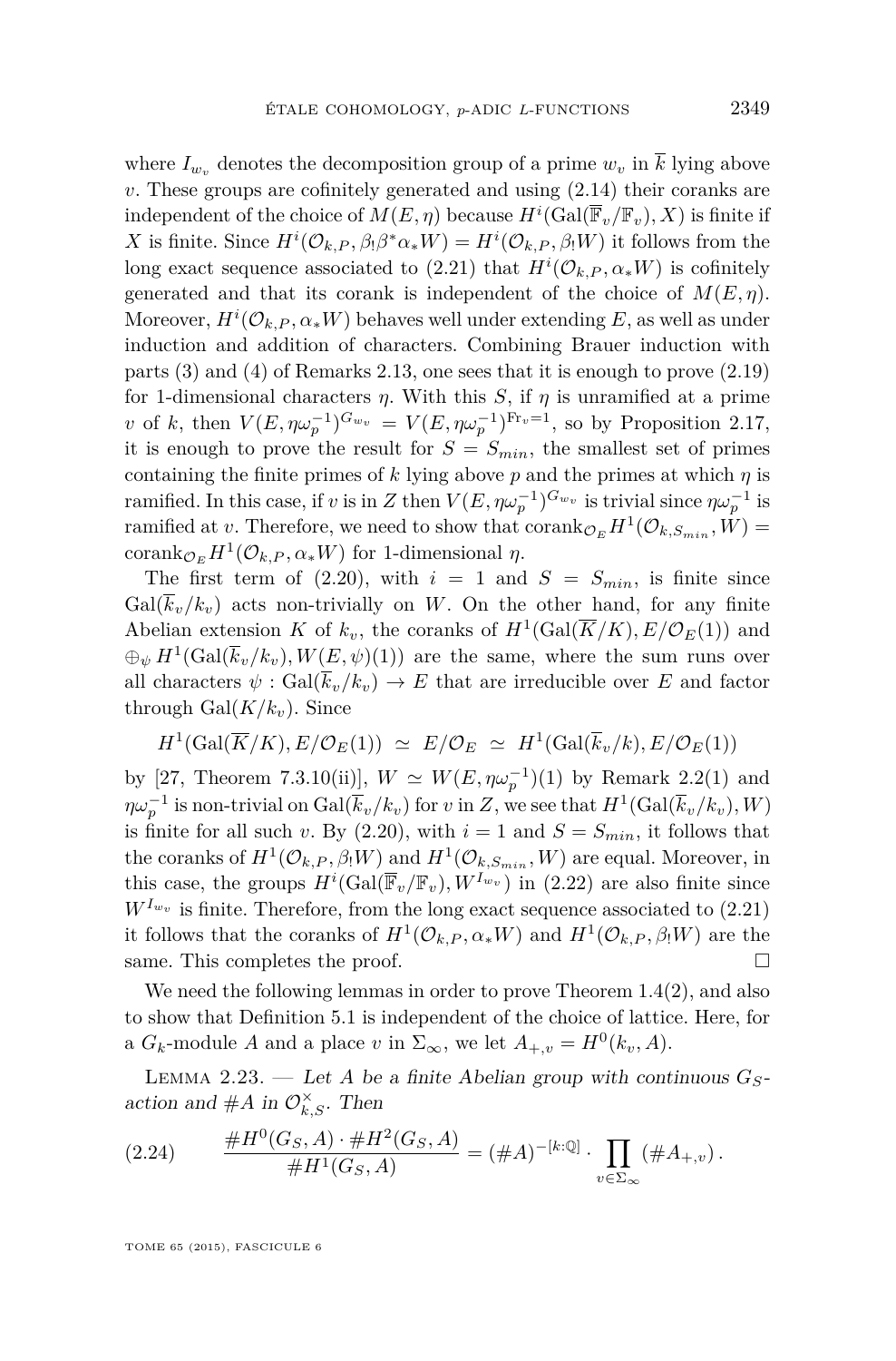<span id="page-20-0"></span>For non-trivial *A*, this last quantity equals 1 if and only if *k* is totally real and every complex conjugation in *G<sup>k</sup>* acts trivially on *A*.

*Proof.* — By [\[27,](#page-52-0) Theorem 8.3.20(i)] the groups  $H^{i}(G_S, A)$  for  $i \geq 0$  are finite, and by the Global Euler-Poincaré Characteristic formula [\[27,](#page-52-0) 8.7.4] we have

$$
\frac{\#H^0(G_S, A) \cdot \#H^2(G_S, A)}{\#H^1(G_S, A)} = \prod_{v \in \Sigma_{\infty}} \frac{\#H^0(k_v, A)}{||\#A||_v},
$$

where  $||n||_v = n$  if *v* is real and  $||n||_v = n^2$  if *v* is complex. This proves the first claim, and the second claim follows immediately.  $\Box$ 

LEMMA 2.25. — Let  $\mathcal O$  be the valuation ring of a finite extension of  $\mathbb{Q}_p$ . Suppose that  $0 \to A_1 \to A_2 \to A_3 \to 0$  is a short exact sequence of cofinitely generated  $\mathcal{O}$ -modules with continuous  $G_S$ -action, with  $A_1$  finite. Then

- (1) the size of the image of the connecting map  $\delta$  :  $H^2(G_S, A_3) \rightarrow$  $H^3(G_S, A_1)$  is bounded by a constant depending only on the number of generators of  $A_1$  and the number of real places of  $k$ ;
- (2)  $\delta$  is trivial if and only if  $(A_2)_{+,v} \to (A_3)_{+,v}$  is surjective for all *v* in  $\Sigma_{\infty}$ . In this case we have a nine-term exact sequence

$$
0 \to H^0(G_S, A_1) \to H^0(G_S, A_2) \to H^0(G_S, A_3) \to \cdots
$$
  

$$
\cdots \to H^2(G_S, A_1) \to H^2(G_S, A_2) \to H^2(G_S, A_3) \to 0.
$$

Proof. — By [\[27,](#page-52-0) 8.6.10(ii)] we have  $H^3(G_S, A_1) \simeq \prod_{v \in \Sigma_{\infty}} H^3(k_v, A_1) \simeq$  $\prod_{v \in \Sigma_{\infty}} H^1(k_v, A_1)$ , the size of which is, by Lemma [2.9,](#page-13-0) bounded by a constant depending only on the number of generators of *A*<sup>1</sup> and the number of real places of  $k$ . This proves part  $(1)$ . For part  $(2)$ , we see this way that  $\delta$  is trivial if and only if  $H^1(k_v, A_1) \to H^1(k_v, A_2)$  is injective for all *v* in  $\Sigma_{\infty}$ , and this is true if and only if  $H^0(k_v, A_2) \to H^0(k_v, A_3)$  is surjective for all *v* in  $\Sigma_{\infty}$ .

We shall now finish the proof of Theorem [1.4](#page-4-0) by proving Propositions 2.26, [2.27](#page-21-0) and [2.28.](#page-22-0)

PROPOSITION 2.26. — Fix *e* in  $\mathfrak{B}_k(E)$ . Then  $H^2(\mathcal{O}_{k,S}, W(E,\eta)\langle 1-e \rangle)$ is *p*-divisible for  $p \neq 2$ . If  $p = 2$  then

$$
H^2(\mathcal{O}_{k,S}, W(E,\eta)\langle 1-e \rangle) \approx 2H^2(\mathcal{O}_{k,S}, W(E,\eta)\langle 1-e \rangle) \oplus \bigoplus_{v \in \Sigma_{\infty}} W(E,\eta)_{+,v}/2,
$$

and  $2H^2(\mathcal{O}_{k,S}, W(E, \eta)\langle 1-e \rangle)$  is 2-divisible.

ANNALES DE L'INSTITUT FOURIER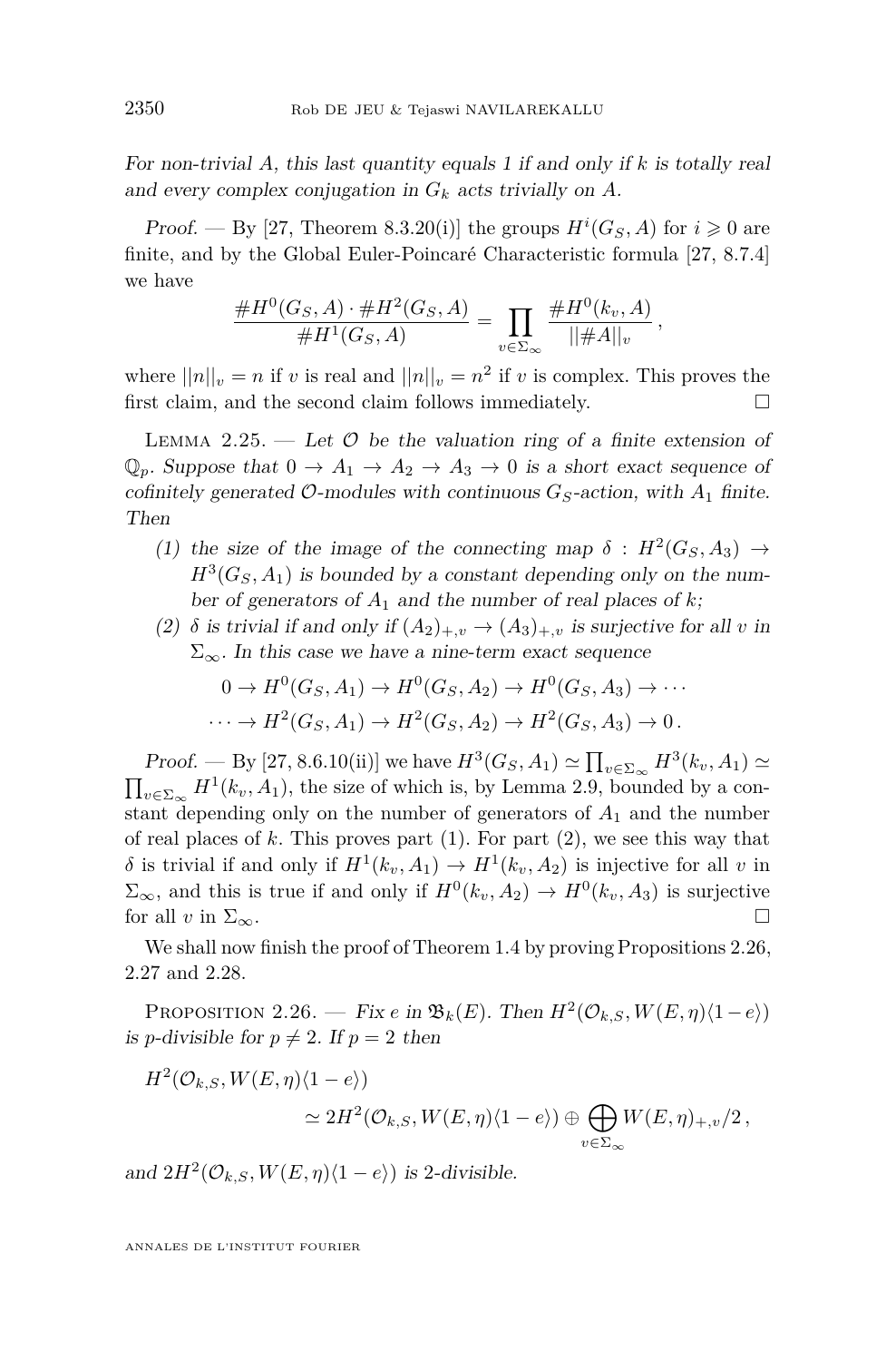<span id="page-21-0"></span>*Proof.* — If  $p \neq 2$  then this follows from Lemma [2.25\(](#page-20-0)2) applied to [\(2.11\)](#page-14-0) with  $a = p$ , so let us take  $p = 2$ . By the structure of cofinitely generated  $\mathcal{O}_E$ -modules we have  $H^2(\mathcal{O}_{k,S}, W(E, \eta)(1-e)) \simeq A \oplus B$  with *A* 2-divisible and *B* finite. Take  $n \geq 1$  such that  $H^2(\mathcal{O}_{k,S}, W(E, \eta)(1-e))/2^n \simeq B$ . Note that  $H^3(\mathcal{O}_{k,S}, W(E, \eta)[2^n](1-e)) \simeq \bigoplus_{v \in \Sigma_{\infty}} H^3(k_v, W(E, \eta)[2^n](1-e))$  is killed by multiplication by 2, so from the long exact sequence associated to  $(2.11)$  with  $a = 2^n$  we see  $2B = 0$ , hence  $A = 2H^2(\mathcal{O}_{k,S}, W(E, \eta)(1 - e)).$ On the other hand,

$$
B \simeq H^2(\mathcal{O}_{k,S}, W(E, \eta)\langle 1 - e \rangle)/2
$$
  
\simeq ker  $(H^3(\mathcal{O}_{k,S}, W(E, \eta)[2]\langle 1 - e \rangle) \rightarrow H^3(\mathcal{O}_{k,S}, W(E, \eta)\langle 1 - e \rangle))$   
\simeq  $\oplus_{v \in \Sigma_{\infty}} \ker (H^3(k_v, W(E, \eta)[2]\langle 1 - e \rangle) \rightarrow H^3(k_v, W(E, \eta)\langle 1 - e \rangle))$   
\simeq  $\oplus_{v \in \Sigma_{\infty}} \ker (H^1(k_v, W(E, \eta)[2]\langle 1 - e \rangle) \rightarrow H^1(k_v, W(E, \eta)\langle 1 - e \rangle))$   
\simeq  $\oplus_{v \in \Sigma_{\infty}} W(E, \eta)\langle 1 - e \rangle_{+,v}/2$   
\simeq  $\oplus_{v \in \Sigma_{\infty}} W(E, \eta)_{+,v}/2$ ,

where we used that  $W(E, \eta)(1 - e)_{+,v} = W(E, \eta)_{+,v}$  since  $\psi_p^{\langle \rangle}$  is trivial on every complex conjugation.

PROPOSITION 2.27. — For *e* in  $\mathfrak{B}_k(E)$ , with

$$
r_{i,S}(1-e,\eta) = \operatorname{corank}_{\mathcal{O}_E} H^i(G_S, W(E, \eta) \langle 1-e \rangle)
$$

one has

$$
\sum_{i=0}^{2} (-1)^{i} r_{i,S} (1 - e, \eta) = - [k : \mathbb{Q}] \cdot \operatorname{corank}_{\mathcal{O}_E} W(E, \eta)
$$

$$
+ \sum_{v \in \Sigma_{\infty}} \operatorname{corank}_{\mathcal{O}_E} W(E, \eta)_{+,v},
$$

which is independent of *e* and non-positive. It is zero if and only of *k* is totally real and *η* is even. Moreover,  $r_{i,S}(1 - e, \eta)$  is independent of *S* for  $i = 0$ , and also for  $i = 1, 2$  if  $e \neq 0$ .

Proof. — Note that an  $\mathcal{O}_E$ -module A is cofinitely generated as an  $\mathcal{O}_E$ module if and only if the same holds as a  $\mathbb{Z}_p$ -module, and in this case  $\operatorname{corank}_{\mathbb{Z}_p} A = [E : \mathbb{Q}_p] \cdot \operatorname{corank}_{\mathcal{O}_E} A.$ 

Write *W* for  $W(E, \eta) \langle 1 - e \rangle$ , so that  $W_{+,v} = W(E, \eta)_{+,v}$  as in the proof of Proposition [2.26.](#page-20-0) For  $i = 0, 1, 2$ , let  $r_i$  be an integer and  $X_i$  a finite  $\mathbb{Z}_p$ -module such that  $H^i(G_S, W) \simeq (\mathbb{Q}_p/\mathbb{Z}_p)^{r_i} \times X_i$  and let  $d = [k : \mathbb{Q}]$ . corank<sub>Z<sub>p</sub></sub>W –  $\sum_{v \in \Sigma_{\infty}}$  corank<sub>Z<sub>p</sub></sub>*W*<sub>+,*v*</sub>. We need to show  $r_0 - r_1 + r_2 = -d$ .

Let  $n > 0$  be such that  $p^n$  annihilates  $X_i$  for  $i = 0, 1, 2$ , as well as the torsion in  $(W_{+,v})^{\vee}$  for every *v* in  $\Sigma_{\infty}$ . Since  $(W[p^n])_{+,v} = W_{+,v}[p^n],$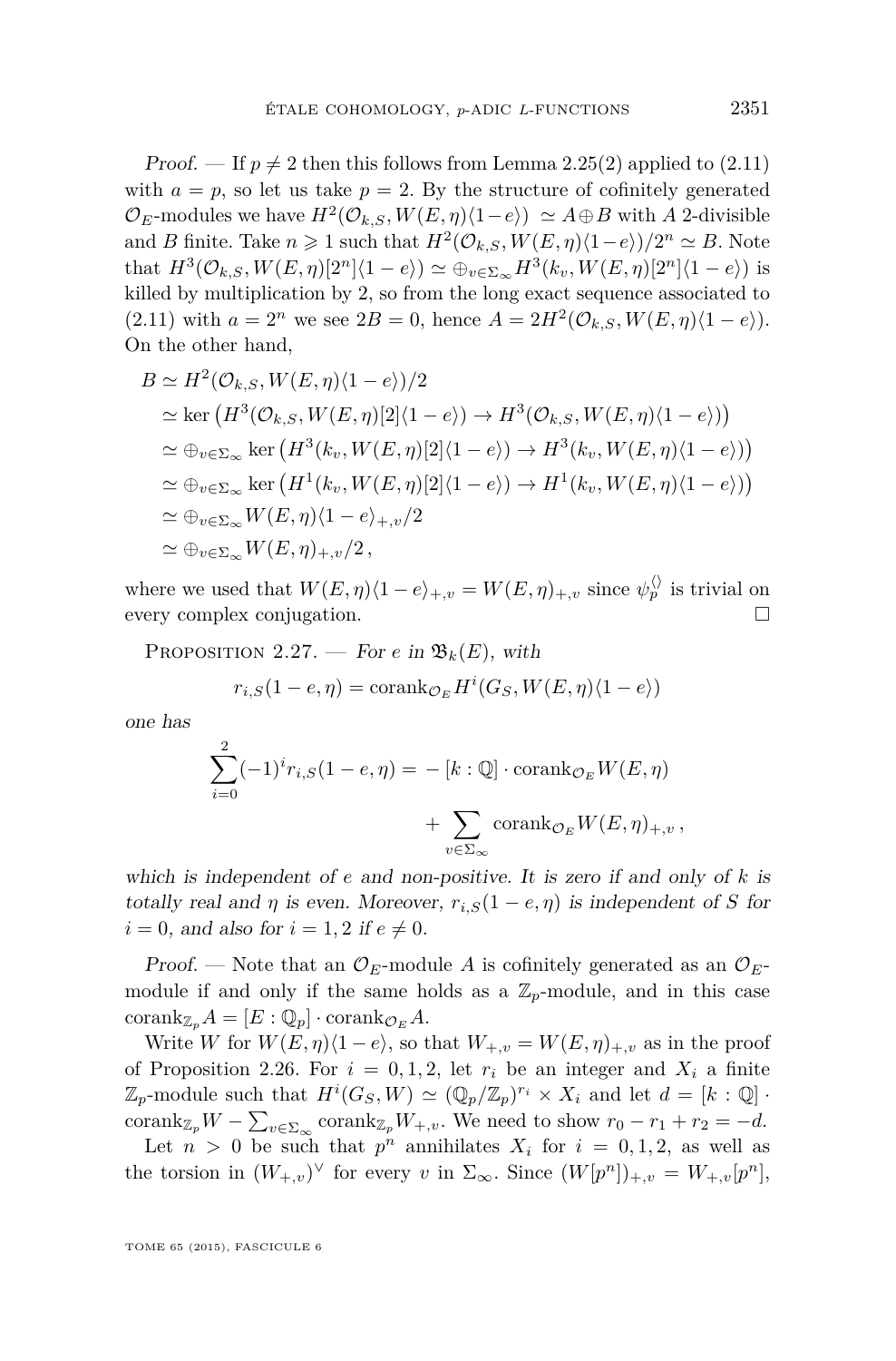<span id="page-22-0"></span>the right-hand side of  $(2.24)$  with  $A = W[p^n]$  equals  $p^{-nd+c}$  for some *c* independent of *n*.

On the other hand, consider the long exact sequence associated to [\(2.11\)](#page-14-0) with  $a = p^n$ . We get an isomorphism  $H^0(G_S, W[p^n]) \simeq H^0(G_S, W[p^n])$ and the two short exact sequences

$$
0 \to H^0(G_S, W)/p^n \to H^1(G_S, W[p^n]) \to H^1(G_S, W)[p^n] \to 0
$$

and

$$
0 \to H^1(G_S, W)/p^n \to H^2(G_S, W[p^n]) \to H^2(G_S, W)[p^n] \to 0.
$$

Therefore the left-hand side of  $(2.24)$  for  $A = W[p^n]$  equals

$$
\frac{\#H^0(G_S, W[p^n]) \cdot \#H^2(G_S, W[p^n])}{\#H^1(G_S, W[p^n])}
$$
\n
$$
= \frac{\#H^0(G_S, W)[p^n] \cdot \#H^2(G_S, W)[p^n] \cdot \#X_1}{\#H^1(G_S, W)[p^n] \cdot \#X_0}
$$
\n
$$
= p^{(r_0 - r_1 + r_2)n + c'}
$$

for some *c*' independent of *n*. Hence  $r_0 - r_1 + r_2 = -d$  by Lemma [2.23,](#page-19-0) proving the displayed equality. Independence of *e* is then obvious. Comparing the coranks of  $W(E, \eta)$  and  $W(E, \eta)_{+,v}$  as  $\mathcal{O}_E$ -modules it is easy to see when the right-hand side is non-positive and when it is zero. The last statement follows from Remark [2.13\(](#page-15-0)5) and Proposition [2.17\(](#page-17-0)1).  $\Box$ 

We next prove a result on  $H^0(\mathcal{O}_{k,S}, W(E, \eta)(1 - e))$ . Recall from just before Theorem [1.4](#page-4-0) that  $\mathfrak{B}_n(E)$  equals  $\mathfrak{B}_k(E)$  if  $\eta$  does not contain the trivial character, and equals  $\mathfrak{B}_k(E) \setminus \{1\}$  if it does.

Proposition 2.28. — Let *k* be a number field, *E* a finite extension of  $\mathbb{Q}_p$ , and  $\eta: G_k \to E$  an Artin character realizable over *E*. Assume that *S* contains *P* as well as all the primes at which *η* is ramified. Then the following hold.

- (1) For *e* in  $\mathfrak{B}_{\eta}(E)$ ,  $H^0(\mathcal{O}_{k,S}, W(E, \eta)\langle 1-e \rangle)$  is finite and its size is a locally constant function of *e*.
- (2) The corank of  $H^0(\mathcal{O}_{k,S}, W(E, \eta))$  equals the multiplicity of the trivial character in *η*.

Proof. — For part (1), let  $\rho: G_k \to GL(V)$  realize  $\eta$  on a finite dimensional *E*-vector space *V* and let *K* be the fixed field of the kernel of  $\rho$ . Since  $M = M(E, \eta)$  is torsion-free, we have a short exact sequence  $0 \to M \to V \to W \to 0$  with  $W = W(E, \eta)$ . Let  $g_1, \ldots, g_n$  in  $G_k$  be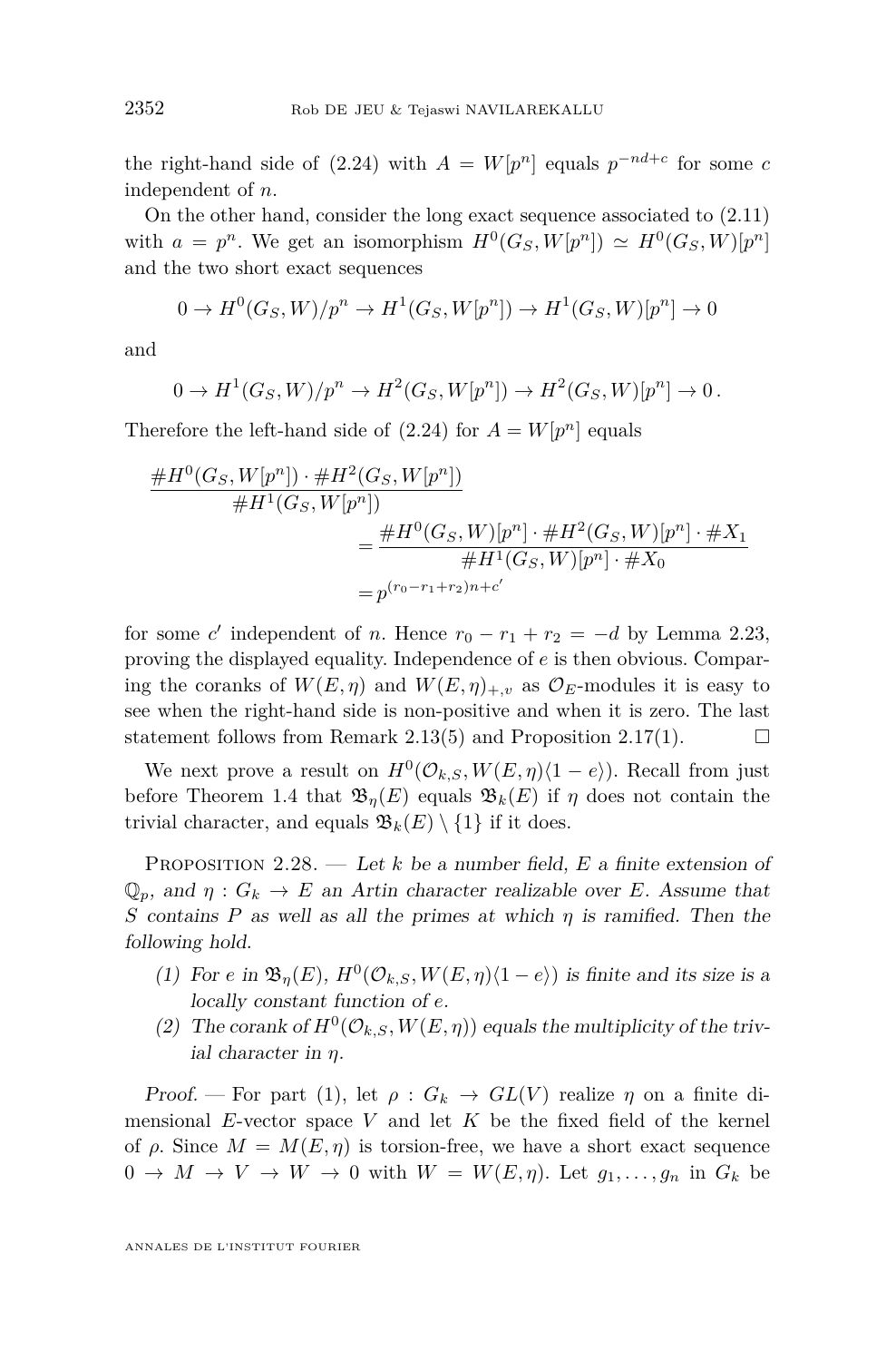<span id="page-23-0"></span>lifts of the elements in  $Gal(K/k)$ , and let  $g_0$  in  $G_k$  be a lift of a topological generator of  $Gal(K_{\infty}/K) \subseteq Gal(K_{\infty}/k)$ . Then we have a commutative diagram



of  $\mathcal{O}_E[G_k]$ -modules, where  $\Phi_{*,e}$  is given by

$$
(\mathrm{id} - \psi_p^{\langle \rangle}(g_0)^{1-e} \mathrm{id}) \times (\mathrm{id} - \psi_p^{\langle \rangle}(g_1)^{1-e}\rho(g_1)) \times \cdots \times (\mathrm{id} - \psi_p^{\langle \rangle}(g_n)^{1-e}\rho(g_n))
$$

with  $\psi_p^{\langle\rangle}$  as in [\(1.2\)](#page-3-0), and  $H^0(\mathcal{O}_{k,S}, W(E, \eta)\langle 1-e \rangle) = \text{ker}(\Phi_{W,e})$  because the action of  $G_k$  factorizes through its quotient Gal( $K_\infty/k$ ). Note that  $\Phi_{V,e}$  is injective: if  $e \neq 1$  then id  $-\psi_p^{\langle \rangle}(g_0)^{1-e}$  id is an automorphism of  $V(E, \eta),$  and if  $e = 1$  and  $\eta$  does not contain the trivial character then it follows by considering the other components of  $\Phi_{V,1}$ . Hence  $H^0(\mathcal{O}_{k,S}, W(E, \eta)(1-e)) =$  $\ker(\Phi_{W,e})$  is isomorphic as  $\mathcal{O}_E$ -module with the torsion in coker( $\Phi_{M,e}$ ), hence is finite. If we fix an isomorphism  $M(\eta, E) \simeq \mathcal{O}_E^d$  of  $\mathcal{O}_E$ -modules, where  $d = \dim_E V(E, \eta)$ , then  $\Phi_{M,e}$  is identified with an  $(nd+d) \times d$ -matrix  $A_e$  with entries in  $\mathcal{O}_E$ . The ideal  $I_e$  of  $\mathcal{O}_E$  generated by the determinants of the  $d \times d$ -minors of  $A_e$  is not the zero ideal because  $\Phi_{V,e}$  is injective, hence  $\#H^0(\mathcal{O}_{k,S}, W(E, \eta)(1-e)) = \# \text{coker}(\Phi_{M,e})_{\text{tor}} = \# \mathcal{O}_E/I_e$ . Clearly,  $I_{e'} = I_e$  for all *e'* in  $\mathfrak{B}_{\eta}(E)$  close enough to *e*. This proves part (1).

For part (2), write  $\eta = s\eta_0 + \eta'$ , where  $\eta'$  does not contain the trivial character  $\eta_0$ , and is realizable over *E*. Then by Remark [2.13\(](#page-15-0)1) we may choose  $M(E, \eta) = M(E, \eta') \oplus \mathcal{O}_E^s$ . Since  $H^0(\mathcal{O}_{k,S}, W(E, \eta'))$  is finite by part (1) we find the corank of  $H^0(\mathcal{O}_{k,S}, W(E,\eta))$  equals that of  $H^0(\mathcal{O}_{k,S}, (E/\mathcal{O}_E)^s) \simeq (E/\mathcal{O}_E)^s$ , which is *s*.

We have now proved all the statements of Theorem [1.4:](#page-4-0) part (1) is Propo-sition [2.12,](#page-14-0) part  $(2)$  follows from Remark 2.13 $(1)$  and Proposition [2.27,](#page-21-0) part (3) is Proposition [2.28](#page-22-0) and part (4) is Proposition [2.26.](#page-20-0)

To conclude this section, we describe  $H^i(\mathcal{O}_{k,S}, W(E, \eta) \langle 1-e \rangle)$  for  $i = 0, 1$ when it is finite by means of cohomology groups with finite coefficients, and discuss how its structure varies with *e*. By Theorem [1.4\(](#page-4-0)2), for  $i = 1$  this can only apply when *k* is totally real and *η* is even, in which case this group is also finite for  $i = 0$ , and, by Proposition [2.26,](#page-20-0) trivial for  $i = 2$ .

Proposition 2.29. — Let *k* be a number field, *p* a prime number, *E* a finite extension of  $\mathbb{Q}_p$ , and  $\eta : G_k \to E$  an Artin character realizable over *E*.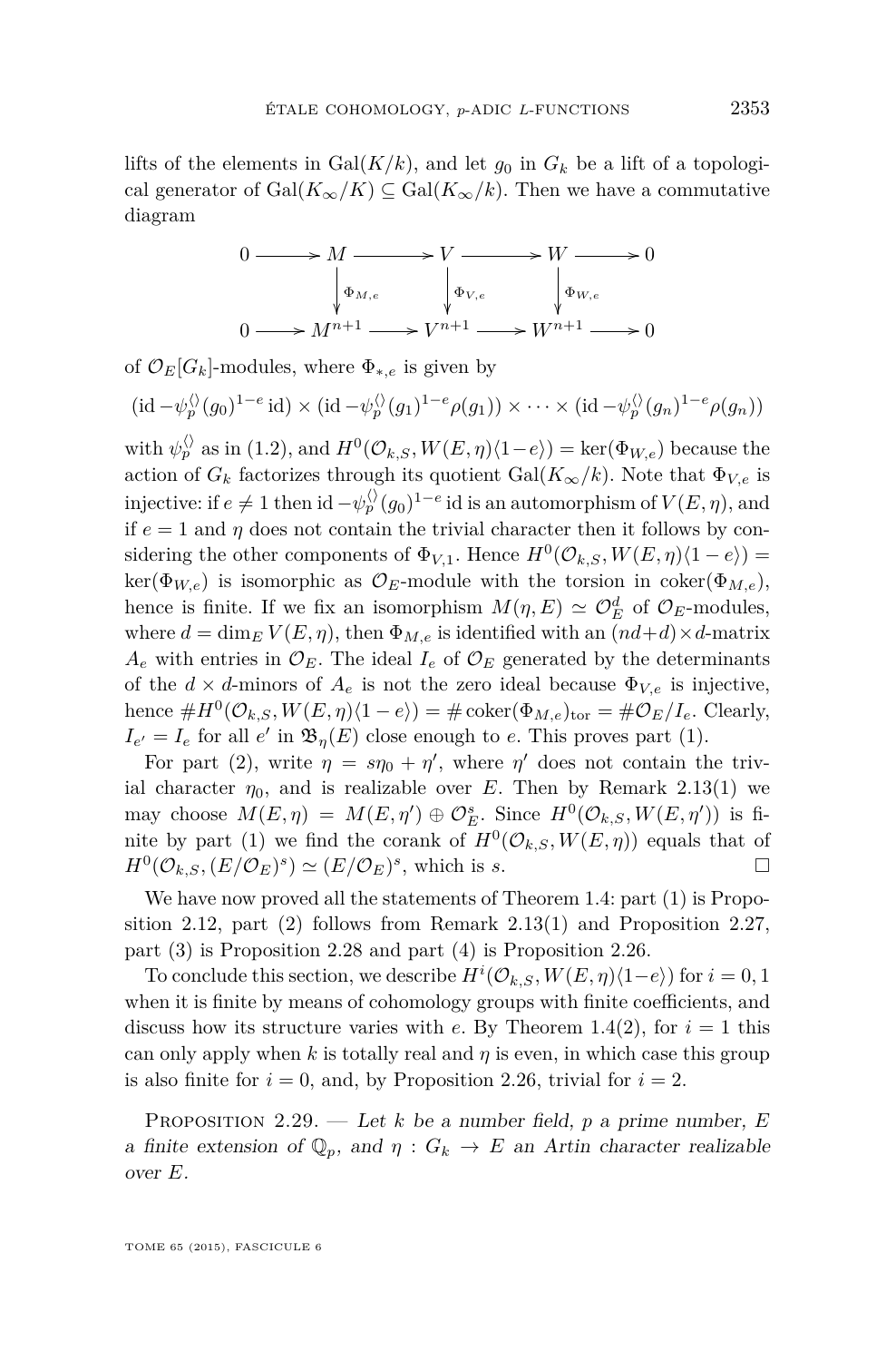- <span id="page-24-0"></span>(1) Assume that  $H^0(\mathcal{O}_{k,S}, W(E, \eta)(1-e))$  is annihilated by  $a_0 \neq 0$  in  $\mathcal{O}_E$ . Then
	- $H^0(\mathcal{O}_{k,S}, W(E, \eta)[a_0]\langle 1-e \rangle) \simeq H^0(\mathcal{O}_{k,S}, W(E, \eta)\langle 1-e \rangle)$  as  $\mathcal{O}_E$ modules under the natural map;
	- (b) if, for  $e'$  in  $\mathfrak{B}_{\eta}(E)$ ,  $a_0$  also annihilates  $H^0(\mathcal{O}_{k,S}, W(E, \eta)\langle 1-e' \rangle)$ , and  $q_k^e - q_k^{e'}$  is in  $a_0 \mathcal{O}_E$ , then  $H^0(\mathcal{O}_{k,S}, W(E, \eta)\langle 1-e'\rangle) \simeq H^0(\mathcal{O}_{k,S}, W(E, \eta)\langle 1-e\rangle)$ as  $\mathcal{O}_E$ -modules.
- (2) Assume that  $H^1(\mathcal{O}_{k,S}, W(E, \eta)(1-e))$  is annihilated by  $a_1 \neq 0$  in  $\mathcal{O}_E$ . Then

(a) 
$$
\#H^1(\mathcal{O}_{k,S}, W(E, \eta)\langle 1-e \rangle) = \frac{\#H^1(\mathcal{O}_{k,S}, W(E, \eta)[a_1]\langle 1-e \rangle)}{\#H^0(\mathcal{O}_{k,S}, W(E, \eta)[a_1]\langle 1-e \rangle)}
$$
;

(b) if  $H^0(\mathcal{O}_{k,S}, W(E, \eta)(1-e))$  is annihilated by  $a_0 \neq 0$  in  $\mathcal{O}_E$  then  $H^1(\mathcal{O}_{k,S}, W(E, \eta)\langle 1-e \rangle) \simeq \text{coker}(f_{a_0, a_1})$  as  $\mathcal{O}_E$ -modules, with

$$
H^{0}(\mathcal{O}_{k,S}, W(E,\eta)[a_0]\langle 1-e\rangle) \stackrel{f_{a_0,a_1}}{\rightarrow} H^{1}(\mathcal{O}_{k,S}, W(E,\eta)[a_1]\langle 1-e\rangle)
$$

the boundary map in the long exact sequence corresponding to the short exact sequence

(2.30) 
$$
0 \to W(E, \eta)[a_1] \langle 1 - e \rangle \to W(E, \eta)[a_0 a_1] \langle 1 - e \rangle
$$

$$
\xrightarrow{a} W(E, \eta)[a_0] \langle 1 - e \rangle \to 0,
$$

and  $f_{a_0, a_1}$  is injective if and only if  $H^0(\mathcal{O}_{k,S}, W(E, \eta)\langle 1-e \rangle)$  is annihilated by  $a_1$  as well.

(c) If, for  $e'$  in  $\mathfrak{B}_{\eta}(E)$ ,  $a_1$  also annihilates  $H^1(\mathcal{O}_{k,S}, W(E, \eta)\langle 1-e' \rangle)$ , and  $q_k^e - q_k^{e'}$  is in  $a_0 a_1 \mathcal{O}_E$ , then

(2.31) 
$$
H^1(\mathcal{O}_{k,S}, W(E,\eta)\langle 1-e'\rangle) \simeq H^1(\mathcal{O}_{k,S}, W(E,\eta)\langle 1-e\rangle)
$$

as  $\mathcal{O}_F$ -modules.

Proof. — Parts  $(1)(a)$  and  $(2)(a)$  are immediate from the long exact sequence associated to [\(2.11\)](#page-14-0) with *a* replaced with *a<sup>i</sup>* .

For  $(2)(b)$ , we compare the long exact sequences associated to  $(2.30)$  and to  $(2.11)$  with *a* replaced with  $a_1$  via the natural map between them. This gives the commutative diagram (with  $H^{i}(\mathcal{O}_{k,S}, W(E, \eta)(1-e))$  abbreviated to  $H^i(W)$  and similarly for the other coefficients)

$$
\cdots \longrightarrow H^0(W[a_0a_1]) \stackrel{a_1}{\longrightarrow} H^0(W[a_0]) \stackrel{f_{a_0,a_1}}{\longrightarrow} H^1(W[a_1]) \longrightarrow H^1(W[a_0a_1]) \stackrel{a_1}{\longrightarrow} \cdots
$$

$$
\downarrow \simeq \qquad \qquad \downarrow \simeq \qquad \qquad \downarrow
$$

$$
\cdots \longrightarrow H^0(W) \stackrel{a_1}{\longrightarrow} H^0(W) \longrightarrow H^1(W[a_1]) \longrightarrow H^1(W) \stackrel{a_1}{\longrightarrow} \cdots
$$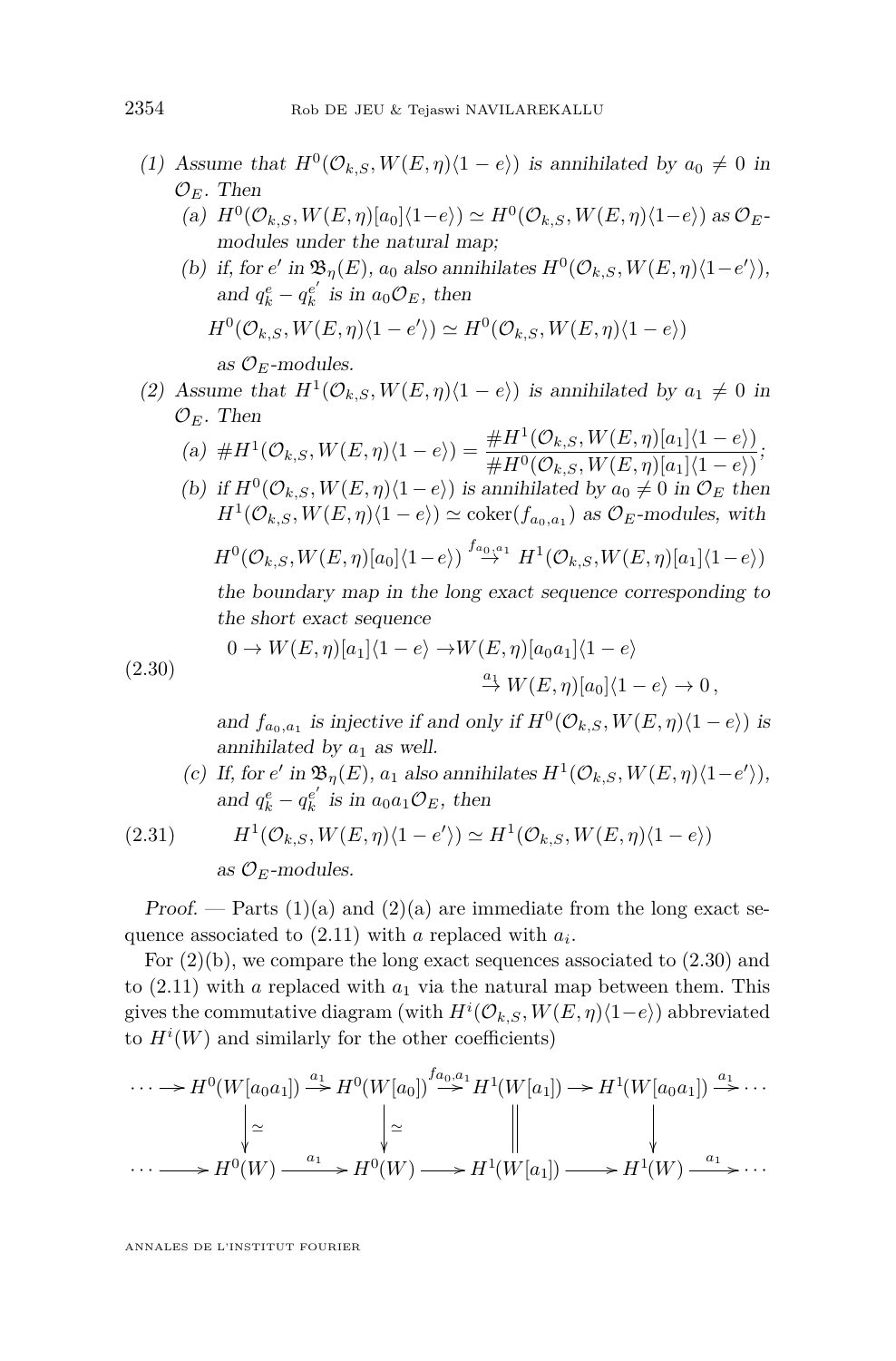<span id="page-25-0"></span>where we used  $(1)(a)$  for some vertical maps, and the result is immediate as multiplication on  $H^1(W)$  is the zero map by assumption.

Parts  $(1)(b)$  and  $(2)(c)$  follow from  $(1)(a)$  and  $(2)(b)$  by using that  $W(E, \eta)[b](1 - e') \simeq W(E, \eta)[b](1 - e)$  as  $\mathcal{O}_E[G_k]$ -modules if  $b \neq 0$  lies in  $\mathcal{O}_E$  and  $q_k^e - q_k^{e'}$  lies in  $b\mathcal{O}_E$ . □

Remark 2.32. — Let notation and assumptions be as in part  $(2)(b)$  of Proposition [2.29.](#page-23-0) Comparing the long exact sequences associated to [\(2.11\)](#page-14-0) for  $a = a_1$  and  $a = a_0a_1$ , one sees that  $H^1(\mathcal{O}_{k,S}, W(E, \eta)[a_0a_1]\langle 1-e \rangle)$  is the direct sum of the image of the natural map

$$
H^1(\mathcal{O}_{k,S}, W(E,\eta)[a_1]\langle 1-e \rangle) \to H^1(\mathcal{O}_{k,S}, W(E,\eta)[a_0a_1]\langle 1-e \rangle)
$$

and that of the (injective) connecting map  $H^0(\mathcal{O}_{k,S}, W(E, \eta)(1-e)) \rightarrow$  $H^1(\mathcal{O}_{k,S}, W(E, \eta)[a_0a_1]\langle 1-e \rangle)$ . Therefore  $H^1(\mathcal{O}_{k,S}, W(E, \eta)\langle 1-e \rangle)$  can be obtained as a direct summand, i.e.,

$$
H^1(\mathcal{O}_{k,S}, W(E,\eta)[a_0a_1]\langle 1-e\rangle)
$$
  
\n
$$
\simeq H^1(\mathcal{O}_{k,S}, W(E,\eta)\langle 1-e\rangle) \oplus H^0(\mathcal{O}_{k,S}, W(E,\eta)\langle 1-e\rangle).
$$

For  $b \neq 0$  in  $\mathcal{O}_E$ , the natural map

$$
H^1(\mathcal{O}_{k,S}, W(E,\eta)[a_0a_1]\langle 1-e\rangle) \to H^1(\mathcal{O}_{k,S}, W(E,\eta)[ba_0a_1]\langle 1-e\rangle)
$$

corresponds to multiplication by *b* on  $H^0(\mathcal{O}_{k,S}, W(E, \eta)(1-e))$  and the identity map on  $H^1(\mathcal{O}_{k,S}, W(E, \eta)\langle 1-e \rangle)$ .

Remarks 2.33. — Let the notation and assumptions be as in Proposition [2.29.](#page-23-0)

(1) Let  $a \neq 0$  be in  $\mathcal{O}_E$  but not in  $\mathcal{O}_E^{\times}$ , so that  $W(E, \eta)[a] \neq 0$ . Using Theorem  $1.4(3)$  $1.4(3)$  and the long exact sequence associated to  $(2.11)$ , one sees that

$$
H^1(\mathcal{O}_{k,S}, W(E,\eta)[a]\langle 1-e \rangle) \to H^1(\mathcal{O}_{k,S}, W(E,\eta)\langle 1-e \rangle)
$$

is injective if and only if  $H^0(\mathcal{O}_{k,S}, W(E, \eta)(1-e)) = 0.$ 

(2) If  $a \neq 0$  in  $\mathcal{O}_E$  annihilates  $H^i(\mathcal{O}_{k,S}, W(E, \eta)(1-e))$  for  $i = 0$  and 1, then from parts  $(1)(a)$  and  $(2)(a)$  of Proposition [2.29](#page-23-0) we obtain

$$
\frac{\#H^0(\mathcal{O}_{k,S}, W(E,\eta)\langle 1-e \rangle)}{\#H^1(\mathcal{O}_{k,S}, W(E,\eta)\langle 1-e \rangle)} = \frac{\#H^0(\mathcal{O}_{k,S}, W(E,\eta)[a]\langle 1-e \rangle)^2}{\#H^1(\mathcal{O}_{k,S}, W(E,\eta)[a]\langle 1-e \rangle)}.
$$

(3) The isomorphism in [\(2.31\)](#page-24-0) is natural, but some isomorphism must already exist if  $q_k^e - q_k^{e'}$  is only in the intersection  $a_0 \mathcal{O}_E \cap a_1 \mathcal{O}_E$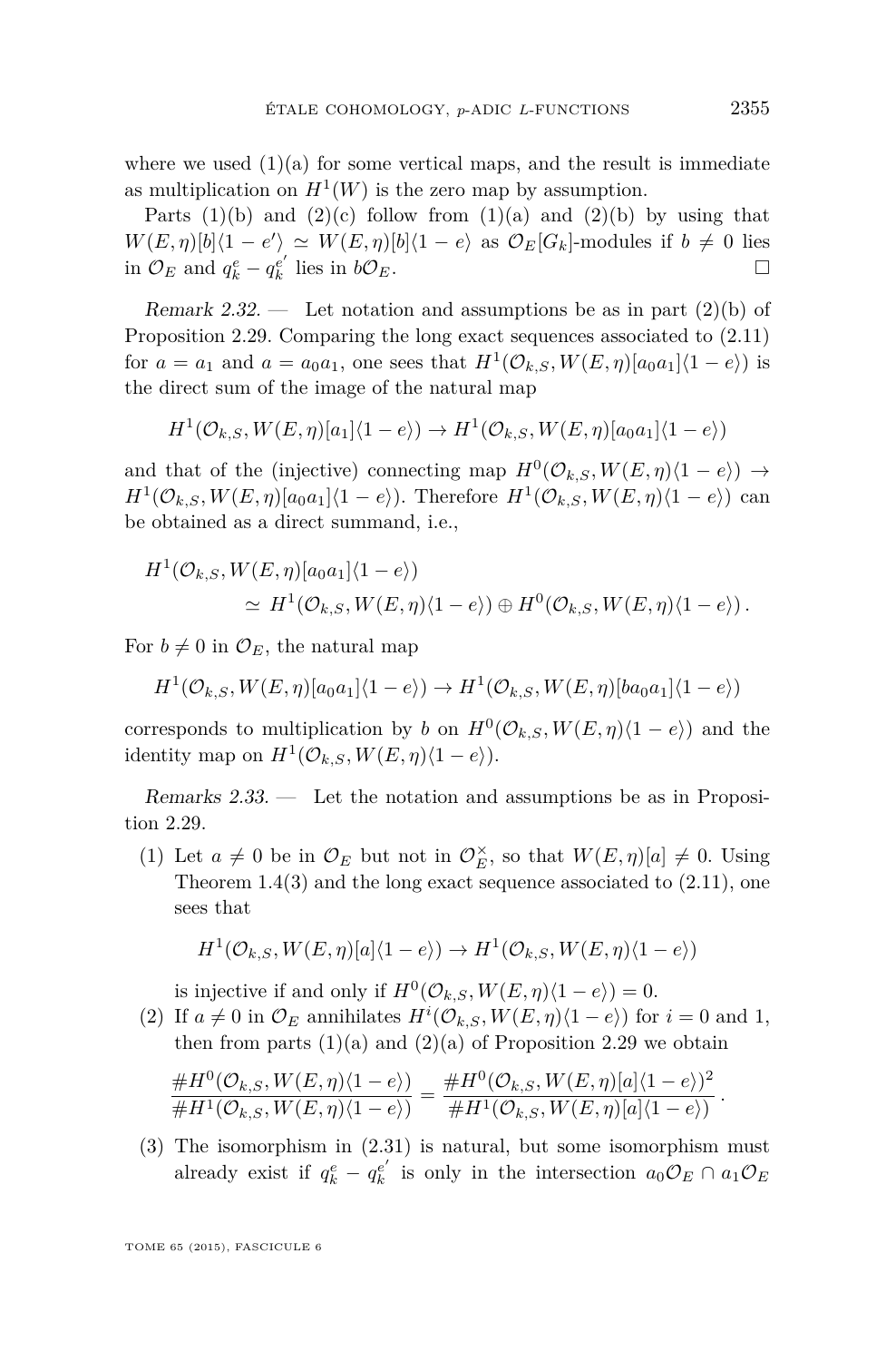<span id="page-26-0"></span>(as opposed to the product  $a_0a_1\mathcal{O}_E$ ). Namely, from the long exact sequence associated to [\(2.11\)](#page-14-0) we find, for  $a \neq 0$  in  $\mathcal{O}_E$ ,

$$
\#H^1(\mathcal{O}_{k,S}, W(E,\eta)\langle 1-e \rangle)[a] = \frac{\#H^1(\mathcal{O}_{k,S}, W(E,\eta)[a]\langle 1-e \rangle)}{\#H^0(\mathcal{O}_{k,S}, W(E,\eta)[a]\langle 1-e \rangle)}
$$

and similarly with *e* replaced with *e'*. Applying this with *a* the powers of a uniformizer of  $\mathcal{O}_E$ , the result follows from the classification of finite  $\mathcal{O}_E$ -modules as direct sums of cyclic modules.

#### **3.** *p***-adic** *L***-functions**

Notation 3.1. — Throughout this section, *k* is a number field, *p* a prime number, *E* a finite extension of  $\mathbb{Q}_p$  with valuation ring  $\mathcal{O}_E$ , and  $\eta: G_k \to E$ the character of an Artin representation. We let *P* denote the set of primes of *k* lying above *p*.

First assume that *η* is 1-dimensional. Fixing an embedding  $\sigma : E \to \mathbb{C}$ , it follows from [\[26,](#page-52-0) VII Corollary 9.9] that  $L(m, \sigma \circ \eta, k)$  for an integer  $m \leq 0$ is in *E* and that the value

(3.2) 
$$
L^*(m,\eta,k) := \sigma^{-1}(L(m,\sigma \circ \eta,k))
$$

is independent of the choice of  $\sigma$ .

Now we want to show this for  $\eta$  of arbitrary dimension. By what we have just proved we may assume that  $\eta$  does not contain the trivial character. If  $L(m, \sigma \circ \eta, k) = 0$  for  $m \leq 0$  and some  $\sigma$  then the same holds for every  $\sigma$ because such a zero will be determined by the Γ-factors in the functional equation which in turn are determined by  $\sigma \circ \eta(\mathrm{id}_{\overline{k}})$  and the multiplicities of the eigenvalues  $\pm 1$  of the complex conjugations. We may therefore assume that  $L(m, \sigma \circ \eta, k) \neq 0$  for every  $\sigma$ . Because  $\eta$  does not contain the trivial character, we see as just after [\(1.1\)](#page-2-0) that this is the case if and only if *k* is totally real and

(3.3) 
$$
\sigma \circ \eta(c) = (-1)^{m-1} \sigma \circ \eta(\mathrm{id}_{\overline{k}})
$$

for every complex conjugation in  $G_k$ , which is independent of  $\sigma$ . Then  $\eta \omega_p^{m-1}$  is even, so it factorizes through some  $Gal(K/k)$  with  $K/k$  totally real and finite. Using Brauer's theorem (see [\[31,](#page-52-0) Theorems 16 and 19]) we can write  $\eta \omega_p^{m-1} = \sum_i a_i \operatorname{Ind}_{k_i}^k(\chi_i)$  for 1-dimensional Artin characters  $\chi_i: G_{k_i} \to E'$  and integers  $a_i$ , where  $k \subseteq k_i \subseteq K$ , so  $\chi_i$  is even, and  $E'$  is a suitable finite Galois extension of *E*. Then  $\eta = \sum_i a_i \operatorname{Ind}_{k_i}^k(\eta_i)$  with  $\eta_i =$  $\chi_i \omega_p^{1-m}$ , and (3.3) applies with *η* replaced with *η*<sub>*i*</sub> (cf. the more complicated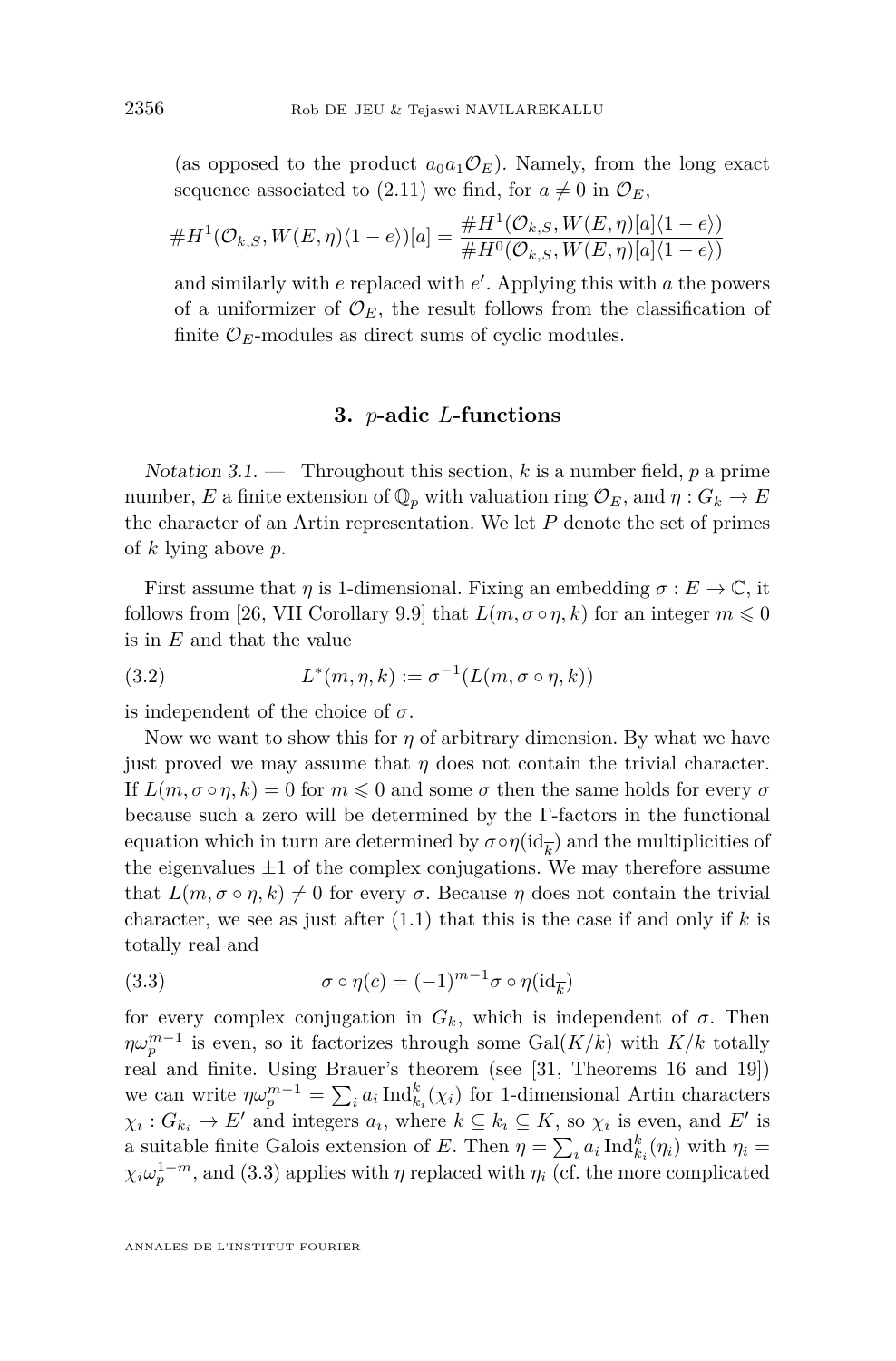<span id="page-27-0"></span>version of Brauer's theorem used in the proof of [\[10,](#page-51-0) Theorem 1.2]). As induction of characters is compatible with applying  $\sigma : E' \to \mathbb{C}$ , we find  $\sigma^{-1}(L(m, \sigma \circ \text{Ind}_{k_i}^k(\eta_i), k_i)) = \sigma^{-1}(L(m, \sigma \circ \eta_i, k_i))$  is in  $E^{\prime \times}$ . Since this is independent of  $\sigma$ , the same holds for the value in [\(3.2\)](#page-26-0) for the current *η*, and this value lies in  $E^{\times}$  because  $\tau L^*(m, \eta, k) = L^*(m, \tau\eta, k) = L^*(m, \eta, k)$ for all  $\tau$  in Gal( $E'/E$ ).

We also define, for arbitrary  $\eta$ ,  $\nu$  a finite prime of  $k$ , and  $m$  in  $\mathbb{Z}$ , the reciprocal Euler factor  $\text{Eul}_v^*(m, \eta, k)$ . For this, let *V* be an Artin representation of  $G_k$  over a finite extension  $E'$  of  $E$  with character  $\eta$ ,  $D_w$  the decomposition group in  $G_k$  of a prime  $w$  lying above  $v$ , with inertia subgroup  $I_w$  and Frobenius Fr<sub>w</sub>. With  $F_v(t, \eta)$  the determinant of  $1 - Fr_w t$  we let

(3.4) 
$$
\mathrm{Eul}_v^*(m, \eta, k) = F_v(\mathrm{Nm}(v)^{-m}, \eta).
$$

Clearly  $F_v(t, \eta)$  has coefficients in  $\mathcal{O}_E$ , and is independent of the choice of  $V, w$  and  $\text{Fr}_w$ .

As in Notation [2.1,](#page-10-0) we let  $k_{\infty}$  denote the cyclotomic  $\mathbb{Z}_p$ -extension of  $k$ , *γ*<sub>0</sub> a topological generator of Gal( $k_{\infty}/k$ ), and let  $q_k = \psi_p^{\langle \rangle}(\tilde{\gamma}_0)$  in  $1 + 2p\mathbb{Z}_p$ , where  $\widetilde{\gamma}_0$  is a lift of  $\gamma_0$  to  $G_k$ .

Now assume  $k$  is totally real and that  $\chi$  is even and 1-dimensional. Then there exists a unique  $\mathbb{C}_p$ -valued function  $L_p(s, \chi, k)$  on

$$
\mathfrak{B}_k = \{ s \text{ in } \mathbb{C}_p \text{ with } |s|_p < |q_k - 1|_p^{-1} p^{-1/(p-1)} \}
$$

that is analytic if  $\chi$  is non-trivial and meromorphic with at most a pole of order 1 at  $s = 1$  if  $\chi = 1$ , such that, in  $\mathbb{C}_p$ ,

(3.5) 
$$
L_p(m, \chi, k) = L^*(m, \chi \omega_p^{m-1}, k) \prod_{v \in P} \text{Eul}_v^*(m, \chi \omega_p^{m-1}, k)
$$

for all integers  $m \leq 0$ . (For the existence and uniqueness of such functions we refer to the overview statement in [\[3,](#page-51-0) Theorem 2.9], and for the radius of convergence to [\[17,](#page-52-0) p.82].) In particular,  $L_p(s, \chi, k)$  is not identically zero because  $\chi$  is even, so that the right-hand side of  $(3.5)$  is non-zero for  $m < 0$ .

If *χ* factorizes through Gal( $k_{\infty}/k$ ), we let  $h_{\chi}(T) = \chi(\tilde{\gamma}_0)(1+T) - 1$  where  $\widetilde{\gamma}_0$  is a lift of  $\gamma_0$  to  $G_k$ , and we let  $h_\chi(T) = 1$  otherwise. Then from [\[17,](#page-52-0) Eq.  $(3)$ ] we have an identity

(3.6) 
$$
L_p(s, \chi, k) = \frac{\pi^{m_{\chi}} \tilde{g}_{\chi}(q_k^{1-s} - 1) u_{\chi}(q_k^{1-s} - 1)}{h_{\chi}(q_k^{1-s} - 1)}
$$

for *s* in  $\mathfrak{B}_k$  if  $\chi$  is not the trivial character and in  $\mathfrak{B}_k \setminus \{1\}$  if it is, where  $\pi$ is a uniformizer of  $\mathcal{O}_E$ ,  $m_\chi$  a non-negative integer,  $\tilde{g}_\chi(T)$  a distinguished polynomial in  $\mathcal{O}_E[T]$  and  $u_\chi(T)$  a unit of  $\mathcal{O}_E[[T]]$ .

TOME 65 (2015), FASCICULE 6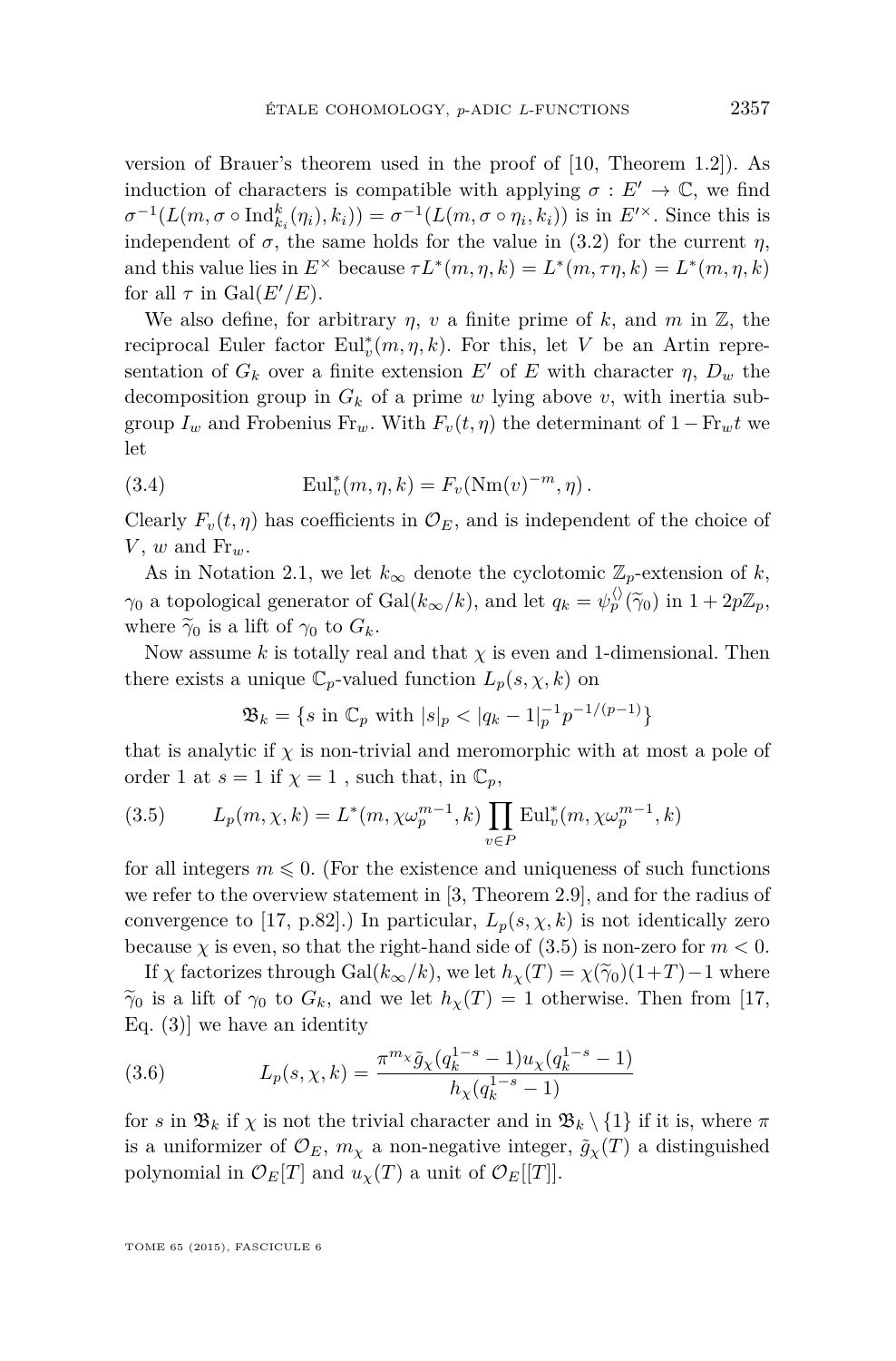<span id="page-28-0"></span>If  $\chi: G_k \to E$  is any even Artin character, with *k* still totally real, then we can write  $\chi$ , as we did following [\(3.3\)](#page-26-0), in terms of even 1-dimensional characters of totally real number fields (enlarging  $E$  to  $E'$  if necessary). This gives a meromorphic function  $L_p(s, \chi, k)$  on  $\mathfrak{B}_k$  such that, for all  $m < 0$ (and possibly for  $m = 0$ ),  $L_p(m, \chi, k)$  is defined, non-zero, and [\(3.5\)](#page-27-0) holds in *E*. This interpolation property shows that  $L_p(s, \chi, k)$  is independent of the way we write  $\chi$  in terms of induced characters, hence  $L_p(s, \chi, k)$  is compatible with induction of characters. Using the action of  $Gal(\overline{\mathbb{Q}}_n/E)$ and the *p*-adic Weierstraß preparation theorem for  $\mathcal{O}_{E'}[[T]]$  one sees easily that

(3.7) 
$$
L_p(s, \chi, k) = \pi^{m_{\chi}} P_{\chi}(q_k^{1-s} - 1) u_{\chi}(q_k^{1-s} - 1) / Q_{\chi}(q_k^{1-s} - 1)
$$

with  $\pi$  a uniformizer of  $\mathcal{O}_E$ ,  $m_\chi$  an integer,  $P_\chi(T)$  and  $Q_\chi(T)$  relatively prime distinguished polynomials in  $\mathcal{O}_E[T]$ , and  $u_\chi(T)$  in  $\mathcal{O}_E[T]|^\times$ . So if  $L_p(s, \chi, k)$  is defined at some *s* in  $\mathfrak{B}_k(E) = \mathfrak{B}_k \cap E$  (see [\(1.3\)](#page-3-0)), then its value lies in *E*.

Remark  $3.8.$  — Greenberg has shown [\[17,](#page-52-0) Proposition 5] that the main conjecture of Iwasawa theory for the prime *p* (i.e., the statements in The-orem [4.2](#page-31-0) and Remark [4.3](#page-31-0) for *p*) implies that in (3.7) one can take  $Q_\gamma[T]$ to be a product of factors  $\zeta \cdot (1+T) - 1$  with  $\zeta$  a *p*-th power root of unity. Moreover, the number of factors with  $\zeta = 1$  is at most the multiplicity *m* of the trivial character in  $\chi$ , so that  $(s-1)^m L_p(s, \chi, k)$  is analytic on  $\mathfrak{B}_k$ . We could use this for  $p \neq 2$  by Theorem [4.2](#page-31-0) and Remark [4.3,](#page-31-0) but as mentioned in the introduction, we take a uniform approach for all primes based on Theorem [4.2](#page-31-0) and Assumption [4.4.](#page-31-0)

Remark 3.9. — Note that if  $G(t)$  is a polynomial with coefficients in a finite extension *E* of  $\mathbb{Q}_p$ ,  $q_k$  is in  $1 + 2p\mathbb{Z}_p$ , and  $G(q_k^s - 1) = 0$  for some *s* in  $\mathfrak{B}_k$ , then  $q_k^s$  lies in a finite extension  $E'$  of  $E$  inside  $\overline{\mathbb{Q}}_p$ , hence *s* lies in  $\mathfrak{B}_k(E')$ . Therefore any zero or pole of  $L_p(s, \chi, k)$  lies in some  $\mathfrak{B}_k(E')$  with  $E'/\mathbb{Q}_p$  finite.

In order to extend [\(3.5\)](#page-27-0) to truncated *L*-functions we now introduce some more notation. We shall denote the image of  $z$  in  $\mathbb{Z}_p^{\times}$  under the projection  $\mathbb{Z}_p^{\times} = (1 + 2p\mathbb{Z}_p) \cdot \mu_{\varphi(2p)} \to 1 + 2p\mathbb{Z}_p$  by  $\langle z \rangle$ . Then mapping *s* to  $\langle z \rangle^s$  defines an analytic function on  $\{s \in \mathbb{C}_p \text{ with } |s|_p < |\langle z \rangle - 1|_p^{-1}p^{-1/(p-1)}\},\$ and  $|\langle z \rangle^s - 1|_p < p^{-1/(p-1)}$ . Now let *k* be any number field, and  $\eta: G_k \to E$  and Artin character. For a finite place *v* of *k* not in *P*, we define a *p*-adic 'diamond reciprocal Euler factor'  $\text{Eul}_v^{\langle\rangle}(s, \eta, k) = F_v(\langle \text{Nm}(v) \rangle^{-s}, \eta)$  (cf. [\(2.16\)](#page-17-0)), i.e., we use  $\langle Nm(v) \rangle$  instead of  $Nm(v)$  in the definition of  $Eul_v^*(m, \eta, k)$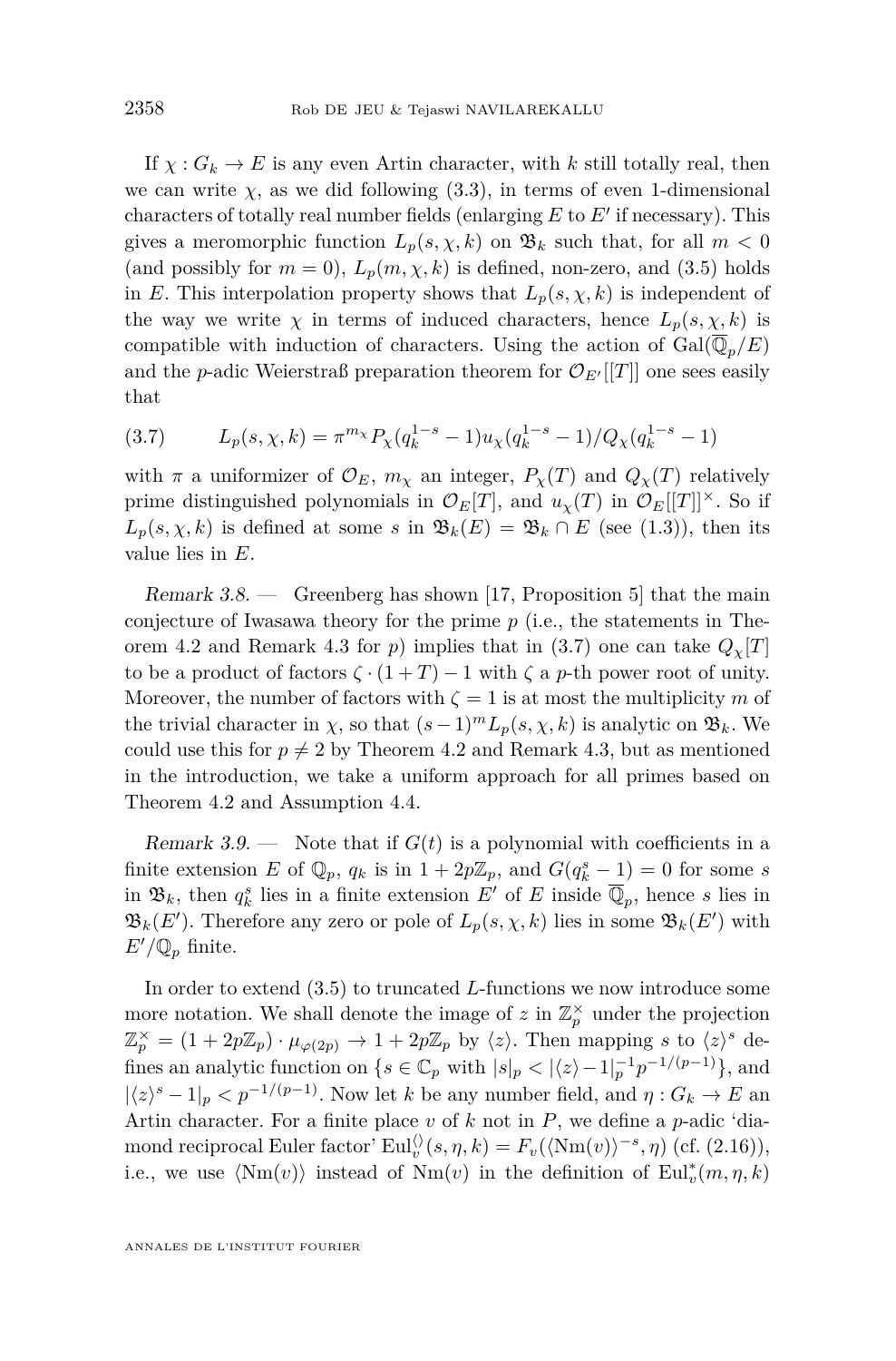<span id="page-29-0"></span>in [\(3.4\)](#page-27-0), which allows us to replace the integer *m* with *s*. With notation as just before [\(3.4\)](#page-27-0), we observe that twisting the representation of  $G_k$  on *V* with  $\omega_p^{-m}$  for *m* in Z gives a  $G_k$ -action on *V* with character  $\eta \omega_p^{-m}$ , and  $V^{I_w}$  is the same for both actions because  $\omega_p$  is unramified at *v*. Since  $\psi_p(\text{Fr}_w) = \text{Nm}(v)$  we have  $\omega_p(\text{Fr}_w) = \text{Nm}(v)/\langle \text{Nm}(v) \rangle$ , hence

(3.10) 
$$
F_v(\langle \text{Nm}(v) \rangle^{-m}, \eta \omega_p^{-m}) = F_v(\text{Nm}(v)^{-m}, \eta)
$$

in *E*. Therefore  $\text{Eul}_v^{\langle\rangle}(s, \eta \omega_p^{-1}, k)$  is a *p*-adic analytic function interpolating the values  $\text{Eul}_v^*(m, \eta \omega_p^{m-1}, k)$  for *m* in Z. It converges on  $\mathfrak{B}_k$  since  $\langle Nm(v) \rangle^{-s} = \psi_p^{\langle \rangle}(\text{Fr}_w)^{-s}$  converges on this domain.

Remark 3.11. — Since the eigenvalues of Frobenius are roots of unity, and  $\langle Nm(v)\rangle$ <sup>-*s*</sup> is only a root of unity for  $s = 0$ ,  $Eul_v^{\langle\rangle}(s, \eta, k) \neq 0$  for  $s \neq 0$ . Moreover, the order of vanishing of Eul $_v^{\langle \rangle}(s, \eta, k)$  at  $s = 0$  equals the dimension of  $(V^{I_w})^{\text{Fr}_w=1}$  where *V* realizes  $\eta$  (cf. Proposition [2.17\(](#page-17-0)2)).

We now return to the case where  $k$  is totally real and  $\chi$  is even. If  $S$  is a finite set of primes of *k* containing *P*, then we define a meromorphic *p*-adic *L*-function  $L_{p,S}$  on  $\mathfrak{B}_k$  by putting

(3.12) 
$$
L_{p,S}(s,\chi,k) = L_p(s,\chi,k) \prod_{v \in S \backslash P} \text{Eul}_v^{\langle \rangle}(s,\chi \omega_p^{-1},k)
$$

(cf. [\[16,](#page-52-0) Section 3, p.147]). Note that  $L_p(s, \chi, k) = L_{p,P}(s, \chi, k)$ , the latter being a better notation. Finally, for an integer  $m < 0$  (and possibly for  $m = 0$ ,  $L_{p,S}(s, \chi, k)$  is defined at *m*, and in *E* we have

(3.13) 
$$
L_{p,S}(m,\chi,k) = L_S^*(m,\chi \omega_p^{m-1},k)
$$

where  $L_S^*(m, \chi \omega_p^{m-1}, k) = L^*(m, \chi \omega_p^{m-1}, k) \prod_{v \in S} \text{Eul}_v^*(m, \chi \omega_p^{m-1}, k)$ .

Remark 3.14.  $\sim$  Suppose that  $k'/k$  is a finite extension of number fields and  $\psi: G_{k'} \to E$  an Artin character. For a finite prime *v* of *k* not in *P* one has  $\text{Eul}_v^{\langle\rangle}(s, (\text{Ind}_{k'}^k \psi)\omega_p^{-1}, k) = \prod_{w|v} \text{Eul}_w^{\langle\rangle}(s, \psi \omega_p^{-1}, k'),$  because  $\text{Eul}_v^{\langle\rangle}$ interpolates the values of  $\text{Eul}_v^*$  as just after (3.10), and for those an analogous result holds. Therefore, if  $k'$  is totally real and  $\chi: G_{k'} \to E$  is an even Artin character, then  $L_{p,S}(s, \text{Ind}_{k}^{k} \chi, k) = L_{p,S'}(s, \chi, k')$  where S' is the set of primes of  $k'$  consisting of all the primes lying above those in  $S$ .

Remark 3.15.  $\blacksquare$  If  $f(T) \neq 0$  is in  $\mathcal{O}_E[[T]]$  then the power series  $g(s)$  $f(q_k^{1-s} - 1) = \sum_{n \geq 0} a_n s^n$  converges on  $\mathfrak{B}_k$  and  $|a_n|_p \leq |q_k - 1|_p^n p^{n/(p-1)}$ . With  $E' = E(\delta)$  for some  $\delta$  algebraic over  $E$  with  $|\delta|_p = |q_k - 1|_p^{-1} p^{-1/(p-1)}$ , we find that  $g(\delta s')$  is in  $\mathcal{O}_{E'}[[s']]$ , so can be written as  $\pi_{E'}^l P(s')u(s')$  with  $\pi_{E'}$  a uniformizer of *E*', *l* a non-negative integer,  $P(s')$  a distinguished

TOME 65 (2015), FASCICULE 6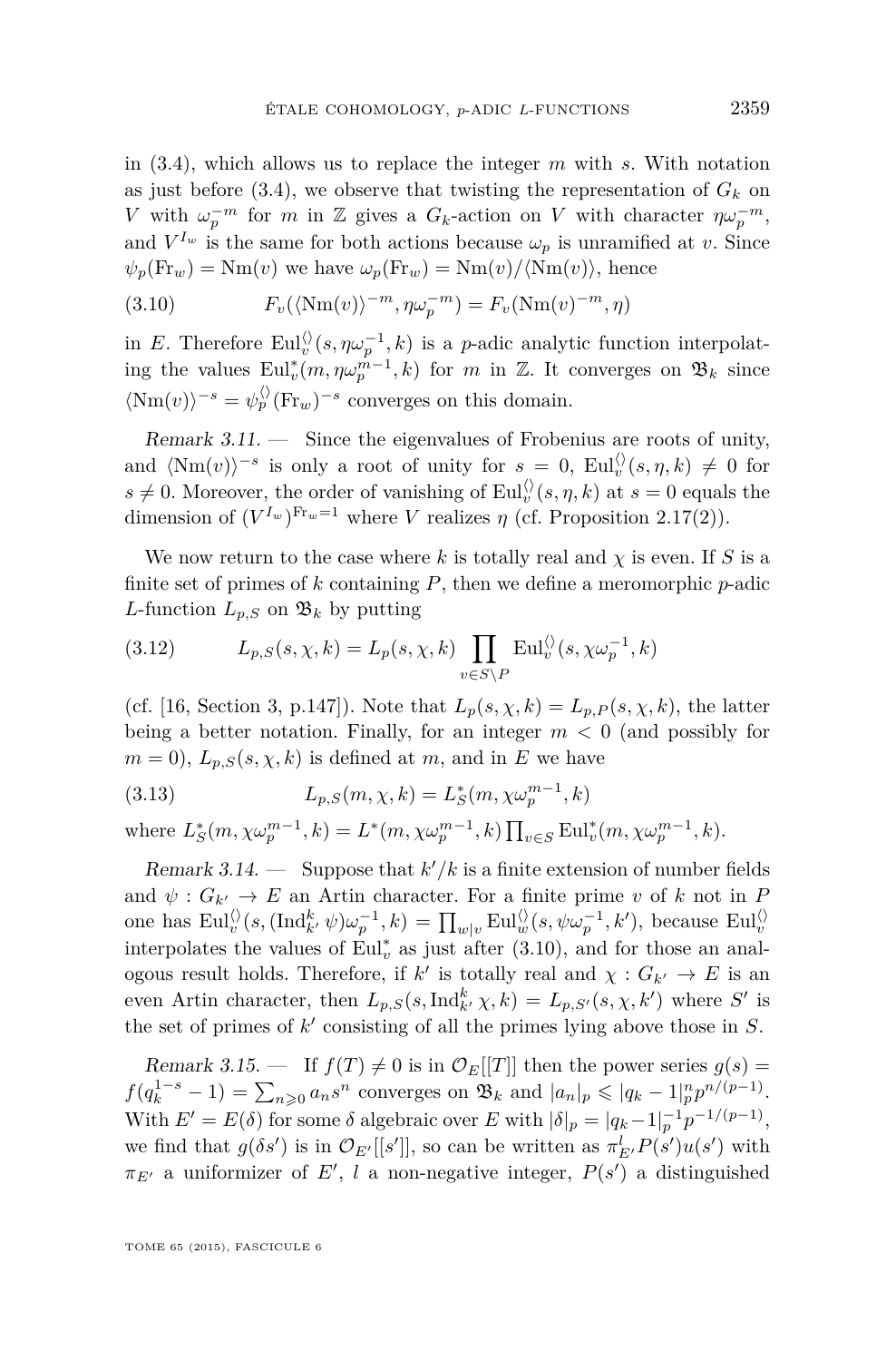<span id="page-30-0"></span>polynomial in  $\mathcal{O}_{E'}[s']$ , and  $u(s')$  in  $\mathcal{O}_{E'}[[s']]^{\times}$ . By the discussion follow- $\lim_{\omega \to 0} (3.10)$  $\lim_{\omega \to 0} (3.10)$ , the same argument can be applied to a factor  $\text{Eul}_v^{\langle \rangle}(s, \chi \omega_p^{-1}, k) =$  $F_v(\langle \text{Nm}(v) \rangle^{-s}, \chi \omega_p^{-1})$  in [\(3.12\)](#page-29-0). From [\(3.7\)](#page-28-0) and (3.12) we have, for *s* in  $\mathfrak{B}_k$ ,

$$
L_{p,S}(s,\chi,k) = \pi_{E'}^l \frac{P(s/\delta)}{Q(s/\delta)} u(s/\delta)
$$

with *l* in  $\mathbb{Z}, P(s')$  and  $Q(s')$  distinguished polynomials in  $\mathcal{O}_{E'}[s']$ , and  $u(s')$ in  $\mathcal{O}_{E'}[[s']]^{\times}$ , so that all the zeroes and poles here come from  $P(s')/Q(s')$ . Therefore  $L_{p,S}(s, \chi, k)$ , which equals  $L_p(s, \chi, k)$  if  $S = P$ , is analytic (i.e., given by a power series that converges on  $\mathfrak{B}_k$ ) if and only if it is bounded on  $\mathfrak{B}_k(E)$  for all finite extensions E of  $\mathbb{Q}_p$ .

#### **4. Iwasawa theory**

In this section we discuss the main conjecture of Iwasawa theory and prove some lemmas for later use.

Let  $k$  be a totally real number field,  $p$  a prime number,  $E$  a finite extension of  $\mathbb{Q}_p$ ,  $\chi: G_k \to E$  an even Artin character, *K* the (totally real) fixed field of the kernel of  $\chi$ , and  $G = \text{Gal}(K/k)$ . As in Notation [2.1](#page-10-0) we let  $k_{\infty}$  and  $K_{\infty}$  be the cyclotomic  $\mathbb{Z}_p$ -extensions of *k* and *K* respectively,  $\gamma_0$  a topological generator of  $\Gamma_0 = \text{Gal}(k_\infty/k)$ . Let  $L_\infty$  be the maximal Abelian pro-*p*-extension of  $K_{\infty}$  that is unramified outside of the primes above *p* and the infinite primes. Write  $\mathcal{M} = \text{Gal}(L_{\infty}/K_{\infty})$  and let  $\text{Gal}(K_{\infty}/k)$  act on the right on  $M$  by conjugation.

Now assume that  $K \cap k_{\infty} = k$ , so that  $Gal(K_{\infty}/k) \simeq G \times \Gamma_0$ . We let  $\Gamma_0$ and *G* act on *M* via this isomorphism, and thus view *M* as a  $\mathbb{Z}_p[G][[T]]$ module where *T* acts as  $\gamma_0 - 1$ .



ANNALES DE L'INSTITUT FOURIER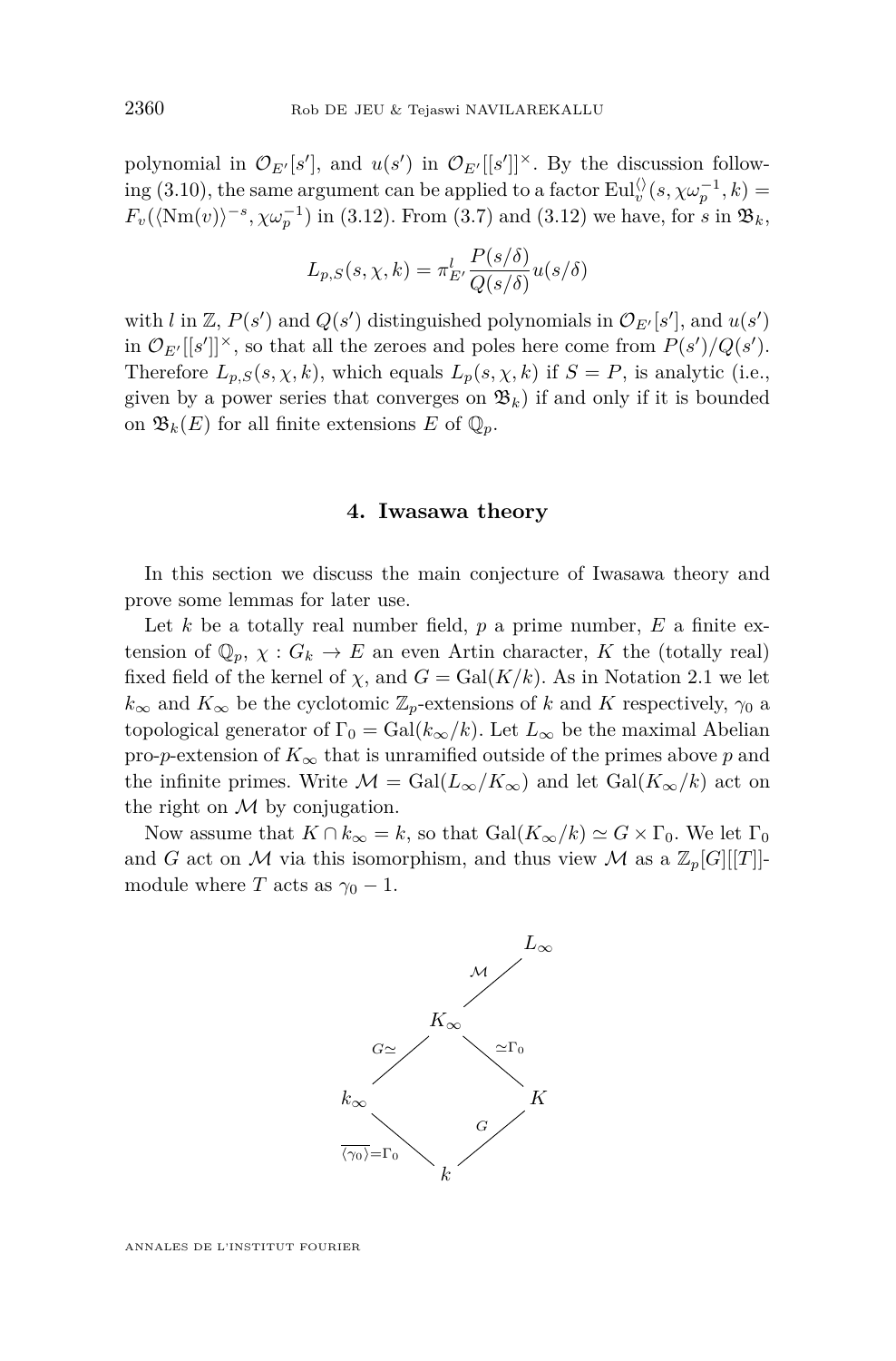<span id="page-31-0"></span>In the remainder of this section we assume  $\chi$  is 1-dimensional. Then [\[34,](#page-53-0) Theorem 13.31] implies that  $\mathcal{M} \otimes_{\mathbb{Z}_p[G]} \mathcal{O}_E$  is a finitely generated torsion  $\mathcal{O}_E[[T]]$ -module, where *T* acts on *M*, and *G* acts on  $\mathcal{O}_E$  via *χ*.

DEFINITION 4.1. — Suppose  $\mathcal{O}$  is the valuation ring in a finite extension of  $\mathbb{Q}_p$ . If *Y* is a finitely generated torsion  $\mathcal{O}[[T]]$ -module then by [\[5,](#page-51-0) Thm. 5] of §4.4] it is isogenous to  $A \oplus B$  (i.e., there is a morphism  $Y \to A \oplus B$  of  $\mathcal{O}[[T]]$ -modules with finite kernel and cokernel), with

$$
A = \bigoplus_{i=1}^r \frac{\mathcal{O}[[T]]}{(\pi^{\mu_i})}; \qquad B = \bigoplus_{j=1}^s \frac{\mathcal{O}[[T]]}{(g_j(T))},
$$

where  $\pi$  is a uniformizer of  $\mathcal{O}, r, s \geq 0$ , the  $\mu_i$  are positive integers, and the  $g_j(T)$  are distinguished polynomials in  $\mathcal{O}[T]$ . We let  $\mu_Y = \sum_{i=1}^r \mu_i$  and  $g_Y = \prod_{j=1}^s g_j$ .

We denote the  $g_Y$  and  $\mu_Y$  in Definition 4.1 for  $Y = \mathcal{M} \otimes_{\mathbb{Z}_p[G]} \mathcal{O}_E$  and  $\mathcal{O} = \mathcal{O}_E$  by  $g_\chi$  and  $\mu_\chi$  respectively. Then the following result is part of the main conjecture of Iwasawa theory as proved by Wiles for *p* odd in [\[35\]](#page-53-0).

THEOREM 4.2. — If p does not divide  $[K : k]$  and  $p \neq 2$  then, with notation as in [\(3.6\)](#page-27-0),  $g_\chi(T) = \tilde{g}_\chi(T)$  and  $\mu_\chi = m_\chi$ .

 $Proof.$  — The first equality is proved in [\[35,](#page-53-0) Theorem 1.3], which is equivalent to [\[35,](#page-53-0) Theorem 1.2] via [\[16,](#page-52-0) Proposition 3]. Note that in [\[16\]](#page-52-0) Greenberg uses the direct limit of class groups in the cyclotomic tower, but this is isogenous to the Galois group of the maximal Abelian unramified extension of  $K_{\infty}$  by [\[20,](#page-52-0) Theorem 11].

The equality of the  $\mu$ -invariants follows from [\[35,](#page-53-0) Theorem 1.4]. Note that by [\[16,](#page-52-0) Proposition 1], combined with [\[20,](#page-52-0) Theorem 11], we have that  $\mu_{\chi}$  equals the  $\mu$ -invariant considered in [\[35,](#page-53-0) Theorem 1.4].

Remark 4.3. — If p divides  $[K : k]$  but  $K \cap k_{\infty} = k$ , then

$$
\mathcal{M} \otimes_{\mathbb{Z}_p[G]} E \simeq \bigoplus_{j=1}^s E[[T]]/(g_j(T)) \simeq \bigoplus_{j=1}^s E[T]/(g_j(T))
$$

for some distinguished polynomials  $g_j(T)$  in  $\mathcal{O}_E[T]$ , and, when  $p \neq 2$ ,  $\tilde{g}_{\chi} = \prod_{j=1}^{s} g_j$  by [\[35,](#page-53-0) Theorems 1.2 and 1.3].

Our proofs in Section [5](#page-33-0) will also work for  $p = 2$  if we assume the following weaker version of the main conjecture of Iwasawa theory.

ASSUMPTION 4.4. — If  $p = 2$  and  $\chi$  is of odd order then  $\tilde{g}_{\chi}(T) = g_{\chi}(T)$ and  $m_\chi = \mu_\chi$ .

TOME 65 (2015), FASCICULE 6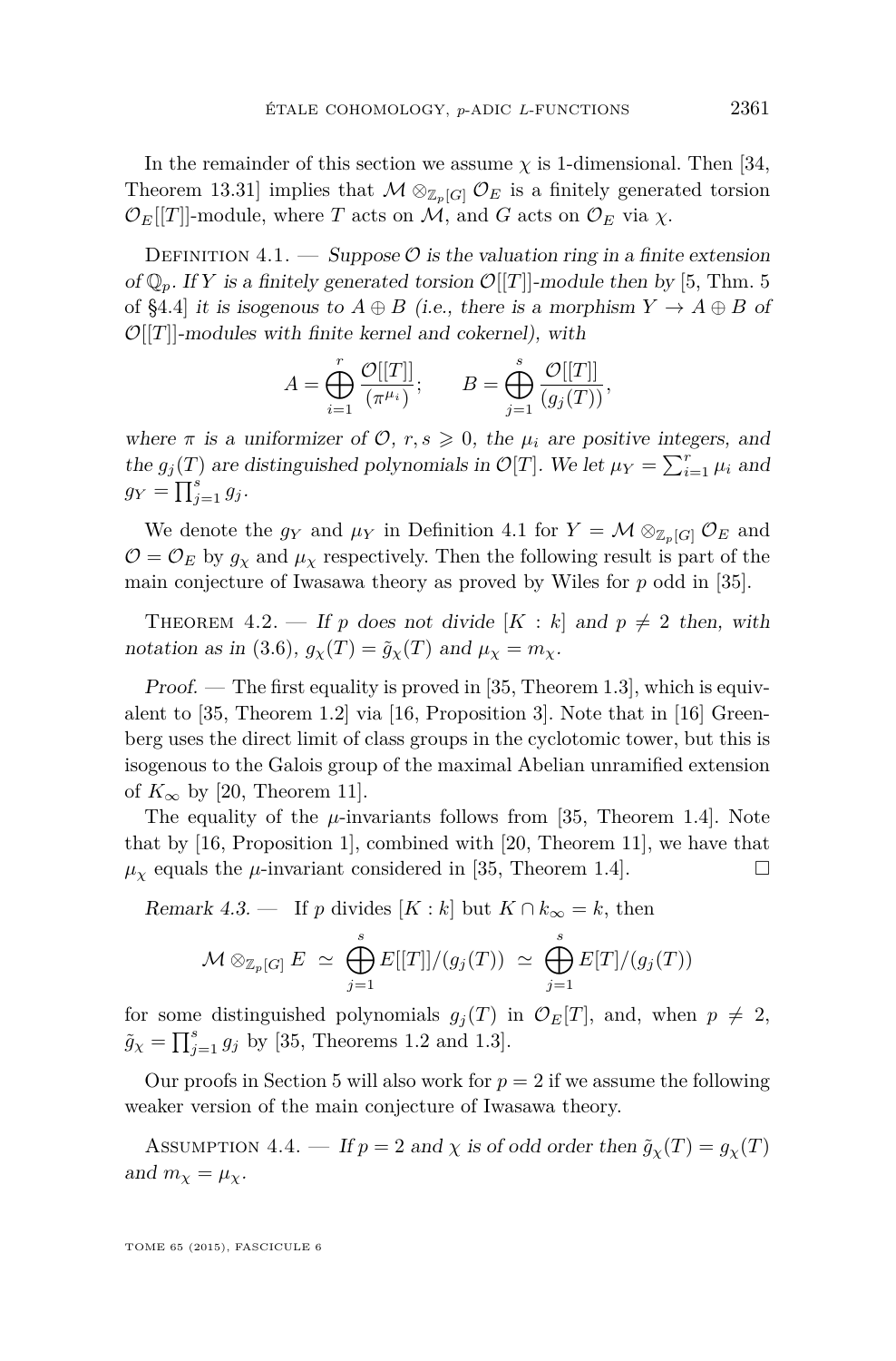<span id="page-32-0"></span>Remark 4.5.  $\longrightarrow$  Let  $\chi$  be a 1-dimensional even Artin character of  $G_k$ such that  $K \cap k_{\infty} = k$ , and assume  $p = 2$ . If  $k = \mathbb{Q}$  then by [\[35,](#page-53-0) Theorem 6.2] we have  $\tilde{g}_{\chi}(T) = g_{\chi}(T)$  as well. In fact, this still holds for many more pairs  $(k, \chi)$  by [\[35,](#page-53-0) Theorem 11.1]. We also note that  $m_\chi \geq k$ : Q] by [\[29,](#page-52-0) (4.8)]. On the other hand, if *k* is Abelian over  $\mathbb Q$  and  $\chi$  the trivial character, then by combining the main theorem on [\[11,](#page-52-0) p.377] with [\[30,](#page-52-0) Section 6.4], we have  $\mu_{\chi} = [k : \mathbb{Q}]$ , hence  $m_{\chi} \geq \mu_{\chi}$ . Equality holds when  $k = \mathbb{Q}$  because then  $m_{\chi} = 1$  by [\[34,](#page-53-0) Lemma 7.12].

We shall later use the following lemma about the structure of finitely generated torsion  $\mathcal{O}[[T]]$ -modules.

LEMMA 4.6. — Let  $\mathcal O$  be the valuation ring in a finite extension of  $\mathbb Q_p$ , *Y* a finitely generated torsion  $\mathcal{O}[[T]]$ -module, so *Y* is isogenous to  $A \oplus B$ with

$$
A = \bigoplus_{i=1}^{r} \frac{\mathcal{O}[[T]]}{(\pi^{\mu_i})} \quad \text{and} \quad B = \bigoplus_{j=1}^{s} \frac{\mathcal{O}[[T]]}{(g_j(T))},
$$

where  $\pi$  is a uniformizer of  $\mathcal{O}, r, s \geq 0$ , the  $\mu_i$  are positive integers, and the  $g_j(T)$  are distinguished polynomials in  $\mathcal{O}[T]$ . Suppose that  $\Gamma \simeq \mathbb{Z}_p$  acts on *Y* such that a topological generator acts as multiplication by  $u \cdot (1+T)$  for some *u* in  $1 + \pi \mathcal{O}$ . Then the following are equivalent.

- $(1)$   $Y^{\Gamma}$  is finite;
- (2)  $Y_{\Gamma}$  is finite;

$$
(3) \t g_Y(u^{-1} - 1) \neq 0.
$$

In particular, these are satisfied for all but finitely many  $u$  in  $1+\pi\mathcal{O}$ . Moreover, if these hold, then  $(\#Y_{\Gamma})/(\#Y^{\Gamma}) = |\pi^{\mu_Y} g_Y(u^{-1} - 1)|_p^{-[\text{Frac}(\mathcal{O}) : \mathbb{Q}_p]}$ .

Proof. — For any  $\mu \geq 1$ , we have a short exact sequence

$$
0 \longrightarrow \frac{\mathcal{O}[[T]]}{(\pi^{\mu})} \xrightarrow{u \cdot (1+T)-1} \frac{\mathcal{O}[[T]]}{(\pi^{\mu})} \longrightarrow \frac{\mathcal{O}}{(\pi^{\mu})} \longrightarrow 0.
$$

This shows that  $A^{\Gamma} = 0$  and that  $A_{\Gamma} \simeq \bigoplus_{i=1}^{r} \mathcal{O}/(\pi^{\mu_i})$ . Similarly we get

(4.7) 
$$
B_{\Gamma} \simeq \bigoplus_{j=1}^{s} \frac{\mathcal{O}}{(g_j(u^{-1}-1))}.
$$

Note that the  $\mathcal{O}\text{-}\text{ranks}$  of  $B_{\Gamma}$  and  $B^{\Gamma}$  both equal the number of  $g_j$  with  $g_j(u^{-1}-1) = 0$ , and that  $B^{\Gamma}$  has no non-trivial finite subgroup. Therefore  $B_{\Gamma}$  is finite if and only if  $B^{\Gamma}$  is finite, hence trivial. From (4.7) it is clear that  $B_{\Gamma}$  is finite if and only if  $g_Y(u^{-1} - 1) \neq 0$ . Since  $g_Y$  is a polynomial, this last condition holds for all but finitely many  $u$  in  $1 + \pi \mathcal{O}$ .

ANNALES DE L'INSTITUT FOURIER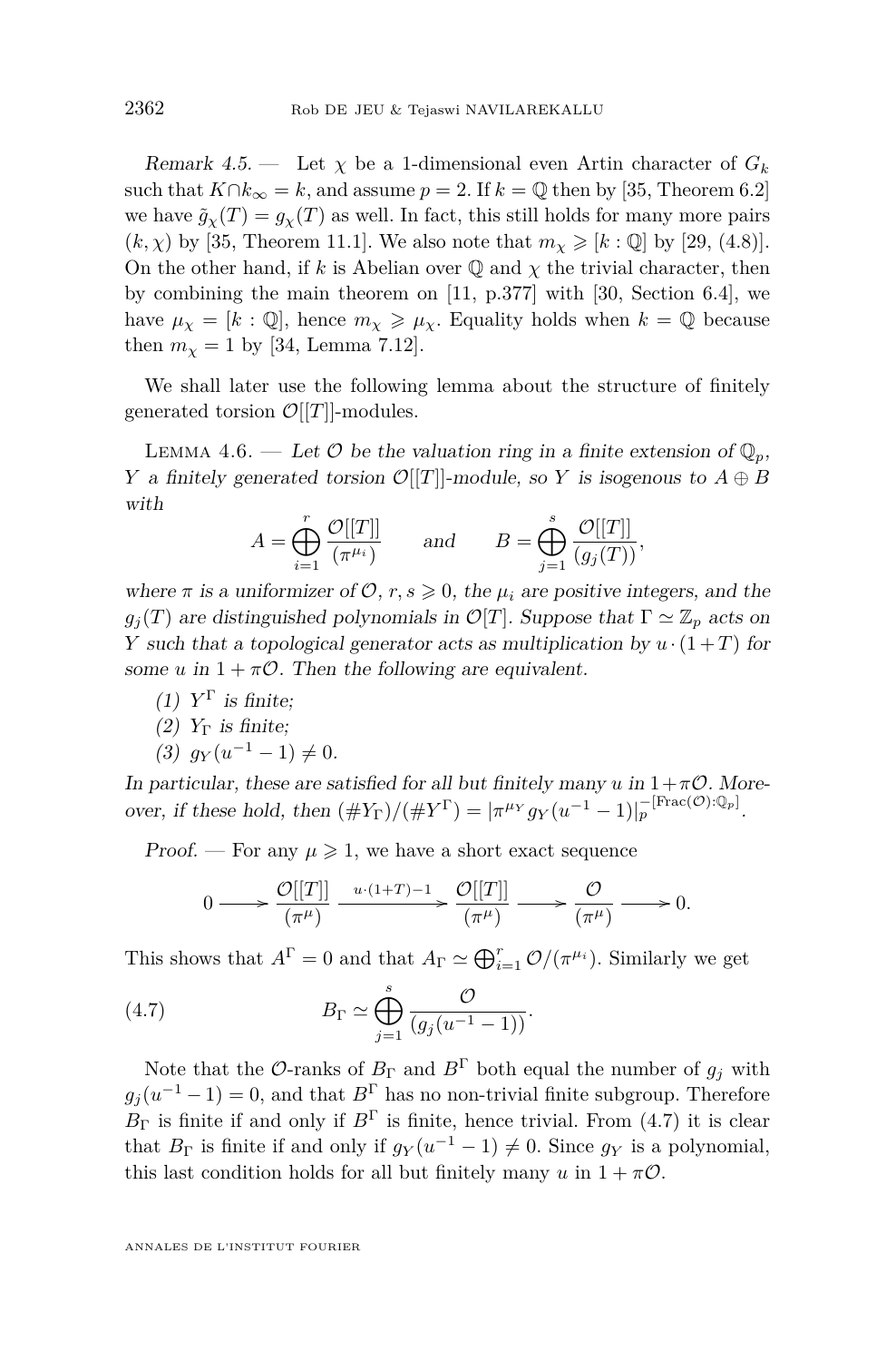<span id="page-33-0"></span>Let  $Y'$  be a quotient of  $Y$  by a finite submodule such that  $Y'$  injects into  $A \oplus B$ . Note that finiteness of  $Y^{\Gamma}$  (resp.  $Y_{\Gamma}$ ) is equivalent to that of  $(Y')^{\Gamma}$ (resp.  $(Y')$ <sub> $\Gamma$ </sub>). We have an exact sequence of  $\mathcal{O}[[T]]$ -modules,

$$
0 \to Y' \to A \oplus B \to C \to 0,
$$

where *C* is a finite  $\mathcal{O}[[T]]$ -module. Since  $A_{\Gamma}$  is finite it follows that  $(Y')_{\Gamma}$  is finite if and only if  $B_{\Gamma}$  is finite. Also, because  $A^{\Gamma}$  is trivial,  $(Y')^{\Gamma}$  is finite if and only if  $B^{\Gamma}$  is finite, hence (1), (2) and (3) are equivalent. Moreover, in this case note that  $(Y')^{\Gamma}$  is trivial,  $\#C^{\Gamma} = \#C_{\Gamma}$ , and therefore

$$
\frac{\#Y_{\Gamma}}{\#Y^{\Gamma}} = \#(Y')_{\Gamma} = \#A_{\Gamma} \cdot \#B_{\Gamma} = |\pi^{\mu_Y} g_Y(u^{-1} - 1)|_p^{-[\text{Frac}(\mathcal{O}) : \mathbb{Q}_p]}.
$$

**5. Multiplicative Euler characteristics and** *p***-adic** *L***-functions**

In this section we prove Theorem [1.8,](#page-7-0) formulate Conjecture [5.19](#page-44-0) (which would imply Conjecture [1.9\)](#page-8-0) and briefly discuss the case of a 1-dimensional even Artin character in Example [5.21.](#page-45-0) Note that Theorem [1.8\(](#page-7-0)3) implies Proposition [2.29](#page-23-0) applies for almost all *e*.

We use notation as in Notation [2.1.](#page-10-0) Also, for any Artin character *η* of  $G_k$  we let  $k_n$  denote the fixed field of the kernel of the corresponding representation.

As seen in Remarks [2.2\(](#page-11-0)2) and (3), the size of  $H^{i}(\mathcal{O}_{k,S}, W(E, \chi)(1-e))$ for  $i = 0$  can depend on the choice of the lattice  $M(E, \chi)$ . We shall see that a (modified) multiplicative Euler characteristic can be defined independent of this choice when those cohomology groups are finite for  $i = 0, 1$  and 2. By Proposition [2.27,](#page-21-0) this can only happen when *k* is totally real and the character even, so it will be denoted by  $\chi$ . For  $i = 2$  the finiteness of the cohomology group then implies it is trivial, so that the sizes for  $i = 0$  and  $i = 1$  depend on the choice of the lattice in the same way.

DEFINITION 5.1. — Let *E* be a finite extension of  $\mathbb{Q}_p$ , *k* a totally real number field,  $\chi: G_k \to E$  an even Artin character realizable over *E*, and *e* in  $\mathfrak{B}_k(E)$ . If  $H^i(\mathcal{O}_{k,S}, W(E,\chi)\langle 1-e \rangle)$  is finite for  $i = 0, 1$  and 2 then it is

TOME 65 (2015), FASCICULE 6

 $\Box$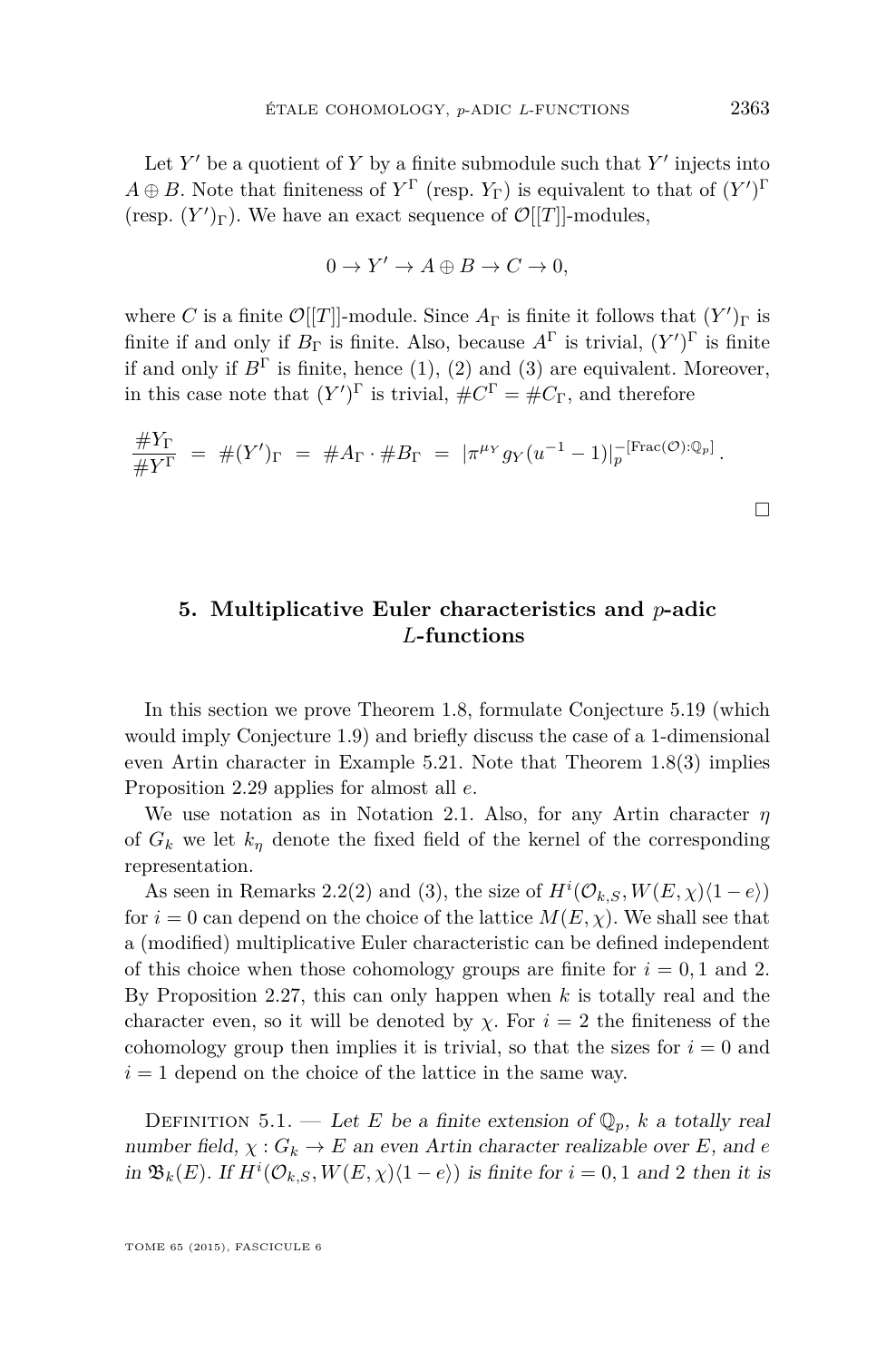<span id="page-34-0"></span>trivial for  $i = 2$  by Proposition [2.26,](#page-20-0) and we define

$$
\widehat{EC}_{p,S}(e,\chi,k) = \left(\prod_{i=0}^{2} \left(\#H^{i}(\mathcal{O}_{k,S},W(E,\chi)\langle 1-e\rangle)\right)^{(-1)^{i}}\right)^{1/[E:\mathbb{Q}_{p}]}
$$

$$
= \left(\frac{\#H^{0}(G_{S},W(E,\chi)\langle 1-e\rangle)}{\#H^{1}(G_{S},W(E,\chi)\langle 1-e\rangle)}\right)^{1/[E:\mathbb{Q}_{p}]}.
$$

Remark 5.2. — By Remark [2.8,](#page-13-0) if  $p \neq 2$  then  $\widehat{EC}_{p,S}(e,\chi,k)$  is a (modified) Euler characteristic, but if  $p = 2$  then it is truncated. For  $p = 2$ , because every complex conjugation acts trivially,  $H^i(k_v, W(E, \chi)(1 - e))$ for  $i \geq 3$  is trivial if *i* is even since  $W(E, \chi)(1 - e)$  is 2-divisible, and isomorphic with  $W(E, \chi)[2]$  for *i* odd.

Remarks 5.3.

- (1) Definition [5.1](#page-33-0) for a fixed *E* is independent of the lattice  $M = M(E, \chi)$ . Namely, if  $M'$  is another lattice for the same representation, then we obtain an exact sequence [\(2.14\)](#page-15-0). The  $H^{i}(\mathcal{O}_{k,S}, (M' \otimes_{\mathbb{Z}_p} \mathbb{Q}_p/\mathbb{Z}_p)(1-e))$ are finite for  $i = 0, 1$  and 2 by Remark [2.13\(](#page-15-0)1), and Lemma [2.23](#page-19-0) applied with  $A = X_E(1 - e)$  implies that  $\widehat{EC}_{p,S}(e, \chi, k)$  is the same for  $W(E, \chi) = M \otimes_{\mathbb{Z}_p} \mathbb{Q}_p/\mathbb{Z}_p$  or  $M' \otimes_{\mathbb{Z}_p} \mathbb{Q}_p/\mathbb{Z}_p$ .
- (2) Definition [5.1](#page-33-0) is independent of the field *E* by Remark [2.13\(](#page-15-0)2).
- (3) If  $\chi_j$  for  $j = 1, 2$  are even Artin characters, then by Remark [2.13\(](#page-15-0)3), the  $\widehat{EC}_{p,S}(e,\chi_i,k)$  are defined if and only if  $\widehat{EC}_{p,S}(e,\chi_1+\chi_2,k)$ is defined, in which case  $\widehat{EC}_{p,S}(e, \chi_1 + \chi_2, k) = \widehat{EC}_{p,S}(e, \chi_1, k)$ .  $\widehat{EC}_{p,S}(e, \chi_2, k).$
- (4) Let  $k'/k$  be a finite extension of totally real fields,  $\chi' : G_{k'} \to E$ an even Artin character realizable over *E*, and put  $\chi = \text{Ind}_{k}^{k} \chi'$ . If  $\chi$  is unramified outside of *S* then by part (1) and Remark [2.13\(](#page-15-0)4),  $\widehat{EC}_{p,S}(e,\chi',k')$  is defined if and only if  $\widehat{EC}_{p,S}(e,\chi,k)$  is defined, in which case the two are equal.
- (5) Let *S'* be a finite set of primes of *k* with  $S \subseteq S'$ . Note that from the definition of  $\text{Eul}_v^{\langle\rangle}$  in Section [3,](#page-26-0) we have that

$$
\mathrm{Eul}_{v}^{\langle\rangle}(e,\chi\omega_{p}^{-1},k)=\det(1-\langle\mathrm{Nm}(v)\rangle^{-e}\mathrm{Fr}_{w}|V(E,\chi\omega_{p}^{-1}))
$$

for any *v* not in *S* and *w* above *v*. If this is non-zero then by Remark [2.13\(](#page-15-0)5) we have  $#H^0(\text{Gal}(\overline{\mathbb{F}}_v/\mathbb{F}_v), W(E, \chi \omega_p^{-1})\langle -e \rangle) =$  $|\text{Eul}_v^{\langle\rangle}(e, \chi \omega_p^{-1}, k)|_p^{-[E:\mathbb{Q}_p]}$ . So if  $\text{Eul}_v^{\langle\rangle}(e, \chi \omega_p^{-1}, k) \neq 0$  for *v* in  $S' \setminus S$ then from Remark [2.13\(](#page-15-0)5) we see that  $\widehat{EC}_{p,S}(e,\chi,k)$  is defined if and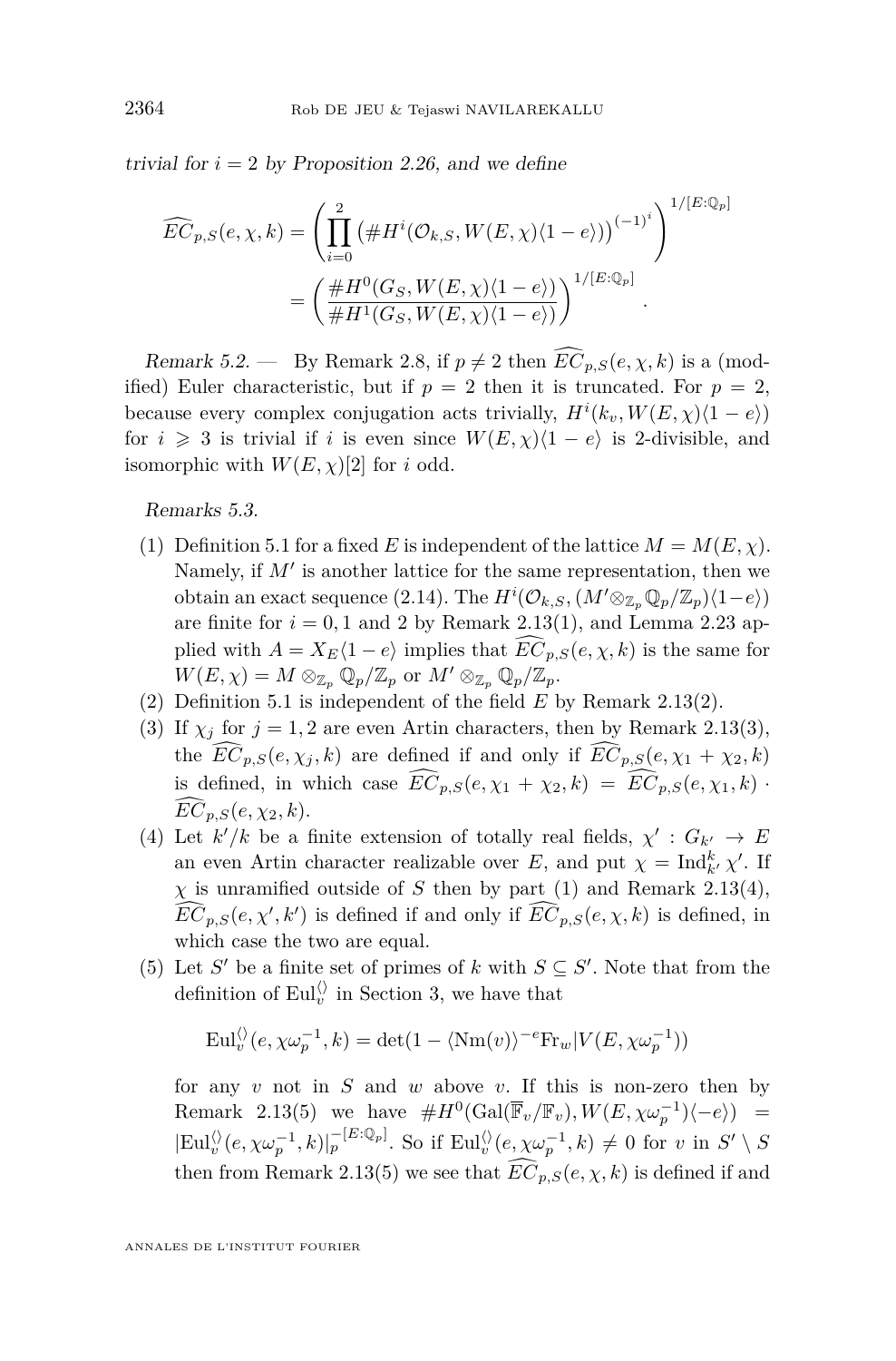<span id="page-35-0"></span>only if 
$$
\widehat{EC}_{p,S'}(e,\chi,k)
$$
 is defined, in which case  
\n
$$
\widehat{EC}_{p,S'}(e,\chi,k) = \widehat{EC}_{p,S}(e,\chi,k) \cdot \prod_{v \in S' \backslash S} |\text{Eul}_v^{\langle\rangle}(e,\chi \omega_p^{-1},k)|_p.
$$

We now prove the finiteness statement in Theorem [1.8.](#page-7-0)

Lemma 5.4. — Let *k* be a totally real number field, *p* a prime number, *E* a finite extension of  $\mathbb{Q}_p$ , and  $\chi : G_k \to E$  an even Artin character realizable over *E*. Assume that *S* is a finite set of finite primes of *k* containing the primes above *p* as well as the finite primes at which  $\chi$  is ramified. Then  $H^{i}(\mathcal{O}_{k,S}, W(E, \chi)(1-e))$  is finite for all but finitely many *e* in  $\mathfrak{B}_{k}(E)$ .

*Proof.* — The result for  $i = 0$  and  $i \geq 3$  follows from Theorem [1.4\(](#page-4-0)3) and Remark [2.8.](#page-13-0) Hence by Proposition [2.27,](#page-21-0) it is enough to consider  $i = 1$ .

Since  $\chi$  occurs in  $\text{Ind}_{k_\chi}^k(\chi|_{k_\chi})$  and  $\mathfrak{B}_k(E) \subseteq \mathfrak{B}_{k_\chi}(E)$ , parts (1), (3) and (4) of Remarks [2.13](#page-15-0) imply that it is enough to prove the result for the trivial character. We therefore assume that  $\chi$  is trivial and hence  $W(E, \chi) = E/\mathcal{O}_E$ . By the last statement in Proposition [2.27,](#page-21-0) we may also assume that  $S = P$ .

From the spectral sequence

$$
H^j(\Gamma_0, H^{j'}(\text{Gal}(\Omega_P/k_\infty), E/\mathcal{O}_E\langle 1-e \rangle)) \Rightarrow H^{j+j'}(\mathcal{O}_{k,P}, E/\mathcal{O}_E\langle 1-e \rangle)
$$

it is enough to show that  $H^j(\Gamma_0, H^{1-j}(\text{Gal}(\Omega_P/k_\infty), E/\mathcal{O}_E\langle 1-e\rangle))$  is finite for  $j = 0, 1$ . Since Gal $(\Omega_P / k_\infty)$  acts trivially on  $E/\mathcal{O}_E\langle 1 - e \rangle$ , for *j* = 1 this group equals the cokernel of multiplication by  $q_k^{1-e} - 1$  on  $E/\mathcal{O}_E$ , which is finite for  $e \neq 1$ . For  $j = 0$ , this group is isomorphic to  $\text{Hom}(\mathcal{M}, E/\mathcal{O}_E\langle 1-e \rangle)^\Gamma$ <sup>0</sup>  $\simeq \text{Hom}((\mathcal{M} \otimes_{\mathbb{Z}_p} \mathcal{O}_E\langle e-1 \rangle)_{\Gamma_0}, \mathbb{Q}_p/\mathbb{Z}_p)$ , where  $\mathcal{M}$ is the Galois group of the maximal Abelian extension of  $k_{\infty}$  that is unramified outside of the primes above p and  $\infty$ , on which  $\Gamma_0$  acts by conjugation, and Hom is the functor of continuous homomorphisms. Because  $\mathcal{M} \otimes_{\mathbb{Z}_p} \mathcal{O}_E$ is a torsion  $\mathcal{O}_E[[T]]$ -module as mentioned at the beginning of Section [4,](#page-30-0) the result follows from Lemma [4.6](#page-32-0) with  $Y = M \otimes_{\mathbb{Z}_p} \mathcal{O}_E$ ,  $\mathcal{O} = \mathcal{O}_E$ ,  $\Gamma = \Gamma_0$ with topological generator corresponding to  $\gamma_0$ , and  $u = q_k^{e-1}$ . — П

In order to prove the rest of Theorem [1.8](#page-7-0) we first prove two weaker results: Theorem 5.5 if  $\chi$  is 1-dimensional, and Theorem [5.15](#page-40-0) for general  $\chi$ .

THEOREM 5.5.  $-$  Let *k* be a totally real number field, *p* a prime number, *E* a finite extension of  $\mathbb{Q}_p$  with valuation ring  $\mathcal{O}_E$ ,  $\chi : G_k \to E$  a 1dimensional even Artin character, and let be *e* in  $\mathfrak{B}_k(E)$ . Assume that *S* contains *P* as well as all the finite primes of  $k$  at which  $\chi$  is ramified. Let  $k \subseteq k' \subseteq k_\chi$  be such that  $[k': k] = p^l$  for some  $l \geq 0$  and *p* does not divide  $[k_\chi : k']$ . Assume that  $e \neq 1$  if  $\chi_{|G_{k'}}$  is the trivial character, so that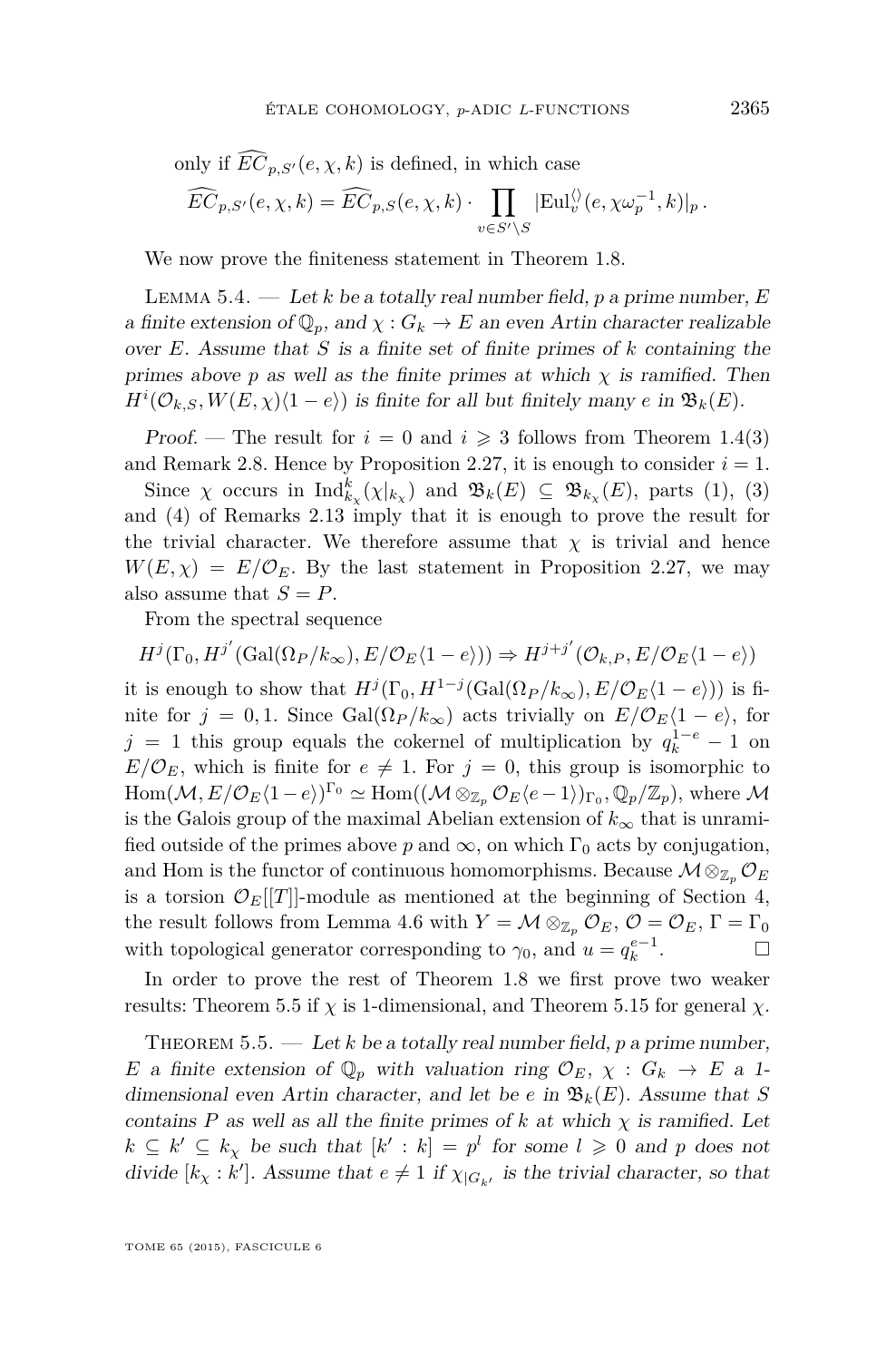<span id="page-36-0"></span> $L_{p,S}(s, \chi_{|G_{k'}}, k')$  is defined at  $s = e$ . If its value there is non-zero, then with Assumption [4.4](#page-31-0) if  $p = 2$ , we have

(1)  $H^{i}(\mathcal{O}_{k,S}, W(E,\chi)\langle 1-e \rangle)$  is finite for  $i = 0,1$  and trivial for  $i = 2;$ (2)  $|L_{p,S}(e, \chi, k)|_p = \widehat{EC}_{p,S}(e, \chi, k).$ 

Proof. — We begin by fixing some notation. We write *K* for  $k_\chi$ , *G* for  $Gal(K/k)$ , and also view  $\chi$  as a character of *G*. Also, for any 1-dimensional (even) Artin character  $\chi$  with values in *E* we choose  $M(E, \chi)$  to be  $\mathcal{O}_E$ with action given through multiplication by the character, for which we write  $M(\chi)$ , and write  $W(\chi) = W(E, \chi) = M(\chi) \otimes_{\mathbb{Z}_p} \mathbb{Q}_p / \mathbb{Z}_p$ .

We first prove the result for  $l = 0$ , so that  $k' = k$ , and we assume  $L_{p,S}(e,\chi,k) \neq 0$ . By [\(3.12\)](#page-29-0) and Remark [5.3\(](#page-34-0)5), it suffices to prove the theorem when *S* is the union of the set of primes of *k* where  $\chi$  is ramified and *P*. Since  $\chi \omega_p^{-1}$  is 1-dimensional and ramified at all *v* in  $S \setminus P$  we then have  $L_{p,S}(e, \chi, k) = L_p(e, \chi, k)$ .

Note that  $Gal(K_{\infty}/k) \simeq G \times \Gamma_0$  because p does not divide [K : k]. We shall consider  $\gamma_0$  as a topological generator of  $Gal(K_{\infty}/K)$  as well via the isomorphism  $Gal(K_{\infty}/K) \simeq Gal(k_{\infty}/k) = \Gamma_0$ .

We have

(5.6) 
$$
H^{0}(\mathcal{O}_{k,S}, W(\chi)\langle 1-e \rangle) \simeq H^{0}(\text{Gal}(K_{\infty}/k), W(\chi)\langle 1-e \rangle)
$$

$$
= (W(\chi)\langle 1-e \rangle^{G})^{\Gamma_{0}}.
$$

If  $\chi$  is non-trivial then  $\chi(g) - 1$  is in  $\mathcal{O}_E^{\times}$  for any non-trivial *g* in *G* as  $l = 0$ , so  $W(\chi)\langle 1-e \rangle^G$  and (5.6) are trivial. If  $\chi$  is trivial then (5.6) equals  $(W(\chi)(1-e))^{\Gamma_0}$ , which is isomorphic to the kernel of multiplication by  $q_k^{1-e} - 1$  on  $E/\mathcal{O}_E$ . In this case  $e \neq 1$  by assumption, so (5.6) is isomorphic to  $\mathcal{O}_E/(q_k^{1-e}-1)$ . In either case, we see from the definition of  $h_\chi$  in Section [3](#page-26-0) that

(5.7) 
$$
\#H^{0}(\mathcal{O}_{k,S}, W(\chi)\langle 1-e \rangle)^{1/[E:\mathbb{Q}_{p}]} = |h_{\chi}(q_{k}^{1-e}-1)|_{p}^{-1}.
$$

We now consider  $H^1(\mathcal{O}_{k,S}, W(\chi)(1-e))$ . Note that  $H^i(G,T) = 0$  for any  $\mathbb{Z}_p$ -module *T* if  $i \geq 1$ , because  $\#G$  annihilates this group and  $\#G$  is in  $\mathbb{Z}_p^{\times}$ . Hence taking *G*-invariants is exact and  $H^{i}(\mathcal{O}_{k,S},T) \simeq H^{0}(G, H^{i}(\mathcal{O}_{K,S},T)).$ 

With  $Z = \text{Spec } \mathcal{O}_{K,P} \setminus \text{Spec } \mathcal{O}_{K,S}$  we have, for all *j*, that

$$
H^j(Z, W(\chi \omega_p^{-1})\langle -e \rangle) \simeq \prod_{w \in Z} H^j(\text{Gal}(\overline{\mathbb{F}}_w/\mathbb{F}_w), W(\chi \omega_p^{-1})\langle -e \rangle).
$$

Let  $G_w$  and  $I_w$  denote the decomposition and inertia subgroups for *w* inside *G*. Note that  $I_w$  is non-trivial for each *w* in *Z* since  $\chi$  is ramified at *w*. Hence there exists *g* in  $I_w$  with  $\chi(g)^{-1} - 1 \neq 0$ , and this lies in  $\mathcal{O}_E^{\times}$  as  $l = 0$ . The  $I_w$ invariants, and hence *G*-invariants of  $H^j(\text{Gal}(\overline{\mathbb{F}}_w/\mathbb{F}_w), W(\chi \omega_p^{-1})\langle -e \rangle)$ , are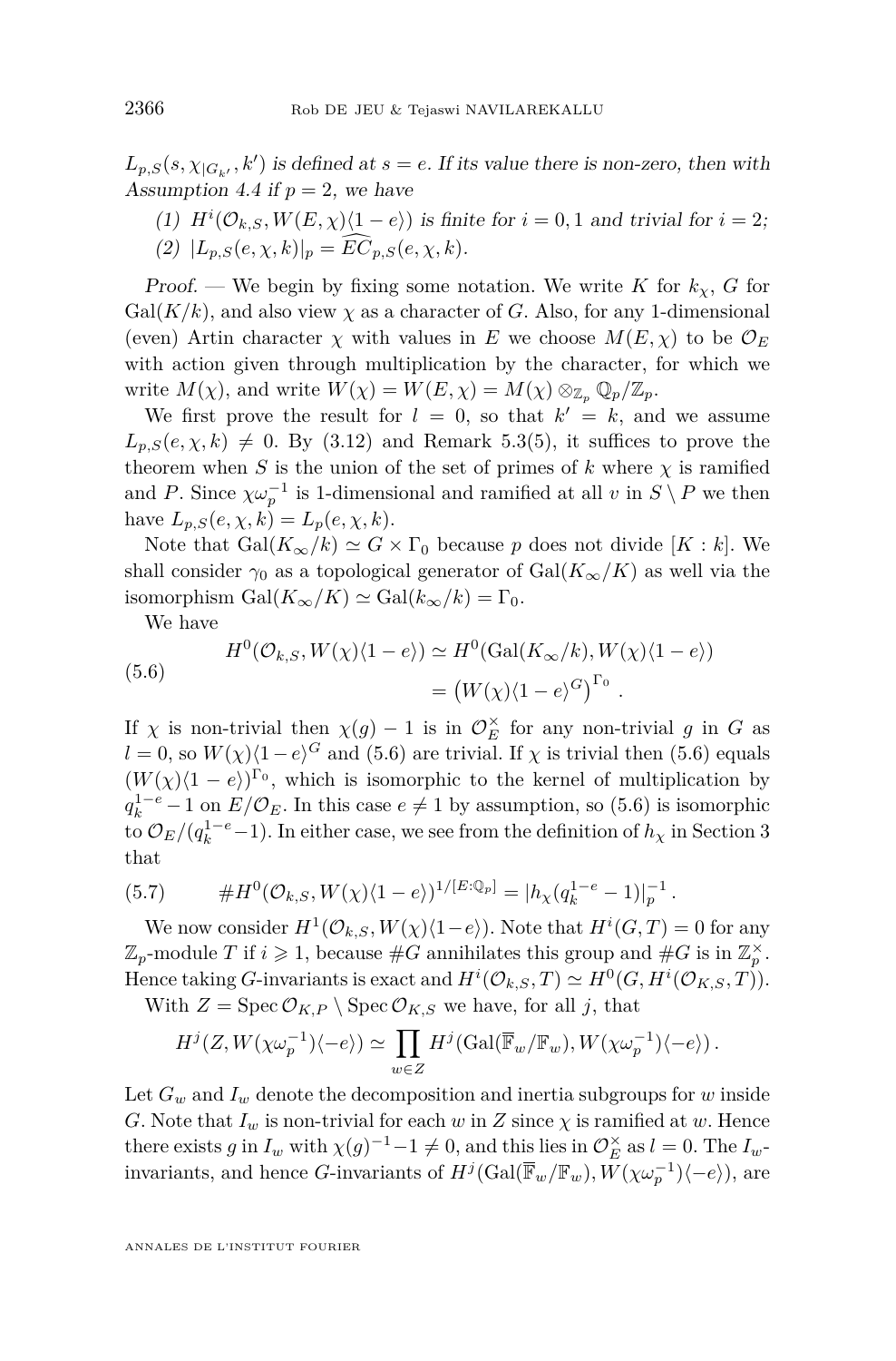<span id="page-37-0"></span>therefore trivial because the action of  $I_w$  on this group is as on  $W(\chi)$ . From the Gysin sequence as in Remark [2.13\(](#page-15-0)5), but with  $k$ ,  $S$  and  $S'$  replaced with  $K$ ,  $P$  and  $S$ , and with the current  $Z$ , we find by taking  $G$ -invariants that

$$
H^{i}(\mathcal{O}_{k,S}, W(\chi)\langle 1-e \rangle)) \simeq H^{i}(\mathcal{O}_{K,S}, W(\chi)\langle 1-e \rangle)^{G}
$$

$$
\simeq H^{i}(\mathcal{O}_{K,P}, W(\chi)\langle 1-e \rangle)^{G}
$$

for all  $i \geqslant 0$ .

For the remainder of the case  $l = 0$  we can now follow the setup for the proof of [\[2,](#page-51-0) Theorem 6.1]. Let  $\Omega_{K,P}$  denote the maximal extension of K that is unramified outside of the primes above  $p$  or  $\infty$ , so that by Remark [2.6](#page-12-0) we have

$$
H^{i}(\mathcal{O}_{K,P}, W(\chi)\langle 1-e \rangle)^{G} \simeq H^{i}(\text{Gal}(\Omega_{K,P}/K), W(\chi)\langle 1-e \rangle)^{G}
$$
  

$$
\simeq H^{i}(\text{Gal}(\Omega_{K,P}/k), W(\chi)\langle 1-e \rangle).
$$

We obtain from the Hochschild-Serre spectral sequence for the normal subgroup Gal( $\Omega_{K,P}/K_{\infty}$ ) of Gal( $\Omega_{K,P}/k$ ) with quotient Gal( $K_{\infty}/k$ )  $\simeq \Gamma_0 \times G$ a 5-term exact sequence. Using that  $H^0(\text{Gal}(\Omega_{K,P}/K_\infty), W(\chi)(1-e))$  =  $W(\chi)(1 - e)$ , we find there is an exact sequence

$$
\begin{aligned}\n0 &\rightarrow H^1(\text{Gal}(K_{\infty}/k), W(\chi)\langle 1-e \rangle) \\
&\rightarrow H^1(\text{Gal}(\Omega_{K,P}/k), W(\chi)\langle 1-e \rangle) \\
&\rightarrow H^0(\text{Gal}(K_{\infty}/k), H^1(\text{Gal}(\Omega_{K,P}/K_{\infty}), W(\chi)\langle 1-e \rangle)) \\
&\rightarrow H^2(\text{Gal}(K_{\infty}/k), W(\chi)\langle 1-e \rangle).\n\end{aligned}
$$

Note that  $H^i(\text{Gal}(K_\infty/k), \cdot) \simeq H^i(\text{Gal}(K_\infty/K), \cdot)^G = 0$  for  $i \geq 2$  as the cohomological dimension of Gal( $K_{\infty}/K$ ) is 1, so the last term in (5.8) is trivial. As  $H^1(\text{Gal}(K_\infty/K), W(\chi)(1-e))$  is the cokernel of multiplication by  $q_k^{1-e} - 1$  on  $W(\chi)$ , the first term in (5.8) is trivial when  $e \neq 1$  and equals  $W(\chi)^G$  when  $e = 1$ . In the last case  $\chi$  is non-trivial by assumption, so  $\chi(g) - 1$  is in  $\mathcal{O}_E^{\times}$  for some *g* in *G* as *l* = 0. Hence  $H^1(\mathcal{O}_{k,S}, W(\chi)(1-e))$ is isomorphic with  $H^0(\text{Gal}(K_\infty/k), H^1(\text{Gal}(\Omega_{K,P}/K_\infty), W(\chi)(1-e)))$ . The action of Gal $(\Omega_{K,P}/K_{\infty})$  on  $W(\chi)(1-e)$  is trivial, so with M the Galois group of the maximal Abelian pro-*p*-extension  $L_{\infty}$  of  $K_{\infty}$  that is unramified outside of the primes above *p* and the infinite primes (so  $L_{\infty} \subseteq \Omega_{K,P}$ ), we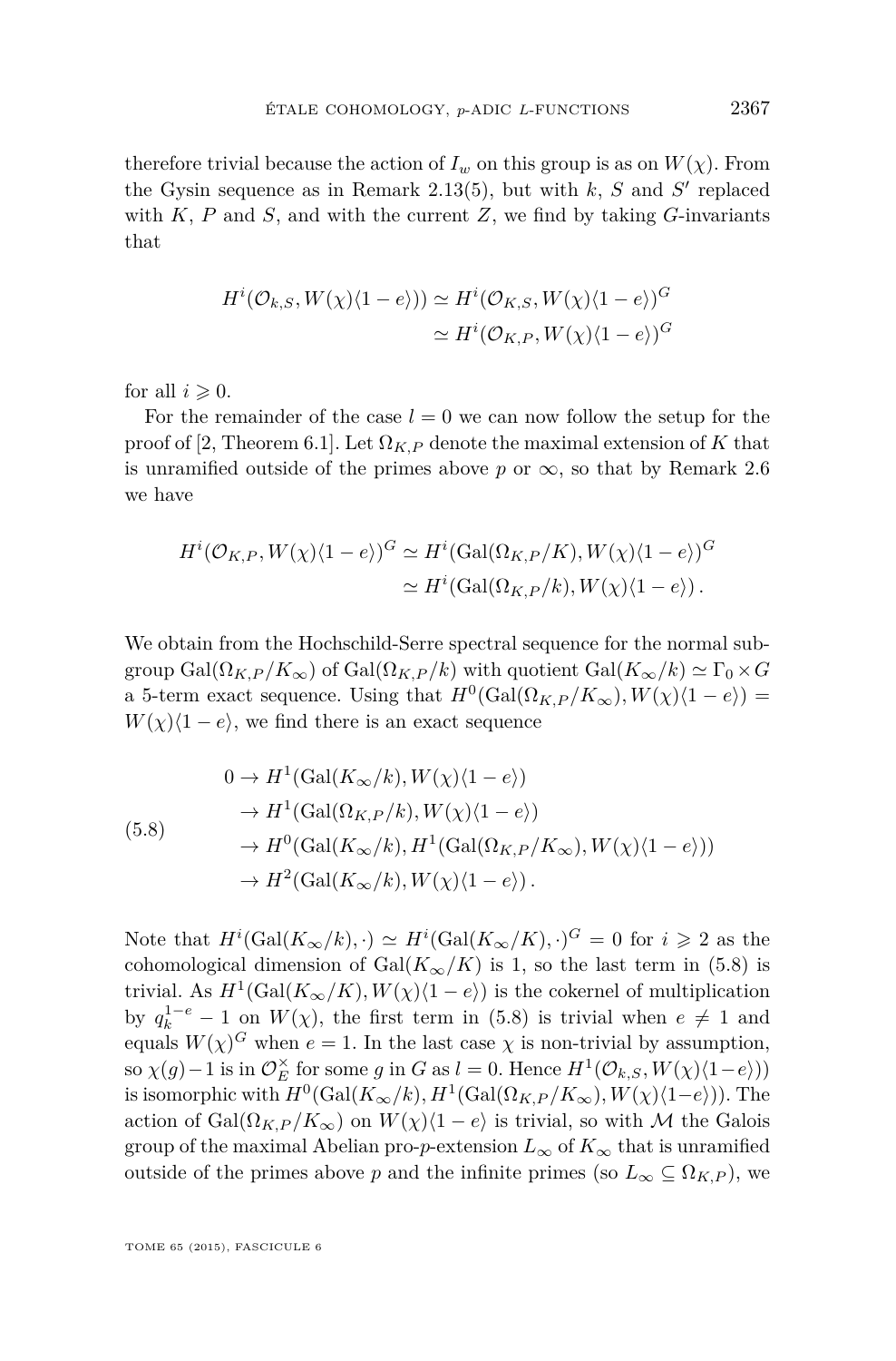<span id="page-38-0"></span>can rewrite this last group as

$$
\text{Hom}(\text{Gal}(\Omega_{K,P}/K_{\infty}), W(\chi)(1-e))^{\text{Gal}(K_{\infty}/k)}
$$
\n
$$
\simeq \text{Hom}(\mathcal{M}, W(\chi)(1-e))^{\text{Gal}(K_{\infty}/k)}
$$
\n
$$
\simeq \text{Hom}(\mathcal{M}\langle e-1\rangle \otimes_{\mathbb{Z}_p} M(\chi^{\vee}), \mathbb{Q}_p/\mathbb{Z}_p)^{\text{Gal}(K_{\infty}/k)}
$$
\n
$$
\simeq \text{Hom}\left(\left(\mathcal{M}\langle e-1\rangle \otimes_{\mathbb{Z}_p} M(\chi^{\vee})\right)_{\text{Gal}(K_{\infty}/k)}, \mathbb{Q}_p/\mathbb{Z}_p\right),
$$

where Hom is again the functor of continuous homomorphisms. Note that the action of  $Gal(K_{\infty}/k)$  on  $\mathcal{M}\langle e-1\rangle\otimes_{\mathbb{Z}_p} M(\chi^{\vee})$  is diagonal. We therefore have

(5.10)  
\n
$$
(\mathcal{M}\langle e-1\rangle \otimes_{\mathbb{Z}_p} M(\chi^{\vee}))_{\text{Gal}(K_{\infty}/k)}
$$
\n
$$
\simeq ((\mathcal{M}\langle e-1\rangle \otimes_{\mathbb{Z}_p} M(\chi^{\vee}))_G)_{\text{Gal}(K_{\infty}/K)}
$$
\n
$$
\simeq ((\mathcal{M}\langle e-1\rangle \otimes_{\mathbb{Z}_p[G]} M(\chi)))_{\text{Gal}(K_{\infty}/K)}
$$

because for a right (resp. left)  $\mathbb{Z}_p[G]$ -module *A* (resp. *B*), with *G* acting on  $A \otimes_{\mathbb{Z}_p} B$  as  $g(a \otimes b) = a \cdot g \otimes g^{-1} \cdot b$ , we have a natural isomorphism  $(A \otimes B)_G \simeq A \otimes_{\mathbb{Z}_p[G]} B$  as  $\mathbb{Z}_p$ -modules.

Recall that, since k is totally real and  $\chi$  is even, M is a torsion  $\mathbb{Z}_p[G][[T]]$ module with the action of *T* given by that of  $\gamma_0 - 1$ . By [\[20,](#page-52-0) Theorem 18] and [\[30,](#page-52-0) Section 6.4], M has no non-trivial finite  $\mathbb{Z}_p[[T]]$ -submodule, hence the same holds for  $\mathcal{M} \otimes_{\mathbb{Z}_p[G]} \mathcal{O}_E[G] \simeq \mathcal{M}^{[E:\mathbb{Q}_p]}$ . Then the last group cannot contain a finite non-trivial  $\mathcal{O}_E[[T]]$ -submodule, and as we may view  $M(\chi)$ as a direct summand of  $\mathcal{O}_E[G]$  because p does not divide  $\#G$  since  $l = 0$ , we find that  $\mathcal{M} \otimes_{\mathbb{Z}_p[G]} M(\chi)$  is a torsion  $\mathcal{O}_E[[T]]$ -module without non-trivial finite submodule.

Observe that we are now in the situation of Lemma [4.6](#page-32-0) with  $\mathcal{O} = \mathcal{O}_E$ ,  $Y = \mathcal{M} \otimes_{\mathbb{Z}_p[G]} M(\chi)$ ,  $\Gamma = \text{Gal}(K_\infty/K)$  with topological generator corresponding to  $\gamma_0$ , and  $u = q_k^{e-1}$ . As defined right after Definition [4.1,](#page-31-0)  $\mu_\chi$ and  $g_\chi$  are the  $\mu_Y$  and  $g_Y$  in Definition [4.1](#page-31-0) but the action of  $\gamma_0$  on Y in Lemma [4.6](#page-32-0) for this *u* is the action on  $\mathcal{M}\langle e-1\rangle \otimes_{\mathbb{Z}_n[G]} M(\chi)$ .

We assume that  $L_{p,S}(e, \chi, k) \neq 0$ , so by Theorem [4.2](#page-31-0) when  $p \neq 2$  and As-sumption [4.4](#page-31-0) when  $p = 2$ , we get  $g_{\chi}(q_k^{1-e} - 1) \neq 0$ . Since  $\mu_{\chi} = \mu_Y$  and  $g_{\chi} =$ *g<sup>Y</sup>* in Lemma [4.6,](#page-32-0) this lemma states that the group in (5.10) is finite and has cardinality  $\left| \pi^{\mu_X} \cdot g_\chi(q_k^{1-e} - 1) \right|$ −[*E*:Q*p*]  $p^{(L \cdot \mathcal{Q}_p)}$ , with  $\pi$  a uniformizer of  $\mathcal{O}_E$ . The same holds for  $H^1(\mathcal{O}_{k,S}, W(\chi)(1-e))$  by (5.9). Then  $H^2(\mathcal{O}_{k,S}, W(\chi)(1-e))$ is also finite by Proposition [2.27,](#page-21-0) hence trivial by Proposition [2.26.](#page-20-0)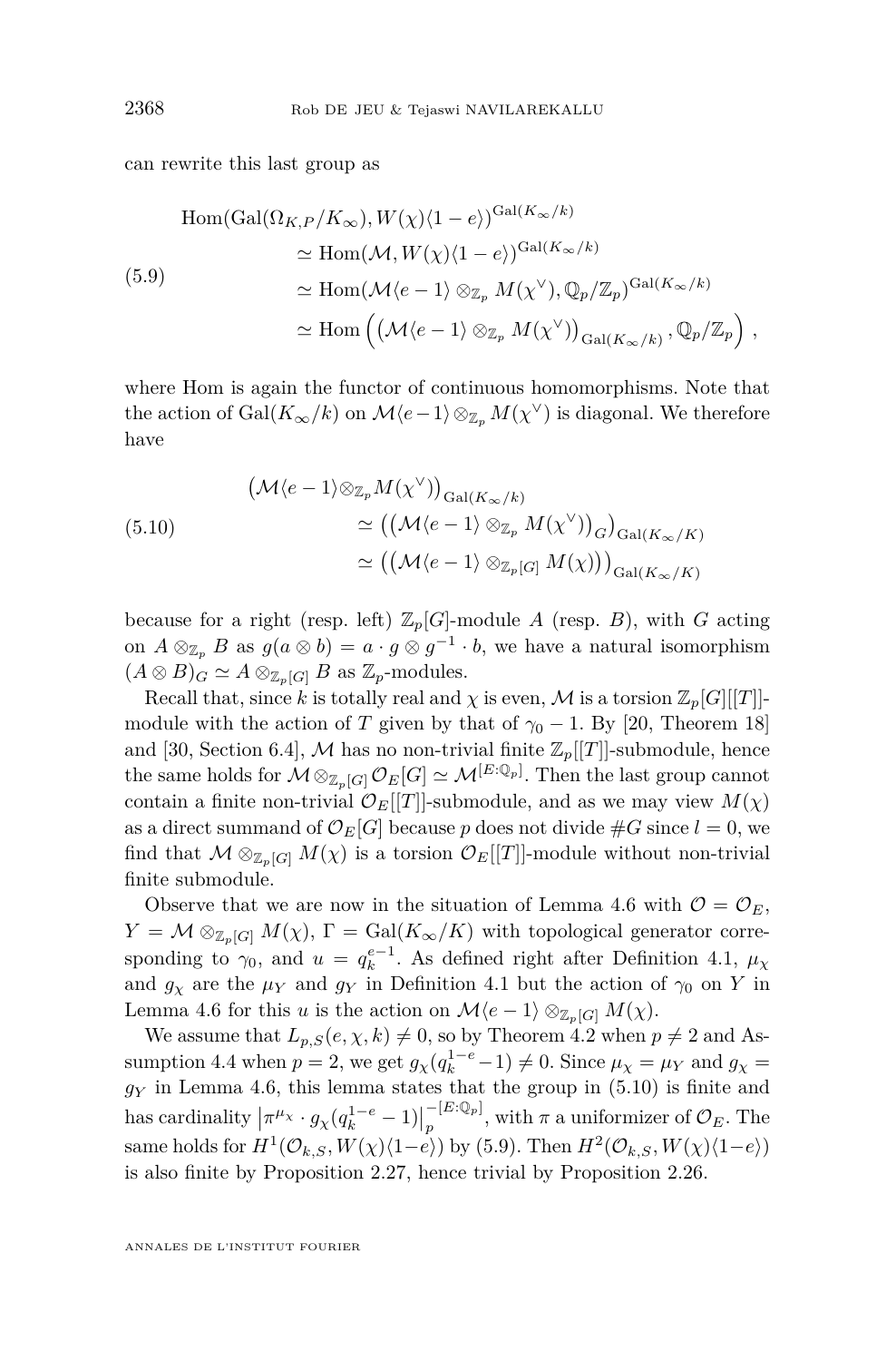<span id="page-39-0"></span>By Theorem [4.2](#page-31-0) or Assumption [4.4,](#page-31-0) and [\(5.7\)](#page-36-0), we then find, since  $L_{p,S}(e, \chi, k) = L_p(e, \chi, k),$ 

$$
|L_{p,S}(e,\chi,k)|_p = \frac{|\pi^{\mu_X} \cdot g_\chi(q_k^{1-e} - 1)|_p}{|h_\chi(q_k^{1-e} - 1)|_p}
$$
  
= 
$$
\left(\frac{\#H^0(\mathcal{O}_{k,S}, W(\chi)(1-e))}{\#H^1(\mathcal{O}_{k,S}, W(\chi)(1-e))}\right)^{1/[E:\mathbb{Q}_p]}
$$
  
=  $\widehat{EC}_{p,S}(e,\chi,k).$ 

This completes the proof of the theorem when  $l = 0$ .

We now proceed by induction on *l*, so that we have  $[K : k] = mp^l$ with  $(p, m) = 1$  and  $l \geq 1$ . Recall that  $k'$  is the subfield of  $K = k_{\chi}$  with  $[k': k] = p^l$ . Since  $\chi$  is even, *K* and  $k'$  are totally real. With  $\chi' = \chi_{|G_{k'}}$  we have

(5.11) 
$$
\operatorname{Ind}_{k'}^k(\chi') = \sum_{\varphi \in I} \varphi,
$$

where *I* is the set of all 1-dimensional characters  $\varphi$  over  $\overline{\mathbb{Q}}_p$  of Gal( $\overline{k}/k$ ) factoring through  $Gal(K/k)$  that restrict to  $\chi'$  on  $G_{k'}$  (hence the quotient of two such  $\varphi$  is a character of Gal $(k'/k) \simeq \mathbb{Z}/p^l\mathbb{Z}$ ). Note that each  $\varphi$ is a power of  $\chi$ , hence is even, takes values in *E*, and  $\text{Ind}_{k}^{k}(\chi')$  is also unramified outside of *S*. Let  $N_1 = \text{Ind}_{k'}^k(M(\chi'))$  and  $N_2 = \bigoplus_{\varphi \in I} M(\varphi)$ . By (5.11) these two  $\mathcal{O}_E[G_k]$ -modules of finite  $\mathcal{O}_E$ -rank correspond to the same representation. From Remark [2.13\(](#page-15-0)4) we know that

(5.12) 
$$
H^{i}(\mathcal{O}_{k,S}, N_1 \otimes_{\mathbb{Z}_p} \mathbb{Q}_p/\mathbb{Z}_p\langle 1-e\rangle) \simeq H^{i}(\mathcal{O}_{k',S}, W(\chi')\langle 1-e\rangle)
$$

for each  $i \geqslant 0$ .

By our assumptions,  $L_{p,S}(e, \chi', k')$  is defined and non-zero, so by the case  $l = 0$  the theorem is true for  $\chi'$  and  $k'$ . Therefore the group in (5.12) is finite for  $i = 0, 1$ , trivial for  $i = 2$ , and

$$
\widehat{EC}_{p,S}(e,\chi',k') = |L_{p,S}(e,\chi',k')|_p.
$$

From Remark [5.3\(](#page-34-0)1) we conclude that  $H^{i}(\mathcal{O}_{k,S}, N_2 \otimes_{\mathbb{Z}_p} \mathbb{Q}_p/\mathbb{Z}_p\langle 1-e \rangle)$  is finite for  $i = 0, 1, 2$ , hence trivial for  $i = 2$  by Proposition [2.26.](#page-20-0) The same statement therefore holds for each summand  $H^{i}(\mathcal{O}_{k,S}, W(\varphi)(1-e))$ . From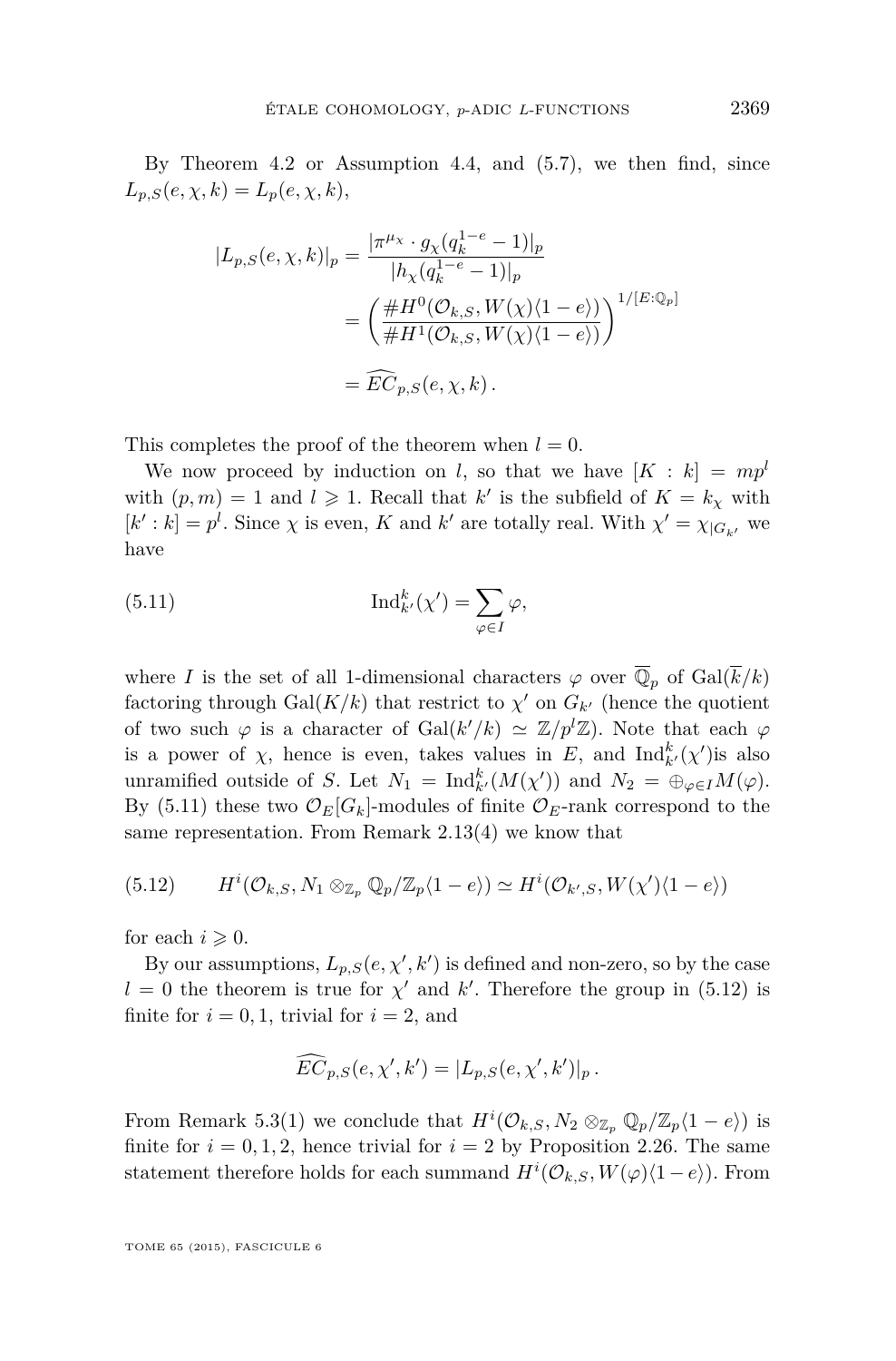<span id="page-40-0"></span>parts (3) and (4) of Remarks [5.3](#page-34-0) we obtain

(5.13)  
\n
$$
\prod_{\varphi \in I} \widehat{EC}_{p,S}(e, \varphi, k) = \widehat{EC}_{p,S}(e, \chi', k')
$$
\n
$$
= |L_{p,S}(e, \chi', k')|_p
$$
\n
$$
= \prod_{\varphi \in I} |L_{p,S}(e, \varphi, k)|_p,
$$

with the last equality by [\(5.11\)](#page-39-0) and the compatibility of  $L_p$  and  $\text{Eul}_v^{\langle\rangle}$  with induction (see Remark [3.14\)](#page-29-0). Note that the *p*-adic *L*-functions involved here are of Abelian characters so cannot have a pole except possibly at 1, hence by our assumptions on *e* and  $\chi'$ ,  $L_{p,S}(e, \varphi, k)$  exists and is non-zero for every *ϕ*.

Let  $I_0$  denote the subset of  $I$  consisting of all  $\varphi$  with order divisible by  $p^l$ . If  $\varphi \in I \setminus I_0$  then  $[k_{\varphi}:k]$  divides  $p^{l-1}m$ , hence by the induction hypothesis the theorem is true for  $\varphi$ . Thus from (5.13) we obtain

(5.14) 
$$
\prod_{\varphi \in I_0} |L_{p,S}(e,\varphi,k)|_p = \prod_{\varphi \in I_0} \widehat{EC}_{p,S}(e,\varphi,k).
$$

Using Remark [5.3\(](#page-34-0)2) we may replace *E* with its Galois closure over  $\mathbb{Q}_p$  if necessary. All  $\varphi$  in  $I_0$  are in the orbit of  $\chi$  under the action of Gal( $E/\mathbb{Q}_p$ ) since this group acts transitively on the roots of unity of order  $p<sup>l</sup>$ . But for  $\sigma$  in Gal( $E/\mathbb{Q}_p$ ) we have  $L_{p,S}(e,\chi^{\sigma},k) = L_{p,S}(e,\chi,k)^{\sigma}$  by [\[3,](#page-51-0) p.413], hence  $|L_{p,S}(e,\chi^{\sigma},k)|_p = |L_{p,S}(e,\chi,k)|_p$ . On the other hand,  $\sigma$  induces an isomorphism  $M(\chi) \simeq M(\chi^{\sigma})$  of sheaves for the étale topology on  $\mathcal{O}_{k,S}$ , so that  $\widehat{EC}_{p,S}(e,\chi^{\sigma},k) = \widehat{EC}_{p,S}(e,\chi,k)$ . Taking roots of both sides in (5.14) we find  $|L_{p,S}(e,\chi,k)|_p = \widehat{EC}_{p,S}(e,\chi,k)$ . This finishes the proof of the in-<br>duction step, and of the theorem. duction step, and of the theorem.

We now extend the statements of Theorem [5.5](#page-35-0) to arbitrary Artin characters for all but finitely many *e*, which is the last main ingredient needed for the proof of Theorem [1.8.](#page-7-0)

THEOREM  $5.15.$  — Let *k* be a totally real number field, *p* a prime number, *E* a finite extension of  $\mathbb{Q}_p$ , and  $\chi$  :  $G_k \to E$  an even Artin character realizable over *E*. Assume that *S* contains *P* as well as all the finite primes of  $k$  where  $\chi$  is ramified. The following hold for all but finitely many  $e$  in  $\mathfrak{B}_k(E)$  where for part (2) we make Assumption [4.4](#page-31-0) if  $p = 2$ .

- (1)  $H^i(\mathcal{O}_{k,S}, W(E,\chi)\langle 1-e \rangle)$  is finite for  $i = 0,1$  and trivial for  $i = 2$ .
- (2)  $|L_{p,S}(e,\chi,k)|_p = \widehat{EC}_{p,S}(e,\chi,k).$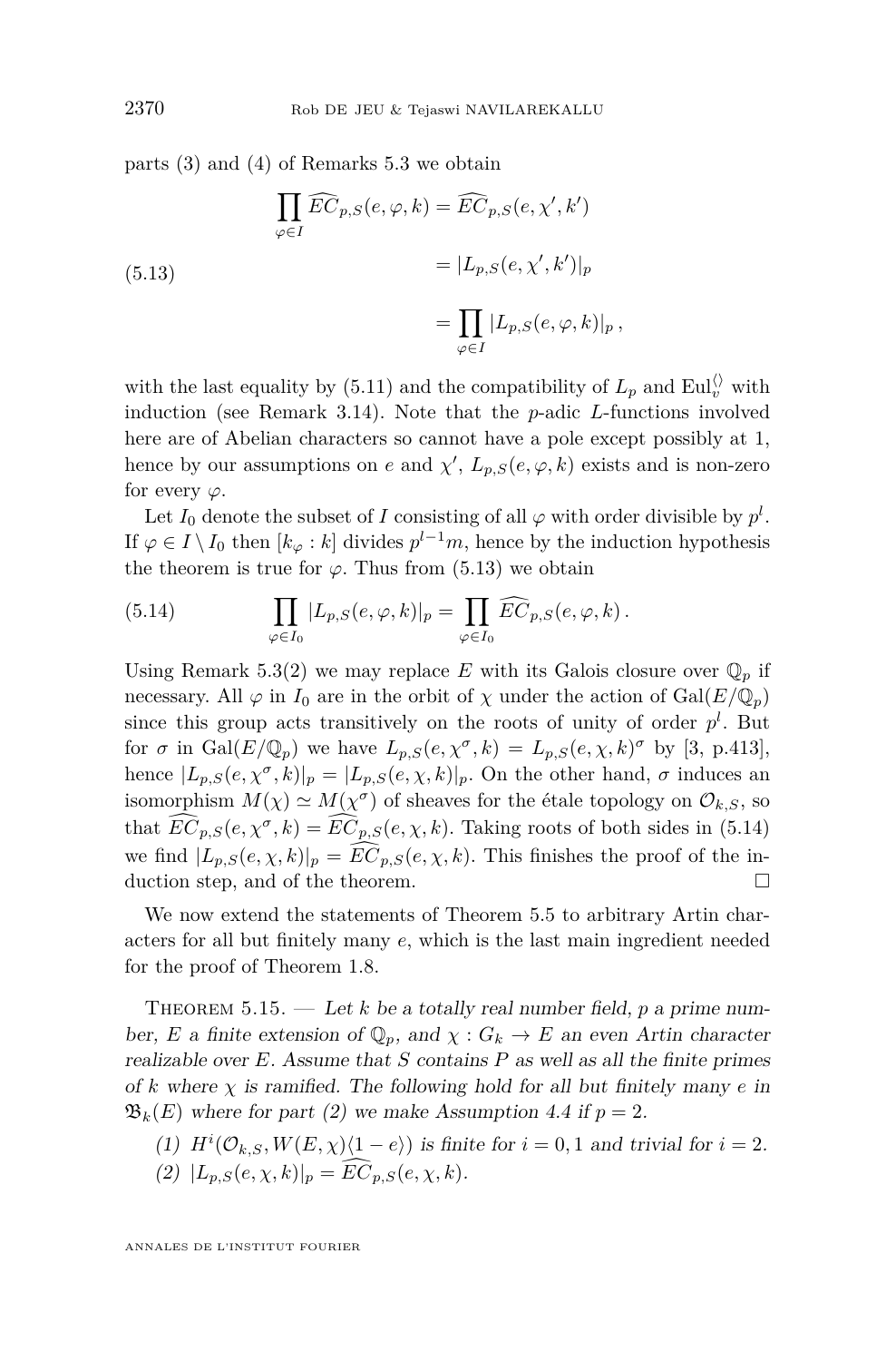Proof. — Part (1) follows from Lemma [5.4](#page-35-0) and Proposition [2.26.](#page-20-0) For part  $(2)$ , note that we may enlarge E if we want because of Remark 5.3 $(2)$ . Using Brauer's Theorem we can then write

$$
\chi + \sum_{i} \text{Ind}_{k_i}^{k}(\varphi_i) = \sum_{j} \text{Ind}_{k'_{j}}^{k}(\varphi'_{j})
$$

for 1-dimensional *E*-valued Artin characters  $\varphi_i$  (resp.  $\varphi'_j$ ) of  $G_{k_i}$  (resp.  $G_{k'_{j}}$ ) with all  $k_{i}$ ,  $k'_{j}$  intermediate fields of the extension  $k_{\chi}/k$ , so that  $G_{k_{\chi}}$ is in the kernel of all  $\varphi_i$  and  $\varphi'_j$ . Since  $k_\chi$  is totally real, so are all  $k_i$  and  $k'_{j}$ , and all  $\varphi_{i}$  and  $\varphi'_{j}$  are even. Because  $\mathfrak{B}_{k}(E)$  is contained in all  $\mathfrak{B}_{k_{i}}(E)$ and  $\mathfrak{B}_{k'_{j}}(E)$ , we may apply Theorem [5.5](#page-35-0) to each pair  $(\varphi_{i}, k_{i})$  or  $(\varphi'_{j}, k'_{j})$ for all but finitely many  $e$  in  $\mathfrak{B}_k(E)$ . For all such  $e$ , parts (3) and (4) of Remarks [5.3](#page-34-0) give that

$$
\widehat{EC}_{p,S}(e,\chi,k)\prod_{i}\widehat{EC}_{p,S}(e,\varphi_i,k_i)=\prod_{j}\widehat{EC}_{p,S}(e,\varphi'_j,k'_j),
$$

whereas Remark [3.14](#page-29-0) implies

$$
L_{p,S}(e,\chi,k)\prod_{i}L_{p,S}(e,\varphi_i,k_i)=\prod_{j}L_{p,S}(e,\varphi'_j,k'_j),
$$

so that  $\widehat{EC}_{p,S}(e,\chi,k) = |L_{p,S}(e,\chi,k)|_p$ .

We can now give the proof of Theorem [1.8.](#page-7-0) We make extensive use of a counting argument while approximating a fixed *e* with suitable *e'*. In particular, this method enables us to treat the finitely many *e* excluded in Theorem [5.15.](#page-40-0)

Proof of Theorem [1.8.](#page-7-0) — The first statement is Theorem [5.15\(](#page-40-0)1). For the remaining statements we make Assumption [4.4](#page-31-0) if  $p = 2$ .

Let  $r_i = r_{i,S}(1 - e, \chi) = \text{corank}_{\mathcal{O}_E} H^i(\mathcal{O}_{k,S}, W(E, \chi)\langle 1 - e \rangle)$ . By The-orem [1.4\(](#page-4-0)3),  $r_0(1 - e, \chi)$  is zero if  $e \neq 1$  and equals the multiplicity of the trivial character in  $\chi$  otherwise. Since  $r_2 \geq 0$ , the statements about analyticity and poles of  $L_{p,S}(s,\chi,k)$  in part (2) follow from the inequality  $r_2 - r_0 \leqslant \nu$  in part (1) and Remark [3.15.](#page-29-0) The claims in part (2) for  $L_p(s, \chi, k)$  then follow from this in turn by using Remark [3.15,](#page-29-0) [\(3.12\)](#page-29-0), Re-mark [3.11,](#page-29-0) and Proposition [2.18](#page-18-0) (note that for  $e = 0$  we have  $r_0 = 0$  and  $r_1 = r_2$  by parts (2) and (3) of Theorem [1.4\)](#page-4-0). It thus suffices to prove parts  $(1)$  and  $(3)$ .

For the proof of (1), let  $r = r_2 - r_0$ . We shall prove the inequalities  $\min(1 - r_0, \nu) \leq r \leq \nu \text{ in (1) when } e = 1 \text{ and } \chi \text{ contains the trivial}$ character later. So let us fix *e* in  $\mathfrak{B}_{\chi}(E)$ , hence  $r_0 = 0$  by Theorem [1.4\(](#page-4-0)3)

TOME 65 (2015), FASCICULE 6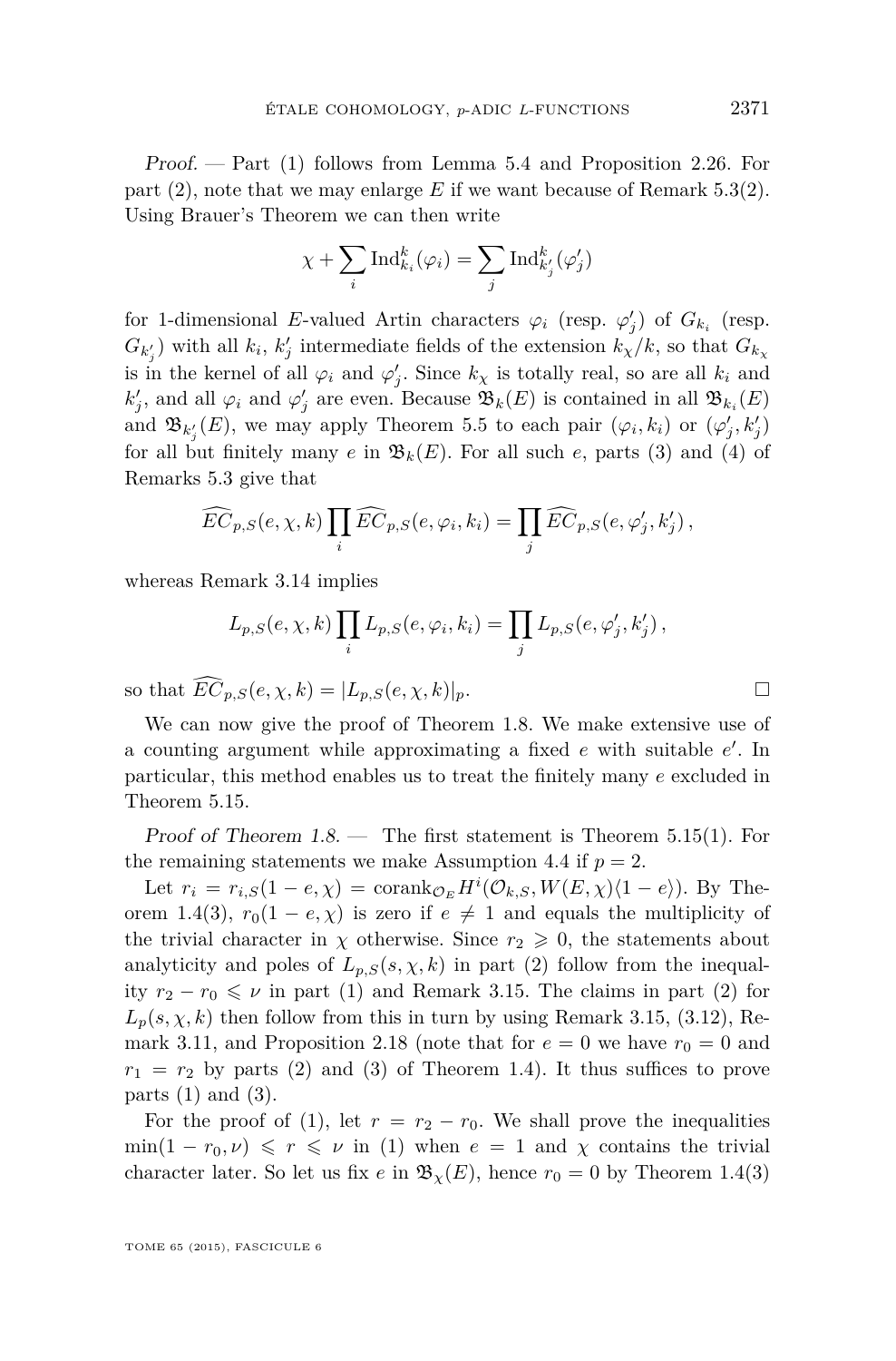<span id="page-42-0"></span>and therefore  $r = r_1 = r_2$  by Proposition [2.27.](#page-21-0) Let *X* be a finite  $\mathcal{O}_E$ module of size  $c_1$  such that  $H^1(\mathcal{O}_{k,S}, W(E, \chi)(1-e))^{\vee} \simeq \mathcal{O}_E^r \times X$  and hence  $H^1(\mathcal{O}_{k,S}, W(E,\chi)\langle 1-e \rangle) \simeq (E/\mathcal{O}_E)^r \times X^\vee$  as  $\mathcal{O}_E$ -modules. Using Theorem [1.4\(](#page-4-0)3) for condition (b) below, and Theorem [5.15](#page-40-0) for condition (c), we now only consider  $n > 0$  such that

- (a)  $c_1$  divides  $p^n$ ;
- (b)  $\#H^0(\mathcal{O}_{k,S}, W(E, \chi)\langle 1-e'\rangle)$  equals a constant  $c_0$  if  $|e'-e|_p \leqslant p^{-n}$ , and  $c_0$  divides  $p^n$ ;
- (c) if  $0 < |e'-e|_p \leqslant p^{-n}$  then  $e'$  is in  $\mathfrak{B}_{\chi}(E), H^i(\mathcal{O}_{k,S}, W(E, \chi)\langle 1-e' \rangle)$ is finite for  $i = 0, 1, 2, L_{p,S}(e', \chi, k) \neq 0$ , and  $|L_{p,S}(e', \chi, k)|_p =$  $\widehat{EC}_{p,S}(e',\chi,k).$

Recall that, for  $a \neq 0$  in  $\mathcal{O}_E$ ,  $W(E, \chi)[a] = \text{ker}(W(E, \chi) \stackrel{a}{\to} W(E, \chi))$ . For  $|e' - e|_p$  ≤  $p^{-n}$  the long exact sequence associated to [\(2.11\)](#page-14-0) gives

$$
\#H^1(\mathcal{O}_{k,S}, W(E,\chi)\langle 1-e'\rangle)[p^n] = \frac{\#H^1(\mathcal{O}_{k,S}, W(E,\chi)[p^n]\langle 1-e'\rangle)}{\#H^0(\mathcal{O}_{k,S}, W(E,\chi)\langle 1-e'\rangle)}.
$$
  
or  $|e'-e|_n \leqslant p^{-n}$  we have  $W(E,\chi)[p^n]\langle 1-e'\rangle \simeq W(E,\chi)[p^n]\langle 1-e\rangle$  as

For |*e*  $e|_p \leqslant p$  $^{-n}$  we have  $W(E, \chi)[p^n]\langle 1 - e' \rangle \simeq W(E, \chi)[p^n]\langle 1 - e \rangle$  as  $G_k$ -modules, hence

(5.16) 
$$
\#H^1(\mathcal{O}_{k,S}, W(E,\chi)\langle 1-e'\rangle)[p^n]
$$

$$
= \#H^1(\mathcal{O}_{k,S}, W(E,\chi)\langle 1-e\rangle)[p^n]
$$

$$
= c_1 p^{nr[E:\mathbb{Q}_p]},
$$

so if also  $e' \neq e$  then by (c) and (b) we find

$$
(5.17)
$$
\n
$$
|L_{p,S}(e', \chi, k)|_{p}^{[E:\mathbb{Q}_{p}]} = \widehat{EC}_{p,S}(e', \chi, k)^{[E:\mathbb{Q}_{p}]}
$$
\n
$$
= \frac{\#H^{0}(\mathcal{O}_{k,S}, W(E, \chi)\langle 1 - e' \rangle)}{\#H^{1}(\mathcal{O}_{k,S}, W(E, \chi)\langle 1 - e' \rangle)}
$$
\n
$$
\leq c_{0}c_{1}^{-1}p^{-nr[E:\mathbb{Q}_{p}]}.
$$

For  $n \gg 0$  the left-hand side equals  $c|e' - e|_p^{\nu[E:\mathbb{Q}_p]}$  for some  $c \neq 0$  and so by choosing  $e'$  with  $|e' - e|_p = p^{-n}$  we get  $\nu \ge r$ .

For proving that  $\min(1, \nu) \leq r$  we may take  $r = 0$ . For  $|e' - e|_p \leq p^{-n-1}$ we see from (5.16) that the part of  $H^1(\mathcal{O}_{k,S}, W(E,\chi)\langle 1-e'\rangle)$  annihilated by  $p^n$  is the same as that annihilated by  $p^{n+1}$ . Hence this is the entire group, and  $\#H^1(\mathcal{O}_{k,S}, W(E,\chi)\langle 1-e'\rangle) = c_1$  for such *e'*. From (5.17) we then see that  $|L_{p,S}(e', \chi, k)|_p^{[E:\mathbb{Q}_p]} = c_0/c_1$  for  $e' \neq e$  close enough to *e*, so by continuity we have  $|L_{p,S}(e,\chi,k)|_p^{[E:\mathbb{Q}_p]} = c_0/c_1 \neq 0$  and  $\nu = 0$ .

We now assume  $e = 1$  and  $\chi$  contains the trivial character  $\chi_0$ . Note that the two sides of the inequality  $r(e, \chi) \leq v(e, \chi)$  are additive in  $\chi$ ,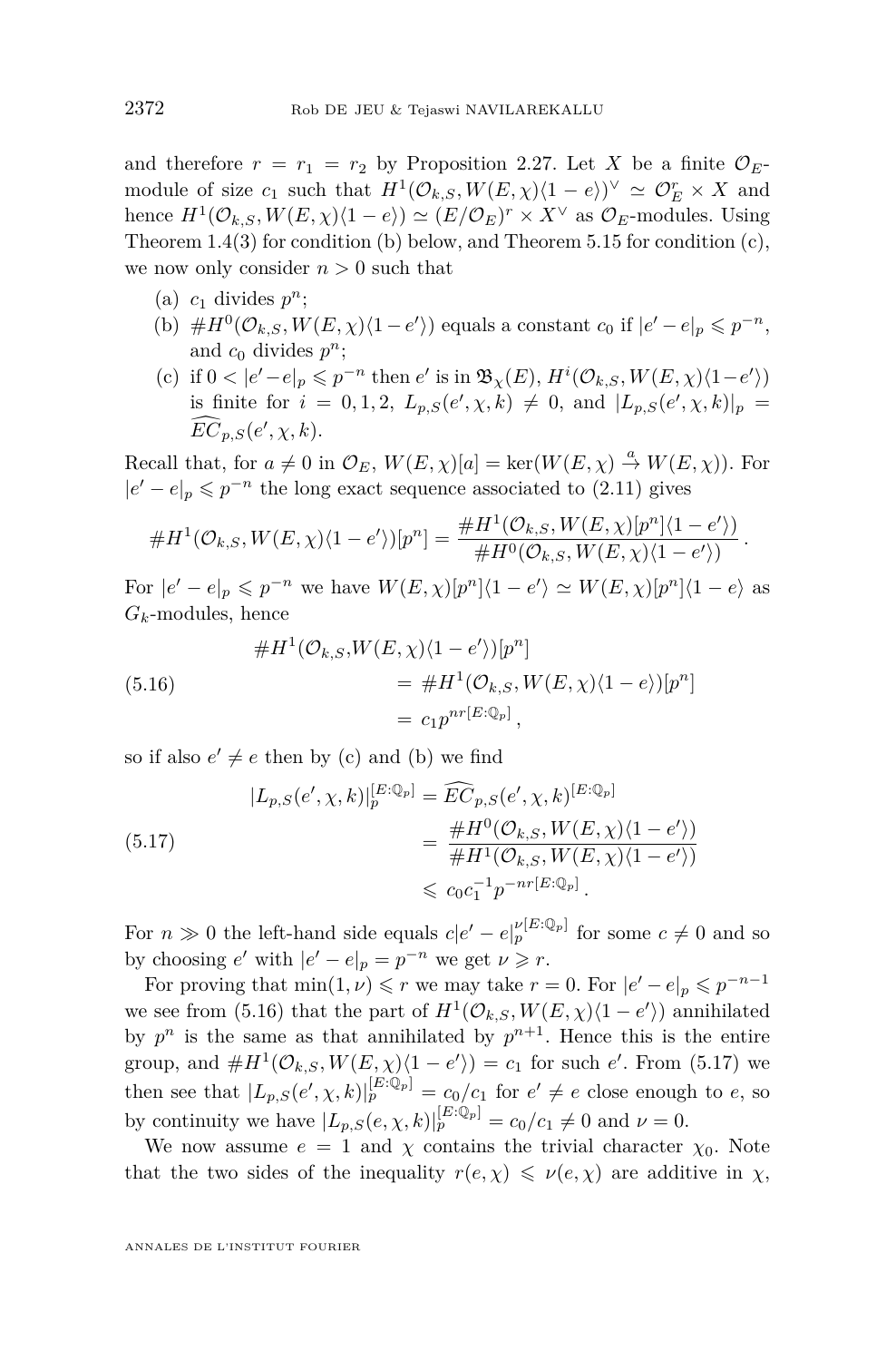<span id="page-43-0"></span>therefore it is enough to prove this for  $\chi = \chi_0$ . In this case we may take  $E = \mathbb{Q}_p$  and  $M = \mathbb{Z}_p$ . Moreover, we may take  $S = P$  by Theorem [1.4\(](#page-4-0)2) because  $\text{Eul}_v^{\langle\rangle}(1, \chi_0 \omega_p^{-1}, k) \neq 0$ . Clearly  $H^0(\mathcal{O}_{k,P}, \mathbb{Q}_p/\mathbb{Z}_p) = \mathbb{Q}_p/\mathbb{Z}_p$ , hence  $r_0(0, \chi_0) = 1$ . On the other hand, by the discussion after [\(5.8\)](#page-37-0) and [\(5.9\)](#page-38-0) we have  $r_1(0, \chi_0) = 1 + \text{rank}_{\mathbb{Z}_p} \mathcal{M}$ , where M is the Galois group of the maximal extension of  $k_{\infty}$  unramified outside of the primes above p and infinite primes. Since M is isogenous to  $\bigoplus_{i=1}^{r} \mathbb{Z}_p / \pi^{m_i} \oplus \bigoplus_{j=1}^{s} \mathbb{Z}_p / (g_j(0))$ , we find  $\text{rank}_{\mathbb{Z}_p}\mathcal{M}\leqslant \text{ord}_{T=0}(\tilde{g}_{\chi_0}(T))$  by Theorem [4.2](#page-31-0) if  $p\neq 2$ , and Assumption [4.4](#page-31-0) if  $p = 2$ . As  $h_{\chi_0}(T) = T$ ,  $\text{ord}_{T=0}(\tilde{g}_{\chi_0}(T)) = \nu(0, \chi_0) + 1$ . Thus we have  $r_1(0, \chi_0) \leq v(0, \chi_0) + 2$  and  $r_2(0, \chi_0) \leq v(0, \chi_0) + 1$  by Theorem [1.4\(](#page-4-0)2). Thus  $r(0, \chi_0) \leq v(0, \chi_0)$ . This proves the inequality  $r \leq v$  in all the cases.

The inequality  $\min(1-r_0, \nu) \leq r = r_2 - r_0$  is trivial unless  $r_2 = 0$ . Write  $\chi = \chi' + s\chi_0$  with  $\chi'$  not containing the trivial character and  $s \geq 1$ , then  $r_2(0, \chi) = r_2(0, \chi') + sr_2(0, \chi_0)$ . This is zero only if  $r_2(0, \chi') = r_2(0, \chi_0) = 0$ . We have just proved Theorem [1.8\(](#page-7-0)1) for  $\chi'$ , so using Theorem [1.4\(](#page-4-0)3) for  $\chi'$  we see  $L_p(1, \chi', k) \neq 0$ . Moreover,  $r_2(0, \chi_0) = 0$  implies that  $r_0(0, \chi_0) =$  $r_1(0, \chi_0) = 1$  by parts (2) and (3) of Theorem [1.4.](#page-4-0) Hence rank<sub>Z<sub>p</sub></sub> $\mathcal{M} = 0$ ,  $\tilde{g}_{\chi_0}(0) \neq 0$  and therefore  $\nu(0, \chi_0) = -1$ . This proves  $\nu(0, \chi) = -s$  and  $\min(1 - r_0, \nu) = -s = r_2 - r_0$ . This completes the proof of part (1) of the theorem.

For part (3), we fix *e* in  $\mathfrak{B}_{\chi}(E)$ , so  $r_0 = 0$  by Theorem [1.4\(](#page-4-0)3). Then the equivalences follow from the case  $r_2 = 0$  in part (1) and Proposition [2.26.](#page-20-0) For the very last formula, we observe that this is covered by the case  $r = 0$ in the paragraph following [\(5.17\)](#page-42-0) since  $#H^{i}(\mathcal{O}_{k,S}, W(E,\chi)(1-e)) = c_i$ for  $i = 0, 1$  and  $r_1 = r_2$  by Theorem [1.4\(](#page-4-0)2). This concludes the proof of Theorem [1.8.](#page-7-0)  $\Box$ 

Note that if the equality

(5.18) 
$$
\nu_S(1-e,\chi) = r_{2,S}(1-e,\chi) - r_{0,S}(1-e,\chi)
$$

holds in Theorem [1.8\(](#page-7-0)1) for some *S* then it holds for every choice of *S* by Proposition [2.17\(](#page-17-0)2), Theorem [1.4\(](#page-4-0)2) and Remark [3.11.](#page-29-0) If it holds for all totally real *k* and all 1-dimensional even Artin characters  $\chi : G_k \to E$  with  $[k_x : k]$  not divisible by p, then it holds for all even Artin characters of  $G_k$ for all totally real *k*. This is because such an equality is preserved under the induction argument in the proof of Theorem [5.5](#page-35-0) and also under the arguments involving Brauer induction in the proof of Theorem [5.15.](#page-40-0) Since  $r_{0,S}(1-e,\chi)$  is independent of *S* as stated in Theorem [1.4\(](#page-4-0)2), we see from Proposition [2.17\(](#page-17-0)2) and Remark [3.11,](#page-29-0) the proof of the case  $l = 0$  of Theorem [5.5,](#page-35-0) and the proof of Lemma [4.6,](#page-32-0) that the equality in (5.18) for such an Artin character  $\chi$  is equivalent to all distinguished polynomials  $g_j(T)$  in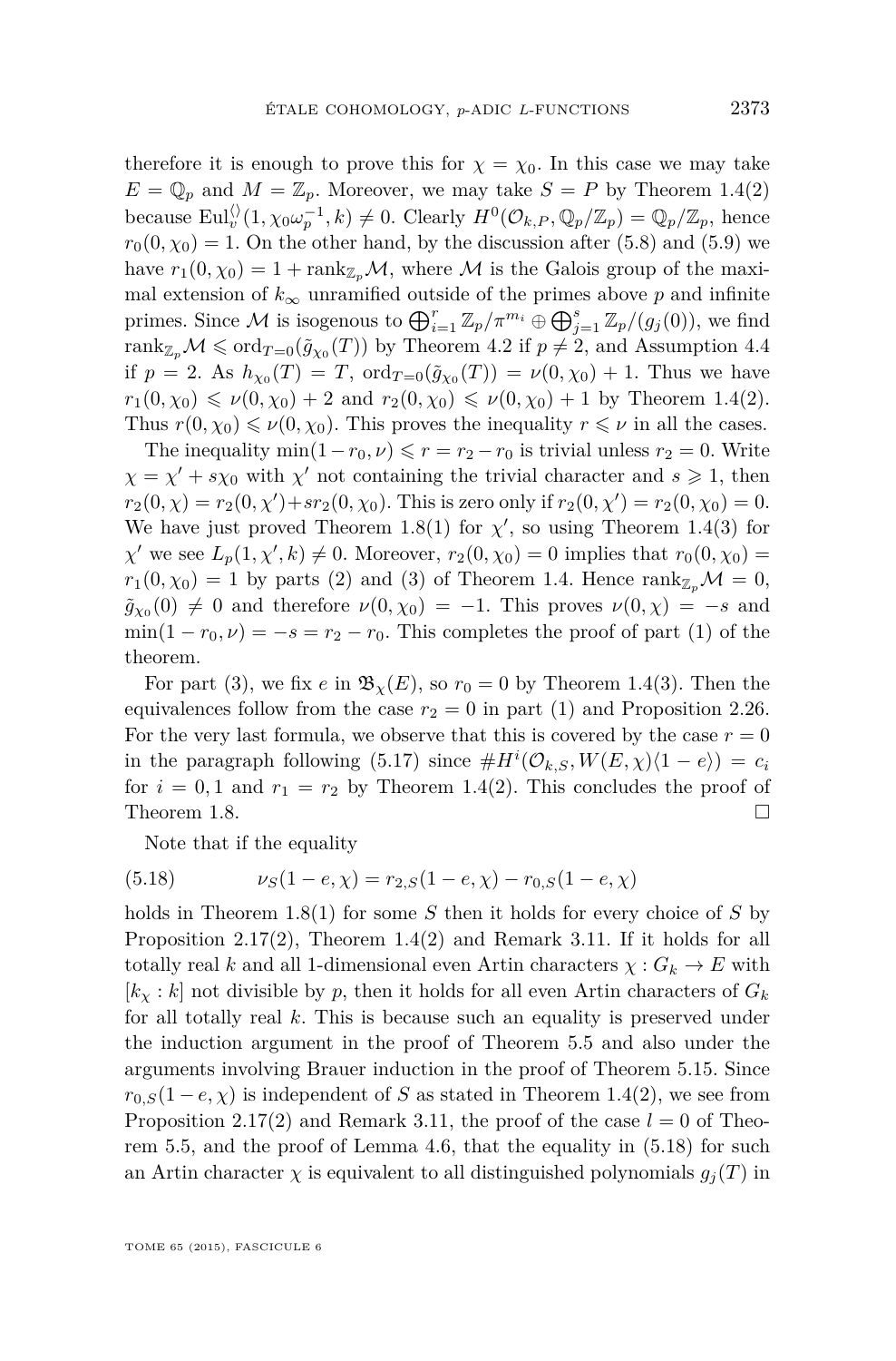<span id="page-44-0"></span> $\mathcal{O}_E[T]$  having order at most 1 at  $T = q_k^{e-1} - 1$ , where  $Y = \mathcal{M} \otimes_{\mathbb{Z}_p[G]} M(\chi)$ as in the application of Lemma [4.6](#page-32-0) in the proof of Theorem [5.5](#page-35-0) is isogenous to  $\bigoplus_{i=1}^r \frac{\mathcal{O}[[T]]}{(\pi^{\mu_i})}$  $\mathcal{O}[[T]] \oplus \bigoplus_{j=1}^s \frac{\mathcal{O}[[T]]}{(g_j(T))}$ . We therefore formulate the following (partly folklore) conjecture.

CONJECTURE  $5.19.$  — Let *k* be a totally real number field, *p* a prime number, *E* a finite extension of  $\mathbb{Q}_p$ , and  $\chi : G_k \to E$  an even Artin character realizable over *E*. If  $\chi$  is 1-dimensional then let  $M(\chi) = \mathcal{O}_E$  on which  $G_k$ acts through *χ*. Assume that *S* contains the primes above *p* as well as the finite primes of *k* at which  $k_y/k$  is ramified. Let M be the Galois group of the maximal Abelian extension of  $(k_x)_{\infty}$  that is unramified outside of the primes above *p* and infinity. Then for *e* in  $\mathfrak{B}_k(E)$  we have the following.

- (1) If  $\chi$  is 1-dimensional of order prime to p, then the  $g_j$  corresponding to  $Y = \mathcal{M} \otimes_{\mathbb{Z}_n[G]} M(\chi)$  are square-free.
- (2) If  $\chi$  is 1-dimensional of order prime to p, then the  $g_j$  corresponding to  $Y = \mathcal{M} \otimes_{\mathbb{Z}_p[G]} M(\chi)$  have no multiple roots z in E for which  $|z - 1|_p < p^{-1/(p-1)}.$
- (3) If  $\chi$  is 1-dimensional of order prime to p, then equality holds in [\(5.18\)](#page-43-0).
- (4) Equality holds in [\(5.18\)](#page-43-0).

For the same  $k$ ,  $e$  and  $\chi$ , (1) implies (2), and, as discussed before the statement of the conjecture, (2) is equivalent to (3). As also implied by the discussion there, if we fix  $e$ , then (3) for all  $k$ ,  $\chi$  and  $E$  implies (4), and the converse is clear.

Remarks  $5.20$ . — In this remarks we make Assumption [4.4](#page-31-0) if  $p = 2$ .

- (1) If  $e = 1$  and  $\chi$  is the trivial character then parts (2) and (3) of Theorem [1.4](#page-4-0) and Theorem [1.8\(](#page-7-0)1) imply the following are equivalent:
	- (a)  $\zeta_p(s,k)$  has a simple pole at  $s=1$ ;
	- (b) corank $\mathbb{Z}_p H^1(\mathcal{O}_{k,S}, \mathbb{Q}_p/\mathbb{Z}_p) = 1;$
	- (c)  $H^2(\mathcal{O}_{k,S}, \mathbb{Q}_p/\mathbb{Z}_p) = 0.$

Those statements are all equivalent with the Leopoldt conjecture for *k* (see [\[27,](#page-52-0) Theorem 10.3.6]).

Clearly, an equality  $\nu_S(0, \chi) = -r_{0,S}(0, \chi)$  with  $\chi$  the trivial character implies (a) by Theorem [1.4\(](#page-4-0)3), hence the Leopoldt conjecture for *k*. For other characters, recall that by Brauer's theorem  $\chi = \sum_i a_i \operatorname{Ind}_{H_i}^G(\chi_i)$  for some non-zero integers  $a_i$  and 1-dimensional characters  $\chi_i$  of certain solvable subgroups  $H_i$ . If  $H_i$  is nontrivial and  $\chi_i = 1_H$ , then  $\text{Ind}_{[H_i, H_i]}^G(1_{[H_i, H_i]}) = \text{Ind}_{H_i}^G(1_{H_i}) + \sum_j \text{Ind}_{H_i}^G(\chi_j)$ where the sum runs through the non-trivial 1-dimensional characters of  $H_i$ . Repeating this process if necessary, we may assume that  $\chi_i$  is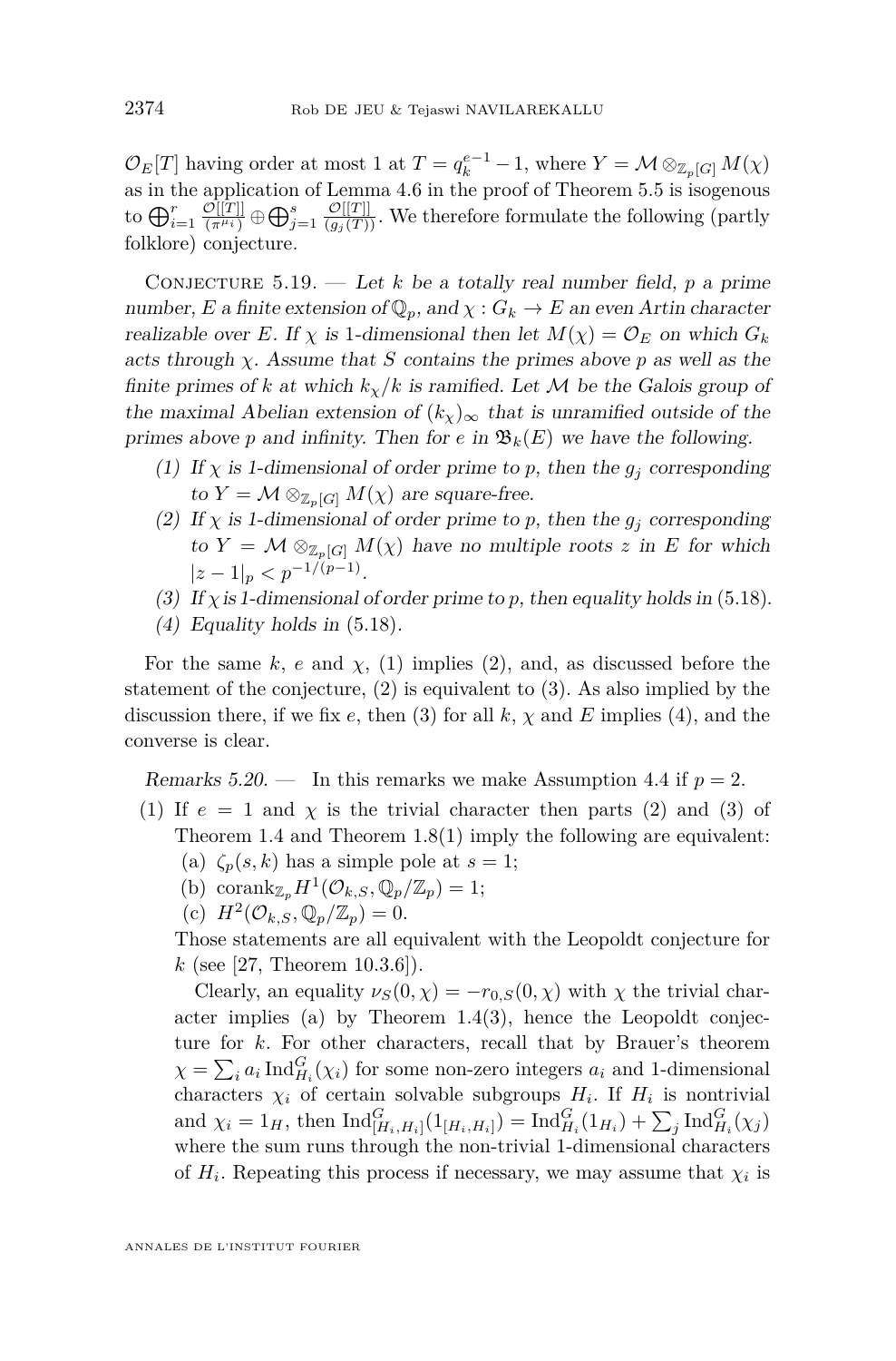<span id="page-45-0"></span>trivial only if  $H_i$  is trivial. In that case, Frobenius reciprocity for  $1_G$ implies that if  $\chi$  does not contain the trivial character of *G*, then all  $\chi_i$ are non-trivial. Therefore the Leopoldt conjecture for all totally real number fields implies  $L_p(s, \chi, k)$ , for an even character  $\chi$  of  $G_k$  not containing the trivial character, is defined and non-zero at  $s = 1$ , so by Theorem [1.4\(](#page-4-0)3) and Theorem [1.8\(](#page-7-0)3),  $\nu_S(0, \chi) = -r_{0,S}(0, \chi) = 0$ . Since the Leopoldt conjecture for *k* implies  $\nu_S(0, \chi) = -r_{0,S}(0, \chi)$  if  $\chi$  is the trivial character, the Leopoldt conjecture for all totally real *k* implies equality for all *k* and all even Artin characters  $\chi$  of  $G_k$ .

(2) For *e* in  $B_\chi(E)$ ,  $H^1(\mathcal{O}_{k,S}, W(E,\chi)\langle 1-e \rangle)$  is finite if and only if  $L_{p,S}(e, \chi, k)$  is defined and non-zero by Theorem [1.8\(](#page-7-0)3). If  $\chi$  contains the trivial character and  $e = 1$ , then  $H^1(\mathcal{O}_{k,S}, W(E, \chi)(1 - e))$  is infinite by parts (2) and (3) of Theorem [1.4.](#page-4-0) The Leopoldt conjecture (for all totally real *k*) would imply that then  $L_{p,S}(e, \chi, k)$  should not be defined at  $e = 1$ , extending this equivalence to  $e$  in  $B_k(E)$ .

To conclude this section, we briefly discuss the case of 1-dimensional *χ*.

Example  $5.21$ . — With notation as in Theorem [1.8,](#page-7-0) suppose that *k* is totally real,  $\chi$  is a 1-dimensional even Artin character, and *e* is in  $\mathfrak{B}_{\chi}(E)$ with  $L_p(e, \chi, k) \neq 0$ . Then  $h_\chi(T) = 1$  unless  $k_\chi \subseteq k_\infty$ , in which case  $h<sub>\chi</sub>(T) = \chi(\gamma_0)(T+1) - 1$ . Note that in the latter case

$$
H^{0}(\mathcal{O}_{k,S}, W(E,\chi)\langle 1-e\rangle) = \ker\left(W(E,\chi)\langle 1-e\rangle \stackrel{1-\gamma_{0}}{\longrightarrow} W(E,\chi)\langle 1-e\rangle\right).
$$

Since  $\gamma_0$  acts on  $W(E, \chi)\langle 1-e \rangle$  as multiplication by  $q_{k}^{1-e} \chi(\gamma_0)$  in this case, we have  $#H^0(\mathcal{O}_{k,S}, W(E,\chi)\langle 1-e \rangle) = |h_\chi(q_k^{1-e}-1)|_p^{-[E:\mathbb{Q}_p]}$ . Hence for any 1-dimensional  $\chi$  we always have

(5.22) 
$$
\#H^{0}(\mathcal{O}_{k,S}, W(E,\chi)\langle 1-e \rangle)) \geqslant |h_{\chi}(q_{k}^{1-e}-1)|_{p}^{-[E:\mathbb{Q}_{p}]}.
$$

So by  $(3.6)$  and Theorem [1.8\(](#page-7-0)3) we also have

(5.23) 
$$
\#H^1(\mathcal{O}_{k,S}, W(E,\chi)\langle 1-e\rangle)) \geqslant |\pi^{\mu_\chi}\tilde{g}_\chi(q_k^{1-e}-1)|_p^{-[E:\mathbb{Q}_p]}.
$$

We distinguish three cases, with the third motivating why one needs to use  $EC_{p,S}(e, \chi, k)$  rather than the individual cohomology groups (and to some extent necessitating the complexity of our proofs).

(1)  $[k_\chi : k]$  is divisible by a prime other than *p*: then  $h_\chi(T) = 1$  and  $H^0$  is trivial because it is contained in the kernel of multiplication by  $1-\xi_q$ where  $\xi_q$  is a root of unity of order a prime  $q \neq p$ . Therefore both entries in (5.22) are 1, and equality holds in both (5.22) and (5.23) because of Theorem [1.8\(](#page-7-0)3).

TOME 65 (2015), FASCICULE 6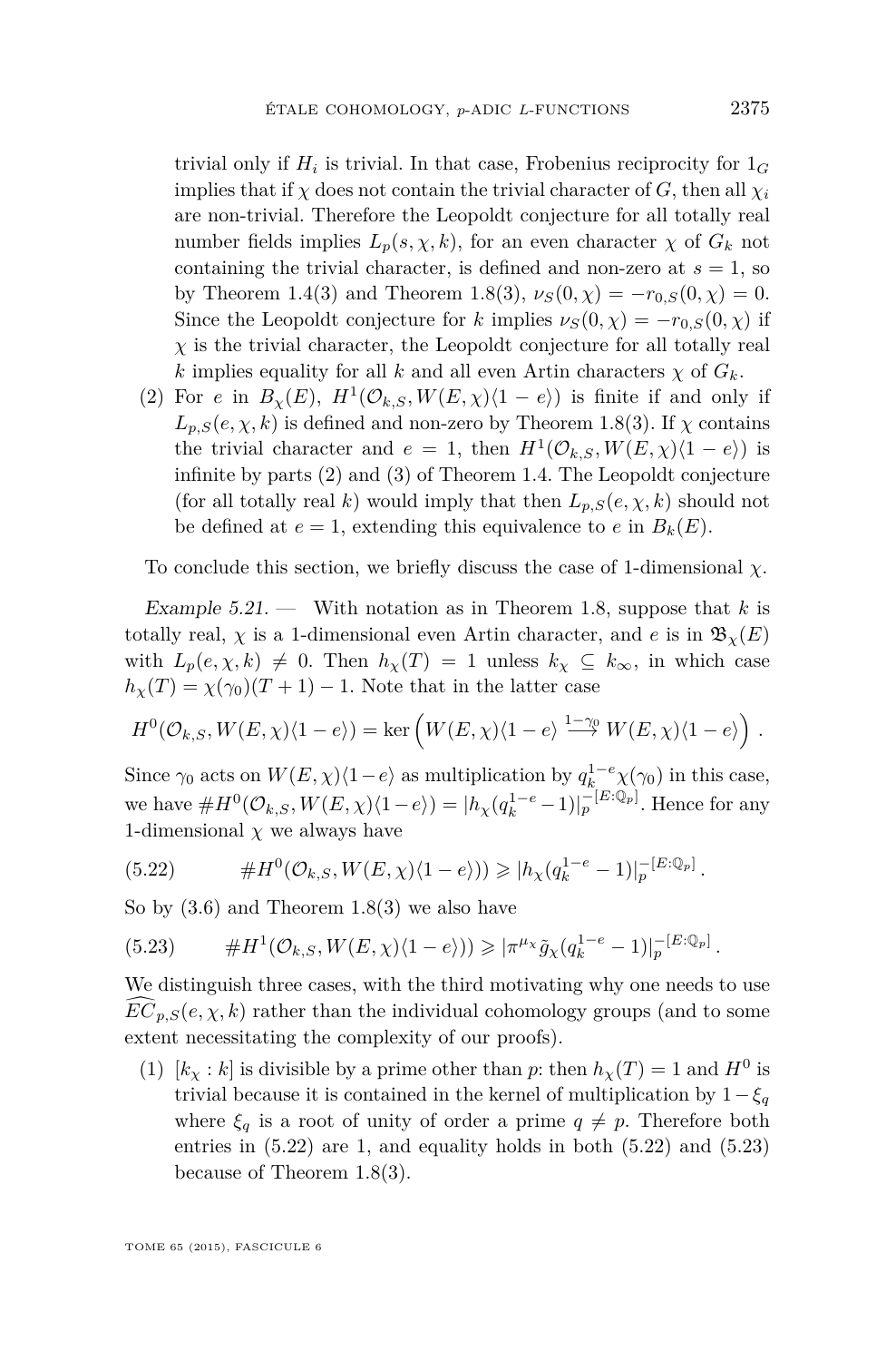- <span id="page-46-0"></span>(2)  $[k_x : k]$  is a power of *p* and  $k_x \nsubseteq k_\infty$ . As already mentioned, equality holds in  $(5.22)$ , hence it also holds in  $(5.23)$ , but in  $(5.22)$  both sides are bigger than 1.
- (3)  $[k_\chi : k]$  is a power of *p* but  $k_\chi \nsubseteq k_\infty$ . In this case  $h_\chi(T) = 1$ . Note that any *g* in *G* acts on  $W(E, \chi)\langle 1 - e \rangle \simeq E/\mathcal{O}_E\langle 1 - e \rangle$  as multiplication by an element of  $\mathcal{O}_E^{\times}$  that reduces to 1 in the residue field of  $\mathcal{O}_E$ , hence  $H^0(\mathcal{O}_{k,S}, W(E,\chi)\langle 1-e \rangle)$  is non-trivial, and the inequalities in [\(5.22\)](#page-45-0) and [\(5.23\)](#page-45-0) are strict.

#### **6. Numerical examples**

The approximations  $\widetilde{P}(T)$  of the distinguished polynomials  $P(T)$  and the triviality of the *µ*-invariants in the following examples were kindly provided to us by X.-F. Roblot. In all cases we have a totally real field *K* such that  $K/\mathbb{Q}$  is Galois with dihedral Galois group *G* of order 8. If *k* is the fixed field of the cyclic subgroup *H* of order 4 then we consider  $L_5(s) := L_5(s, \chi, k)$  $L_5(s, \text{Ind}_k^{\mathbb{Q}}(\chi), \mathbb{Q})$  where  $\chi$  is a 1-dimensional character of order 4 of *H* with values in  $\mu_4 \subset \mathbb{Q}_5$ . Note that  $\text{Ind}_k^{\mathbb{Q}}(\chi)$  is the irreducible 2-dimensional character of Gal( $K/\mathbb{Q}$ ) for either possibility for  $\chi$ , so  $L_5(s)$  is the same for either *χ*.

With notation as in [\(3.6\)](#page-27-0) we have  $h_\chi(T) = 1$ , and used  $q_k = 1 + 5$ . In all cases below Roblot found that  $m_{\chi} = 0$ , so  $L_5(s) = P(6^{1-s} - 1)u(6^{1-s} - 1)$ for *s* in  $\mathfrak{B}_k = \{s \text{ in } \mathbb{C}_p \text{ with } |s|_5 < 5^{3/4}\},\text{ where } u(T) \text{ is in } \mathbb{Z}_5[[T]]^\times \text{ and }$  $P(T) = \tilde{g}_{\chi}(T)$  is a distinguished polynomial in  $\mathbb{Z}_5[T]$ . So, in particular,  $|L_5(s)|_5 = |P(6^{1-s}-1)|_5.$ 

Note that if  $S$  is a finite set of primes of  $\mathbb{O}$  that includes 5 and the primes where  $K/\mathbb{Q}$  is ramified, then by Remark [2.13\(](#page-15-0)3) we have, for  $E/\mathbb{Q}_5$  a finite extension and *e* in  $\mathfrak{B}_{\chi}(E) = \mathfrak{B}_{k}(E)$ , with the appropriate choice of lattices,

$$
H^i(\mathcal{O}_{\mathbb{Q},S}, W(E, \mathrm{Ind}_k^\mathbb{Q}(\chi))\langle 1-e \rangle) \simeq H^i(\mathcal{O}_{k,S}, W(E,\chi)\langle 1-e \rangle)\,.
$$

We recall from Remark  $2.2(1)$  $2.2(1)$  that the coefficients in the right-hand side are unique but that this does not necessarily hold in the left-hand side.

In the examples,  $K/k$  is unramified outside of the primes above 5. We discuss  $H^{i}(\mathcal{O}_{k,S}, W(E,\chi)(1-e))$  only when *S* consists of those primes. The sizes of those groups for larger *S* can be calculated similarly by taking into account various  $|Eul_v^{\langle\rangle}(e, \chi \omega_5^{-1}, k)|_5$  as in [\(3.12\)](#page-29-0). We leave this to the interested reader.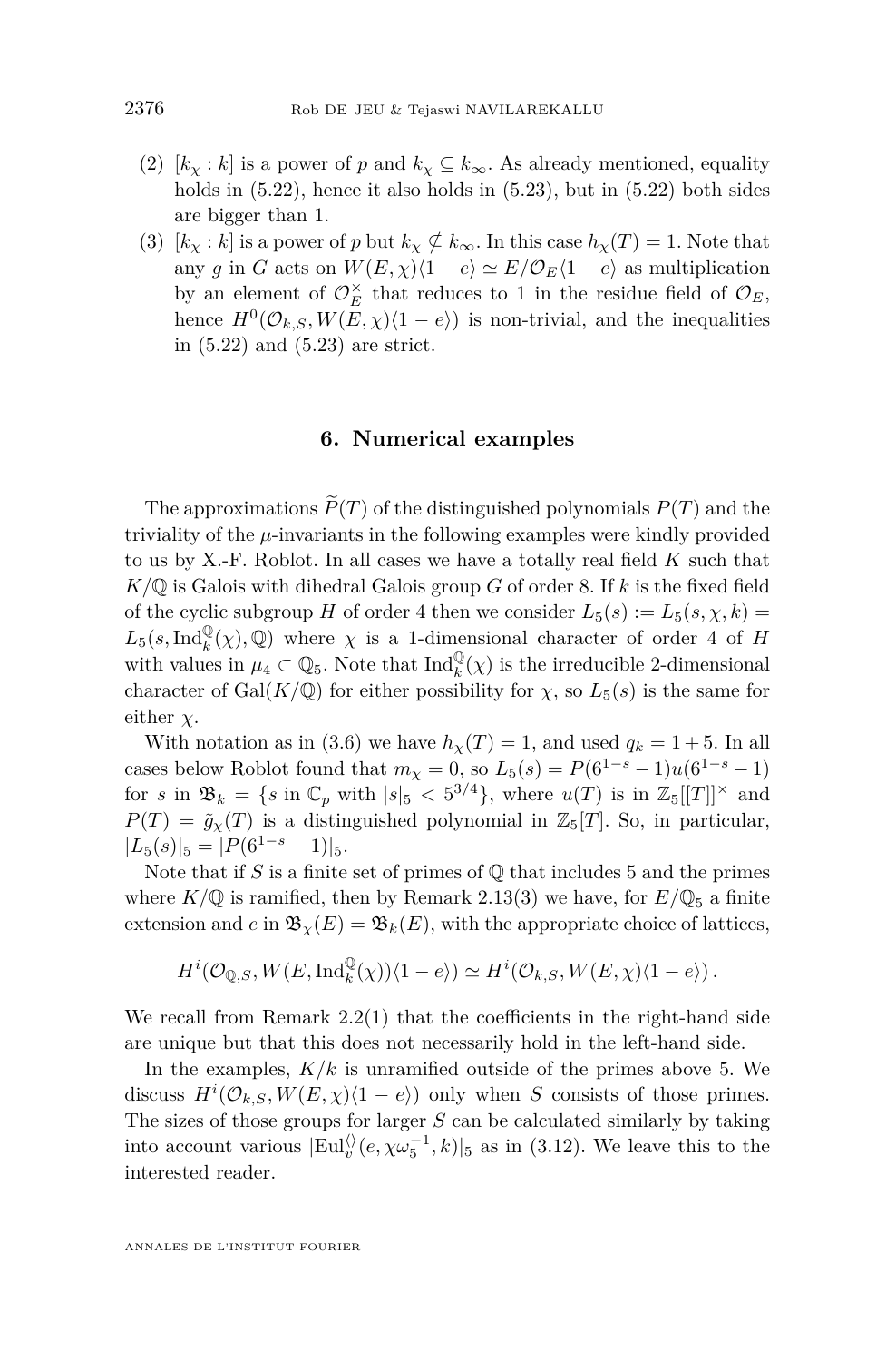<span id="page-47-0"></span>Example 6.1.  $- k = \mathbb{Q}(\sqrt{2k})$ 145), *K* is the Hilbert class field of *k*, where  $P(T) = 1$ . Taking *e* in  $\mathfrak{B}_k(\mathbb{Q}_5) = \mathbb{Z}_5$ , one sees from Case (1) of Exam-ple [5.21](#page-45-0) that  $H^i(\mathcal{O}_{k,S}, W(E, \chi))\langle 1-e \rangle$  with  $E = \mathbb{Q}_5$  is trivial for  $i = 0$ , hence the same holds for  $i = 1$  and  $i = 2$  by Theorem [1.8.](#page-7-0) In fact, the same statements are true if we use any finite extension  $E$  of  $\mathbb{Q}_5$  and take  $e$  in  $\mathfrak{B}_k(E)$ .

Example 6.2. —  $k = \mathbb{Q}(\sqrt{2})$ 41), *K* is the ray class field of *k* modulo 5. Here  $\widetilde{P}(T) = T - (5 + \varepsilon)$  with  $|\varepsilon|_5 \leq 5^{-10}$ . But  $\text{Eul}_P^*(s, \chi \omega_5^{-1}, k) = 1 5^{-s}$ , so that  $L_5(0, \chi, k) = 0$  by [\(3.5\)](#page-27-0), and  $P(T) = T - 5$ . Fix a finite extension *E* of  $\mathbb{Q}_5$  and *e* in  $\mathfrak{B}_k(E)$ . Again by Example [5.21](#page-45-0) we have that  $H^0(\mathcal{O}_{k,S}, W(E,\chi))\langle 1-e \rangle = 0$ . Taking  $e \neq 0$ , so that  $L_5(e) \neq 0$ , by Theorem [5.5](#page-35-0) we have  $#H^1(\mathcal{O}_{k,S}, W(E,\chi))\langle 1-e \rangle) = #\mathcal{O}_E/(6^{1-e}-6) =$  $\#\mathcal{O}_E/(6^{-e}-1) = \#\mathcal{O}_E/(5e).$ 

In fact, any  $\mathbb{Z}_5[[T]]$ -submodule of finite index in  $\mathbb{Z}_5[[T]]/(T-5) \simeq \mathbb{Z}_5$  is isomorphic with  $\mathbb{Z}_5$  as  $\mathbb{Z}_5[[T]]$ -module, so that, in the proof of Theorem [5.5](#page-35-0) for  $l = 0$ , the part of M on which H acts through  $\chi$  is  $M \otimes_{\mathbb{Z}_p[H]} \mathbb{Z}_5(\chi) \simeq$  $\mathbb{Z}_5$  with the action of  $\gamma_0$  given by multiplication by 6. So by the proof of Lemma [4.6](#page-32-0) (in particular [\(4.7\)](#page-32-0)) we have  $H^1(\mathcal{O}_{k,S}, W(E,\chi))\langle 1-e \rangle \ge$  $\mathcal{O}_E/(5e)$ , also when  $e=0$ .

Remark 6.3. — Note that the calculation in Example 6.2 for each of the two possibilities for  $\chi$  implies the existence of  $L_{\chi}/K_{\infty}$ , such that  $L_{\chi}/k$  is Galois with Galois group isomorphic to  $(H \times (1 + 5\mathbb{Z}_5)) \ltimes \mathbb{Z}_5$ , where the action of  $(h, u)$  on  $\mathbb{Z}_5$  (the part of M on which H acts through  $\chi$ ) is given by multiplication by *χ*(*h*)*u*.

Working over  $\mathbb{Q}$  we find that the two  $L_{\chi}$  together give rise to extensions  $L_{\infty}/K_{\infty}/\mathbb{Q}$  with  $Gal(L_{\infty}/\mathbb{Q})$  isomorphic to  $(G \times (1 + 5\mathbb{Z}_{5})) \ltimes \mathbb{Z}_{5}^{2}$  where *G* acts on  $\mathbb{Z}_5^2$  as on the irreducible 2-dimensional representation of *G*, and  $1 + 5\mathbb{Z}_5$  by multiplication.

Example 6.4.  $- k = \mathbb{Q}(\sqrt{2k})$ 793), *K* is the Hilbert class field of *k*, and

$$
\widetilde{P}(T) = T^2 + \left( (0.341430342)_5 + \varepsilon_1 \right) T + \left( (0.103034211)_5 + \varepsilon_2 \right),
$$

with  $|\varepsilon_i|_5 \leq 5^{-10}$ . Here  $(0.a_1 \cdots a_m)_5 = \sum_{i=1}^m a_i 5^m$ . Therefore  $P(T)$  is Eisenstein, hence is irreducible over  $\mathbb{Z}_5$  and  $|L_5(s)|_5 = 1$  for *s* in  $\mathbb{Z}_5$ . But  $\mathbb{Z}_5[[T]]/(P(T)) \simeq \mathbb{Z}_5[\sqrt{5}] = \mathcal{O}_{\mathbb{Q}_5(\sqrt{5})}$  so any  $\mathbb{Z}_5[[T]]$ -submodule of finite index is isomorphic to  $\mathbb{Z}_5[[T]]/(\hat{P}(T))$  with  $\gamma_0$  acting as multiplication by 1 + *T*. As in Example 6.2 we find that  $H^1(\mathcal{O}_{k,S}, W(E,\chi))\langle 1-e \rangle \simeq$  $\mathcal{O}_E/(P(6^{1-e}-1))$  for each finite extension *E* of  $\mathbb{Q}_5$  and *e* in  $\mathfrak{B}_k(E)$  as  $H^0(\mathcal{O}_{k,S}, W(E,\chi))\langle 1-e \rangle$  is trivial. Unless  $|6^{1-e}-1-\alpha|_5 \leqslant 5^{-19/2}$  for a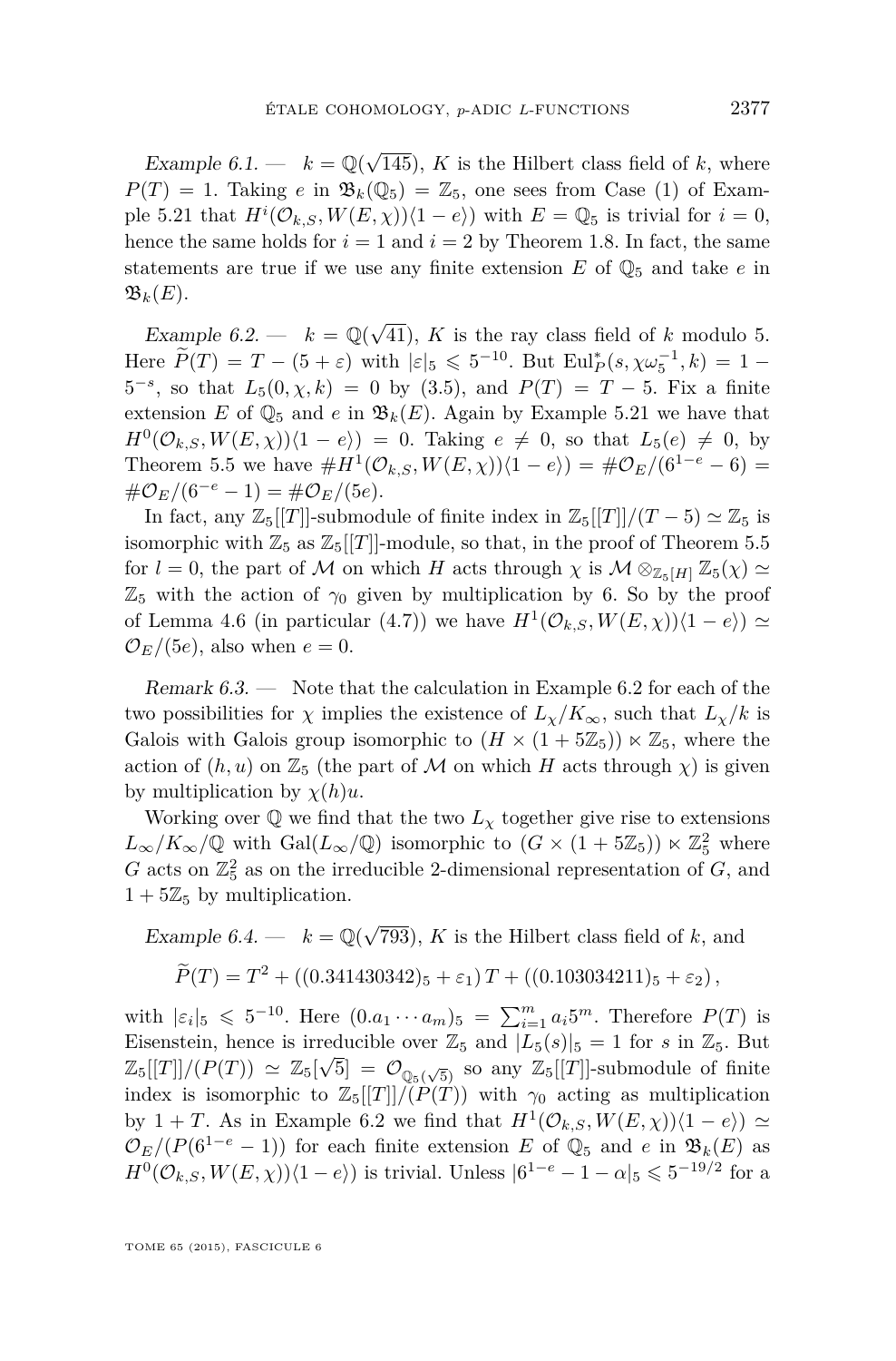<span id="page-48-0"></span>root

$$
\alpha = (0.104202323)_5 \pm (3.41423114)_5 \sqrt{5} + \varepsilon
$$
  
of  $P(T)$  (with  $|\varepsilon|_5 \leq 5^{-19/2}$ ), we may replace  $P(6^{1-e}-1)$  with  $\widetilde{P}(6^{1-e}-1)$ .

Remark 6.5. — Just as in Remark [6.3,](#page-47-0) the calculation in Example [6.4](#page-47-0) for each of the two possibilities implies the existence of  $L_\chi/K_\infty$ , such that  $L_{\chi}/k$  is Galois with Galois group isomorphic to  $(H \times (1 + 5\mathbb{Z}_5)) \ltimes \mathbb{Z}_5[\sqrt{5}],$ where the action of  $(h, u)$  on  $\mathbb{Z}_5[\sqrt{5}]$  (the part of M on which H acts through *χ*) is given by multiplication by  $\chi(h)(1+\alpha)^{\log(u)/\log(6)}$  for  $\alpha$  in  $\mathbb{Z}_5[\sqrt{5}]$  a root of  $P(T)$ .

Working over  $\mathbb{Q}$  we find that the two  $L_{\chi}$  together give rise to extensions  $L_{\infty}/K_{\infty}/\mathbb{Q}$  with Gal( $L_{\infty}/\mathbb{Q}$ ) isomorphic to  $(G \times (1+5\mathbb{Z}_5)) \times \mathbb{Z}_5[\sqrt{5}]^2$  where *G* acts as on  $\mathbb{Z}_5[\sqrt{5}]^2$  as on the irreducible 2-dimensional representation of *G*, and *u* in  $1 + 5\mathbb{Z}_5$  as multiplication by  $(1 + \alpha)^{\log(u)/\log(6)}$  for  $\alpha$  a root of  $P(T)$  in  $\mathbb{Z}_5[\sqrt{5}].$ 

#### **7. The equivariant Tamagawa number conjecture**

Let *k* be a number field, *S* a finite set of finite primes of  $k$ ,  $\Sigma_{\infty}$  the set of infinite places of  $k$  and  $G<sub>S</sub>$  the Galois group of the maximal extension of  $k$ that is unramified outside of  $S \cup \Sigma_{\infty}$ . For any place *v* of *k* let  $G_{w_v}$  be the decomposition group in  $G_k$  of a prime  $w_v$  of  $\overline{k}$  lying above  $v$ . For a finitely generated  $\mathbb{Z}_p$ -module A with continuous  $G_S$ -action, define

$$
R\Gamma_c(\mathcal{O}_{k,S},A) := \text{Cone}(C^{\bullet}(G_S,A) \to \oplus_{v \in S \cup \Sigma_{\infty}} C^{\bullet}(G_{w_v},A)) [-1],
$$

where  $C^{\bullet}$  denotes the standard complex of (continuous) cochains, and the morphism is induced by the natural maps  $G_{w_v} \to G_k \to G_S$ . We denote the cohomology of  $R\Gamma_c(\mathcal{O}_{k,S}, A)$  by  $\overline{H}_c^*$  $\int_{c}^{\infty}$  ( $\mathcal{O}_{k,S}, A$ ). Applying inverse limits to the resulting long exact sequence of cohomology groups with coefficients  $A/p^nA$  is exact because the  $H^*(G_S, A/p^nA)$  and  $H^*(G_{w_v}, A/p^nA)$  are finite. Therefore  $\overline{H}_c^*$  $\sum_{c}^{*}$ ( $\mathcal{O}_{k,S}, A$ )  $\simeq \varprojlim_{n} \overline{H}_{c}^{*}$  $c^*$ <sup>*c*</sup>( $\mathcal{O}_{k,S}, A/p^n A$ ) by the five lemma.

If *R* is a commutative ring and  $\Lambda$  a perfect complex of *R*-modules then  $H^i(\Lambda)$  is trivial for all but finitely many *i* and  $\text{Det}_R \Lambda$  is defined (see [\[22\]](#page-52-0) for the definition and properties of the determinant functor). Moreover, if  $H^i(\Lambda)$  is projective for all *i*, then by [\[7,](#page-51-0) Proposition 2.1(e)] there is a canonical isomorphism  $\mathrm{Det}_R \Lambda \to \otimes_i \mathrm{Det}_R^{(-1)^i} H^i(\Lambda)$ . If *R* is the valuation ring  $\mathcal{O}_E$  in a finite extension  $E$  of  $\mathbb{Q}_p$ ,  $H^i(\Lambda)$  is finite for all *i*, and trivial for all but finitely many *i*, then we have a canonical composition

(7.1) 
$$
\operatorname{Det}_{\mathcal{O}_E} \Lambda \simeq \otimes_i \operatorname{Det}_{\mathcal{O}_E}^{(-1)^i} H^i(\Lambda) \to \otimes_i \operatorname{Det}_{E}^{(-1)^i} (H^i(\Lambda) \otimes_{\mathcal{O}_E} E) \simeq E.
$$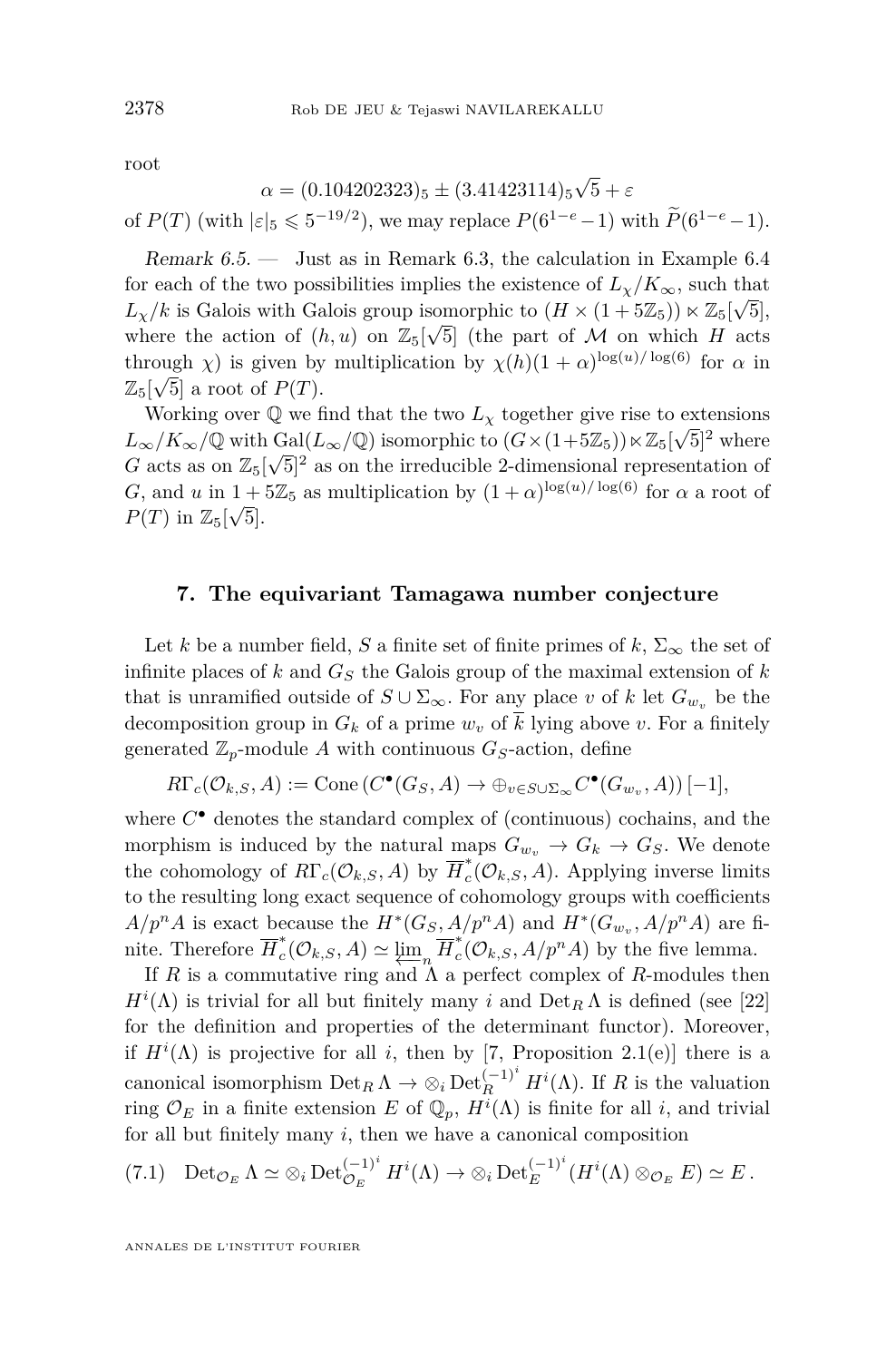<span id="page-49-0"></span>THEOREM 7.2.  $\qquad$  Let *k* be a totally real number field, *p* a prime number, *E* a finite extension of  $\mathbb{Q}_p$  with valuation ring  $\mathcal{O}_E$ , *m* a negative integer, *η* an Artin character of  $G_k$  realizable over  $E$  such that  $\eta(c) = (-1)^{m-1}\eta(\mathrm{id}_{\overline{k}})$ for every complex conjugation *c* in  $G_k$ ,  $V(E, \eta^{\vee})$  an Artin representation of  $G_k$  over *E* with character  $\eta^{\vee}$ ,  $M(E, \eta^{\vee})$  an  $\mathcal{O}_E$ -lattice for  $\eta^{\vee}$ , and *S* a finite set of primes of *k* containing the primes above *p* as well as all the finite primes of  $k$  at which  $\eta$  is ramified. Then the following hold, where for  $p = 2$  we make Assumption [4.4.](#page-31-0)

- (1)  $R\Gamma_c(\mathcal{O}_{k,S}, M(E, \eta^{\vee})(m))$  and  $R\Gamma_c(\mathcal{O}_{k,S}, V(E, \eta^{\vee})(m))$  are perfect complexes.
- $(2)$   $\overline{H}_c^i$  $c^i_c(\mathcal{O}_{k,S}, M(E, \eta^{\vee})(m))$  is finite for all *i* and trivial if  $i \neq 2, 3$ .
- (3) In *E* we have

(7.3) 
$$
L_S^*(m, \eta, k) \cdot \mathcal{O}_E = \theta(\text{Det}_{\mathcal{O}_E} R\Gamma_c(\mathcal{O}_{k,S}, M(E, \eta^{\vee})(m)))\,,
$$

with  $L^*_{\mathcal{S}}(m, \eta, k)$  as in Section [3,](#page-26-0) and  $\theta$  the composition [\(7.1\)](#page-48-0) for  $\Lambda = R\Gamma_c(\mathcal{O}_{k,S}, M(E, \eta^{\vee})(m)).$ 

Proof. — Part  $(1)$  follows from [\[12,](#page-52-0) Theorem 5.1]. For parts  $(2)$  and  $(3)$ , we abbreviate  $M(E, \eta^{\vee})(m)$  to  $M$ , and begin by computing  $\overline{H}_c^*$  $\int_{c}^{\cdot}(\mathcal{O}_{k,S},M).$ We have  $\overline{H}_c^0$  $E_c^0(\mathcal{O}_{k,S}, M) = 0$  because  $H^0(G_S, M) \to \bigoplus_{v \in S} H^0(G_{w_v}, M)$  is injective. For a real place  $v$  in  $S$ , note that the complex conjugation  $c<sub>v</sub>$  in  $Gal(\overline{k_v}/k_v)$  acts on *M* as multiplication by  $-1$ , so that  $H^0(G_{w_v}, M/p^n M) \simeq$  $\hat{H}^0(G_{w_v}, M/p^n M)$ , where the right-hand side denotes Tate cohomology. Therefore, for  $i \geqslant 1$ ,  $\overline{H}_c^i$  $c^i_c(\mathcal{O}_{k,S}, M/p^n M) \simeq H_c^i(\mathcal{O}_{k,S}, M/p^n M)$  where the right-hand side denotes the cohomology with compact support as in [\[25,](#page-52-0) Section II § 2, p.203]. Taking inverse limits and using [\(2.7\)](#page-13-0) we have

$$
\overline{H}_c^i(\mathcal{O}_{k,S},M)\simeq \left(H^{3-i}(\mathcal{O}_{k,S},W(E,\eta\omega_p^{1-m})\langle 1-m\rangle)\right)^{\vee}
$$

for  $i \geq 1$ , where  $W(E, \eta)$  and  $W(E, \eta \omega_p^{1-m})$  are obtained from  $M(E, \eta^{\vee})$ . We see as just after [\(1.1\)](#page-2-0) that  $L^*_{\mathcal{S}}(m, \eta, k) \neq 0$  because  $m < 0$ , and hence  $L_{p,S}(m, \eta \omega_p^{1-m}, k) \neq 0$  by [\(3.13\)](#page-29-0). Then according to Theorem [1.8\(](#page-7-0)3),  $H^{j}(\mathcal{O}_{k,S}, W(E, \eta \omega_p^{1-m})\langle 1 - m \rangle)$  is finite for  $j = 0, 1$  and trivial for  $j = 2$ , completing the proof of part (2).

For part (3), note that for any finite  $\mathcal{O}_E$ -module  $A, I^{[E:\mathbb{Q}_p]} = (\#A) \cdot \mathcal{O}_E$ with *I* the image of the composition  $\text{Det}_{\mathcal{O}_E} A \to \text{Det}_E(A \otimes_{\mathcal{O}_E} E) \simeq E$ .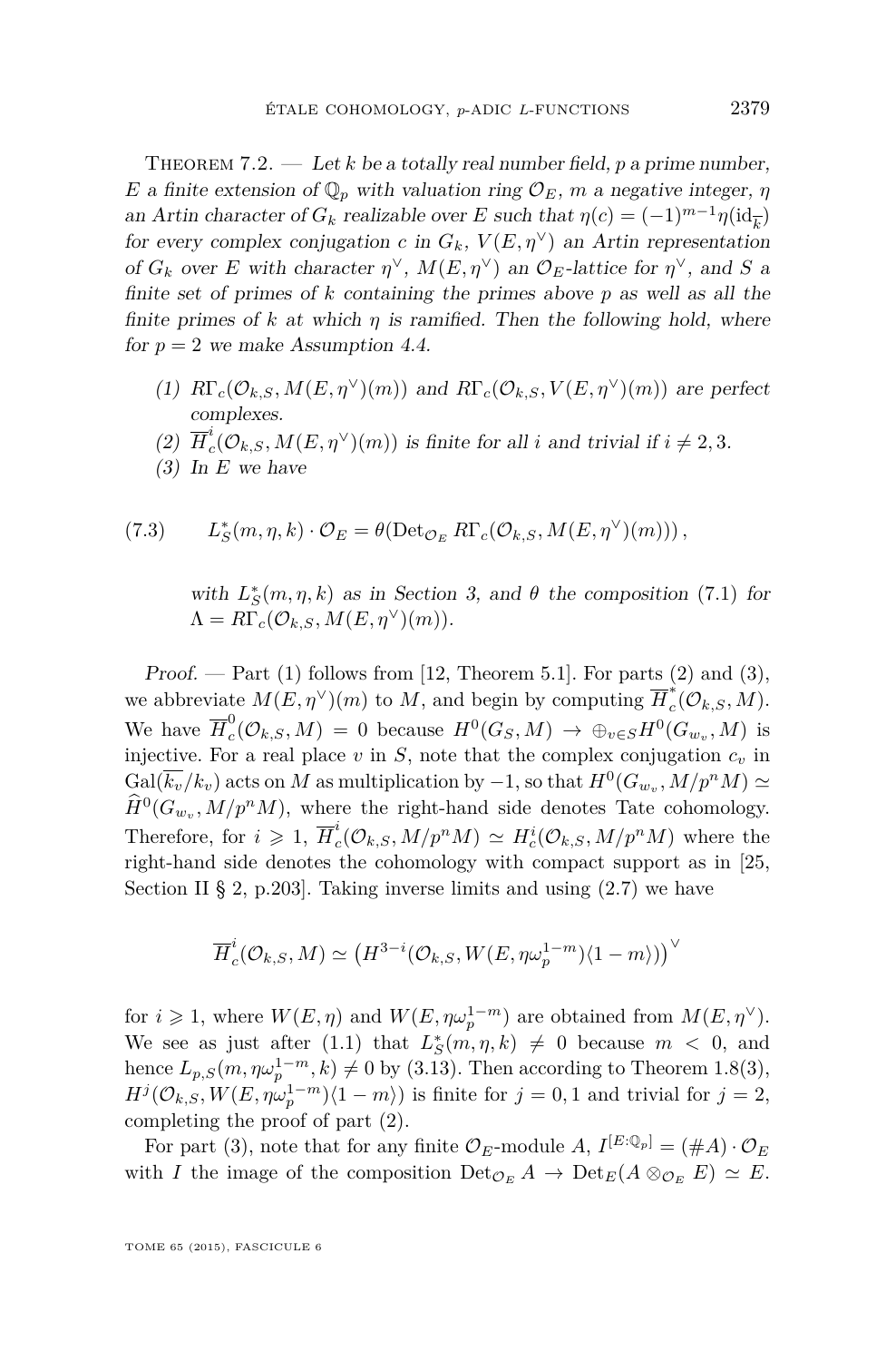<span id="page-50-0"></span>Therefore

$$
\theta \left( \text{Det}_{\mathcal{O}_E} R\Gamma_c(\mathcal{O}_{k,S}, M) \right)^{[E:\mathbb{Q}_p]} = \frac{\# \overline{H}_c^2(\mathcal{O}_{k,S}, M)}{\# \overline{H}_c^3(\mathcal{O}_{k,S}, M)} \cdot \mathcal{O}_E
$$
  
\n
$$
= \frac{\# H^1(\mathcal{O}_{k,S}, W(E, \eta \omega_p^{1-m}) \langle 1 - m \rangle)}{\# H^0(\mathcal{O}_{k,S}, W(E, \eta \omega_p^{1-m}) \langle 1 - m \rangle)} \cdot \mathcal{O}_E
$$
  
\n
$$
= \widetilde{EC}_{p,S}(m, \eta \omega_p^{1-m}, k)^{-[E:\mathbb{Q}_p]} \cdot \mathcal{O}_E
$$
  
\n
$$
= L_{p,S}(m, \eta \omega_p^{1-m}, k)^{[E:\mathbb{Q}_p]} \cdot \mathcal{O}_E
$$
  
\n
$$
= L_{\widetilde{S}}(m, \eta, k)^{[E:\mathbb{Q}_p]} \cdot \mathcal{O}_E,
$$

where the last two equalities follow from Theorem  $1.8(3)$  $1.8(3)$  and the interpolation formula [\(3.13\)](#page-29-0).

COROLLARY 7.4. — Let *k* be a totally real number field,  $K/k$  a finite Galois extension with Galois group *G* and *m* a negative integer. Assume that *K* is totally real if *m* is odd and *K* is a CM field if *m* is even. Let M denote a maximal  $\mathbb{Z}[G]$ -order inside  $\mathbb{Q}[G]$ . Let  $\pi_m = 1$  if m is odd and  $\pi_m = (1 - c)/2$  if *m* is even, where *c* is the unique complex conjugation in *G*. Let *p* be a prime number and if  $p = 2$  make Assumption [4.4.](#page-31-0) Then the *p*-part of the equivariant Tamagawa number conjecture ([\[7,](#page-51-0) Conjecture 6,  $p.535$ ) holds for the pair  $(\pi_m h^0(\text{Spec } K)(m), \pi_m \mathfrak{M})$ .

Proof.  $\overline{\phantom{a}}$  Let F be a finite extension of  $\mathbb Q$  such that all the irreducible  $\overline{\mathbb{Q}}$ -valued characters of *G* can be realized over *F*, and let  $\mathfrak{M}_F$  be a maximal  $\mathcal{O}_F[G]$ -order in  $F[G]$ . By [\[7,](#page-51-0) Theorem 4.1], the equivariant Tamagawa number conjecture for the pair  $(\pi_m h^0(\text{Spec } K)(m), \pi_m \mathfrak{M})$  is then equivalent to that for the pair  $(\pi_m h^0(\text{Spec } K)(m), \pi_m \mathfrak{M}_F)$ , which can be decomposed according to all irreducible characters  $\psi$  of *G* if *K* is totally real, and those  $\psi$  satisfying  $\psi(c) = -\psi(\mathrm{id}_{\overline{k}})$  if *K* is a CM field. For such a character  $\psi$ , if  $\pi_{\psi} = (\#G)^{-1} \sum_{g \in G} \psi(g) g^{-1}$  is the standard idempotent in  $F[G]$  corresponding to  $\psi$ , then the special value of the motivic *L*-function associated to  $\pi_{\psi}h^0(\text{Spec } K)(m)$  is  $L(m, \psi, k)$  in *F*. If we fix an embedding  $\sigma: F \to E$ , with *E* a finite extension of  $\mathbb{Q}_p$ , then  $\sigma(L(m, \psi, k)) = L^*(m, \sigma \circ \psi, k)$ , so the *p*-part of the equivariant Tamagawa number conjecture states that [\(7.3\)](#page-49-0) holds with  $\eta = \sigma \circ \psi$ : in the formulation of the equivariant Tamagawa num-ber conjecture in [\[7\]](#page-51-0), the canonical composition  $\theta$  in [\(7.1\)](#page-48-0) is multiplied by  $\prod_{v \in S \backslash P} \mathrm{Eul}_v^*(m, \eta, k)$  (see [\[7,](#page-51-0) Section 3] for details).

Remark  $7.5.$  — Note that if the interpolation formula  $(3.13)$  holds for  $m = 0$  and  $L_S^*(0, \eta, k) \neq 0$  then the statements of Theorem [7.2](#page-49-0) are also true for  $m = 0$ . Moreover, Corollary 7.4 holds in this case if we further assume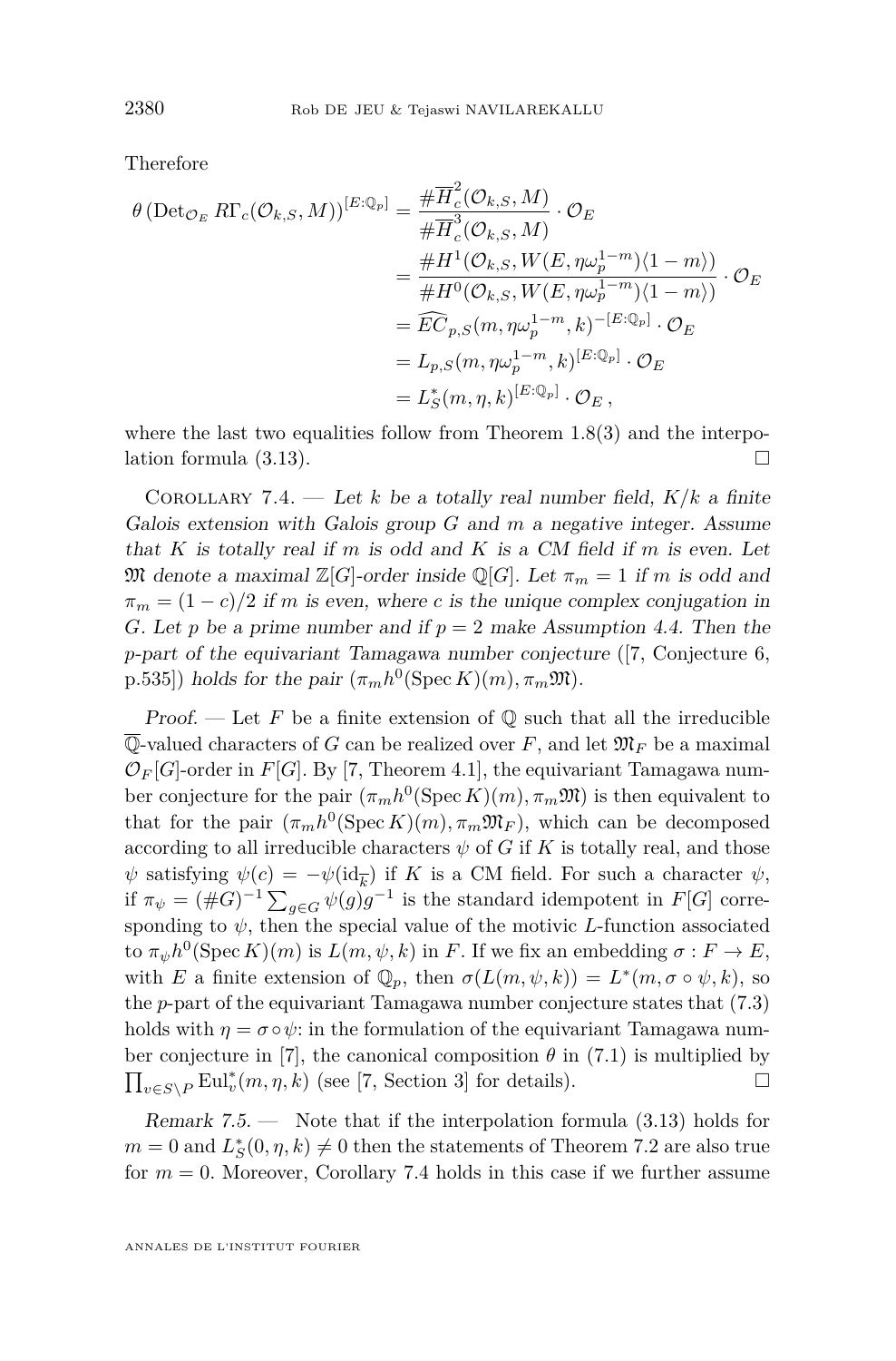<span id="page-51-0"></span>that the reciprocal Euler factors  $\mathrm{Eul}_v^*(0, \eta, k)$  are non-trivial for all primes *v* in *S*.

Remarks 7.6.

- (1) Assumption [4.4](#page-31-0) holds if  $p = 2$ ,  $k = \mathbb{Q}$  and  $\eta$  is the trivial character (see Remark [4.5\)](#page-32-0), so Corollary [7.4](#page-50-0) holds without any assumptions when *m* is odd and  $k = K = \mathbb{Q}$ .
- (2) A stronger version of Corollary [7.4,](#page-50-0) with the maximal order replaced by  $\mathbb{Z}[G]$  but  $p \neq 2$ , is proven by Burns in [6, Corollary 2.10] under the assumption that certain Iwasawa-theoretic  $p$ -adic  $\mu$ -invariants of *K* are trivial. (If *G* is Abelian then this was already proved under similar assumptions in [1, Theorem 3.3].) This is also proved without assumptions if  $k = \mathbb{Q}$  and  $K/\mathbb{Q}$  is Abelian by Burns and Greither in [8, Corollary 8.1] for  $p \neq 2$ , and by Flach in [\[13,](#page-52-0) The-orem 5.1] and [\[14,](#page-52-0) Theorem 1.2] for  $p = 2$ . Huber and Kings [\[18,](#page-52-0) Theorem 1.3.1] have also proved Corollary [7.4](#page-50-0) in the case  $k = \mathbb{Q}$ , *K/*Q Abelian and *p* odd. In fact, in each case the results hold at every integer *m*, and in [8, [13,](#page-52-0) [14,](#page-52-0) [18\]](#page-52-0) the results hold for the pair  $(h^0(\text{Spec } K)(m), \mathfrak{M})$  instead of  $(\pi_m h^0(\text{Spec } K)(m), \pi_m \mathfrak{M})$ .

#### BIBLIOGRAPHY

- [1] J. Barrett & D. Burns, "Annihilating Selmer modules", J. Reine Angew. Math. **675** (2013), p. 191-222.
- [2] P. Báyer & J. Neukirch, "On values of zeta functions and *l*-adic Euler characteristics", Invent. Math. **50** (1978/79), no. 1, p. 35-64.
- [3] A. Besser, P. Buckingham, R. de Jeu & X.-F. Roblot, "On the *p*-adic Beilinson conjecture for number fields", Pure Appl. Math. Q. **5** (2009), no. 1, p. 375-434.
- [4] S. Bloch & K. Kato, "*L*-functions and Tamagawa numbers of motives", in The Grothendieck Festschrift, Vol. I, Progr. Math., vol. 86, Birkhäuser Boston, Boston, MA, 1990, p. 333-400.
- [5] N. BOURBAKI, Éléments de mathématique. Fasc. XXXI. Algèbre commutative. Chapitre 7: Diviseurs, Actualités Scientifiques et Industrielles, No. 1314, Hermann, Paris,  $1965$ , iii $+146$  pp. (1 foldout) pages.
- [6] D. Burns, "On main conjectures in non-commutative Iwasawa theory and related conjectures", J. Reine Angew. Math. **698** (2015), p. 105-159.
- [7] D. Burns & M. Flach, "Tamagawa numbers for motives with (non-commutative) coefficients", Doc. Math. **6** (2001), p. 501-570 (electronic).
- [8] D. Burns & C. Greither, "On the equivariant Tamagawa number conjecture for Tate motives", Invent. Math. **153** (2003), no. 2, p. 303-359.
- [9] T. Chinburg, M. Kolster, G. Pappas & V. Snaith, "Galois structure of *K*-groups of rings of integers", *K*-Theory **14** (1998), no. 4, p. 319-369.
- [10] J. Coates & S. Lichtenbaum, "On *l*-adic zeta functions", Ann. of Math. (2) **98** (1973), p. 498-550.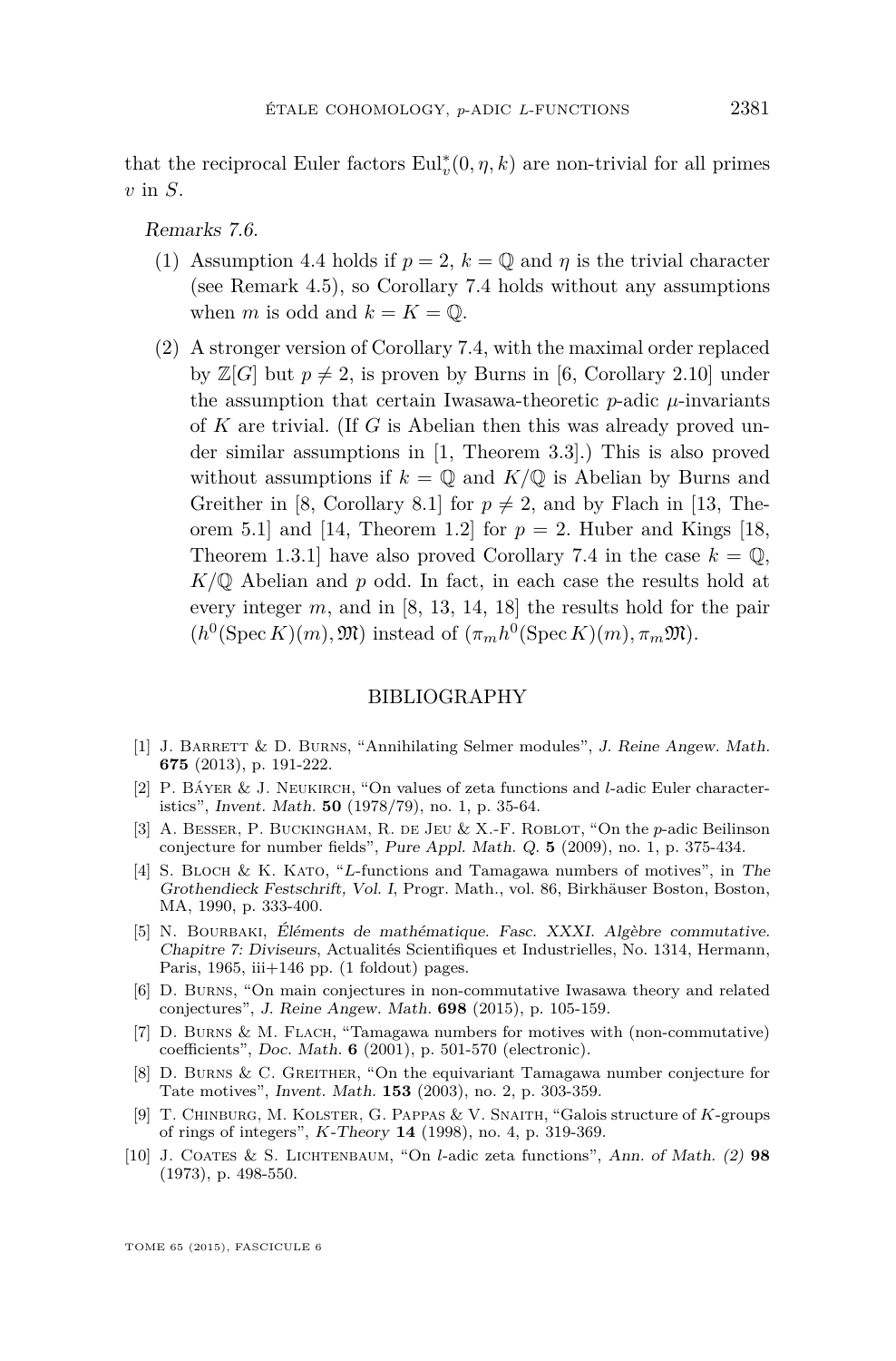- <span id="page-52-0"></span>[11] B. FERRERO & L. WASHINGTON, "The Iwasawa invariant  $\mu_p$  vanishes for abelian number fields", Ann. of Math. (2) **109** (1979), no. 2, p. 377-395.
- [12] M. Flach, "Euler characteristics in relative *K*-groups", Bull. London Math. Soc. **32** (2000), no. 3, p. 272-284.
- [13] ——— , "The equivariant Tamagawa number conjecture: a survey", in Stark's conjectures: recent work and new directions, Contemp. Math., vol. 358, Amer. Math. Soc., Providence, RI, 2004, With an appendix by C. Greither, p. 79-125.
- [14] ——— , "On the cyclotomic main conjecture for the prime 2", J. Reine Angew. Math. **661** (2011), p. 1-36.
- [15] J.-M. Fontaine, "Valeurs spéciales des fonctions *L* des motifs", Astérisque (1992), no. 206, p. Exp. No. 751, 4, 205-249, Séminaire Bourbaki, Vol. 1991/92.
- [16] R. Greenberg, "On *p*-adic *L*-functions and cyclotomic fields. II", Nagoya Math. J. **67** (1977), p. 139-158.
- [17] ——— , "On *p*-adic Artin *L*-functions", Nagoya Math. J. **89** (1983), p. 77-87.
- [18] A. Huber & G. Kings, "Bloch-Kato conjecture and Main Conjecture of Iwasawa theory for Dirichlet characters", Duke Math. J. **119** (2003), no. 3, p. 393-464.
- [19] L. Illusie (ed.), Cohomologie *l*-adique et fonctions *L*, Lecture Notes in Mathematics, Vol. 589, Springer-Verlag, Berlin-New York, 1977, Séminaire de Géometrie Algébrique du Bois-Marie 1965–1966 (SGA 5), xii+484 pages.
- [20] K. Iwasawa, "On Z*l*-extensions of algebraic number fields", Ann. of Math. (2) **98** (1973), p. 246-326.
- [21] U. Jannsen, "Continuous étale cohomology", Math. Ann. **280** (1988), no. 2, p. 207- 245.
- [22] F. F. KNUDSEN & D. MUMFORD, "The projectivity of the moduli space of stable curves. I. Preliminaries on "det" and "Div"", Math. Scand. **39** (1976), no. 1, p. 19- 55.
- [23] S. Lichtenbaum, "On the values of zeta and *L*-functions. I", Ann. of Math. (2) **96** (1972), p. 338-360.
- [24] J. S. Milne, Étale cohomology, Princeton University Press, Princeton, N.J., 1980, xiii+323 pages.
- [25] ——— , Arithmetic duality theorems, Perspectives in Mathematics, vol. 1, Academic Press, Inc., Boston, MA, 1986, x+421 pages.
- [26] J. Neukirch, Algebraic number theory, Grundlehren der Mathematischen Wissenschaften [Fundamental Principles of Mathematical Sciences], vol. 322, Springer-Verlag, Berlin, 1999, Translated from the 1992 German original and with a note by Norbert Schappacher, With a foreword by G. Harder, xviii+571 pages.
- [27] J. NEUKIRCH, A. SCHMIDT & K. WINGBERG, Cohomology of number fields, second ed., Grundlehren der Mathematischen Wissenschaften [Fundamental Principles of Mathematical Sciences], vol. 323, Springer-Verlag, Berlin, 2008, xvi+825 pages.
- [28] B. Perrin-Riou, *p*-adic *L*-functions and *p*-adic representations, SMF/AMS Texts and Monographs, vol. 3, American Mathematical Society, Providence, RI; Société Mathématique de France, Paris, 2000, Translated from the 1995 French original by Leila Schneps and revised by the author, xx+150 pages.
- [29] K. RIBET, "Report on *p*-adic *L*-functions over totally real fields", in Journées Arithmétiques de Luminy (Colloq. Internat. CNRS, Centre Univ. Luminy, Luminy, 1978), Astérisque, vol. 61, Soc. Math. France, Paris, 1979, p. 177-192.
- [30] A. SCHMIDT, "On the relation between 2 and  $\infty$  in Galois cohomology of number fields", Compositio Math. **133** (2002), no. 3, p. 267-288.
- [31] J.-P. Serre, Linear representations of finite groups, Springer-Verlag, New York, 1977, Translated from the second French edition by Leonard L. Scott, Graduate Texts in Mathematics, Vol. 42, x+170 pages.